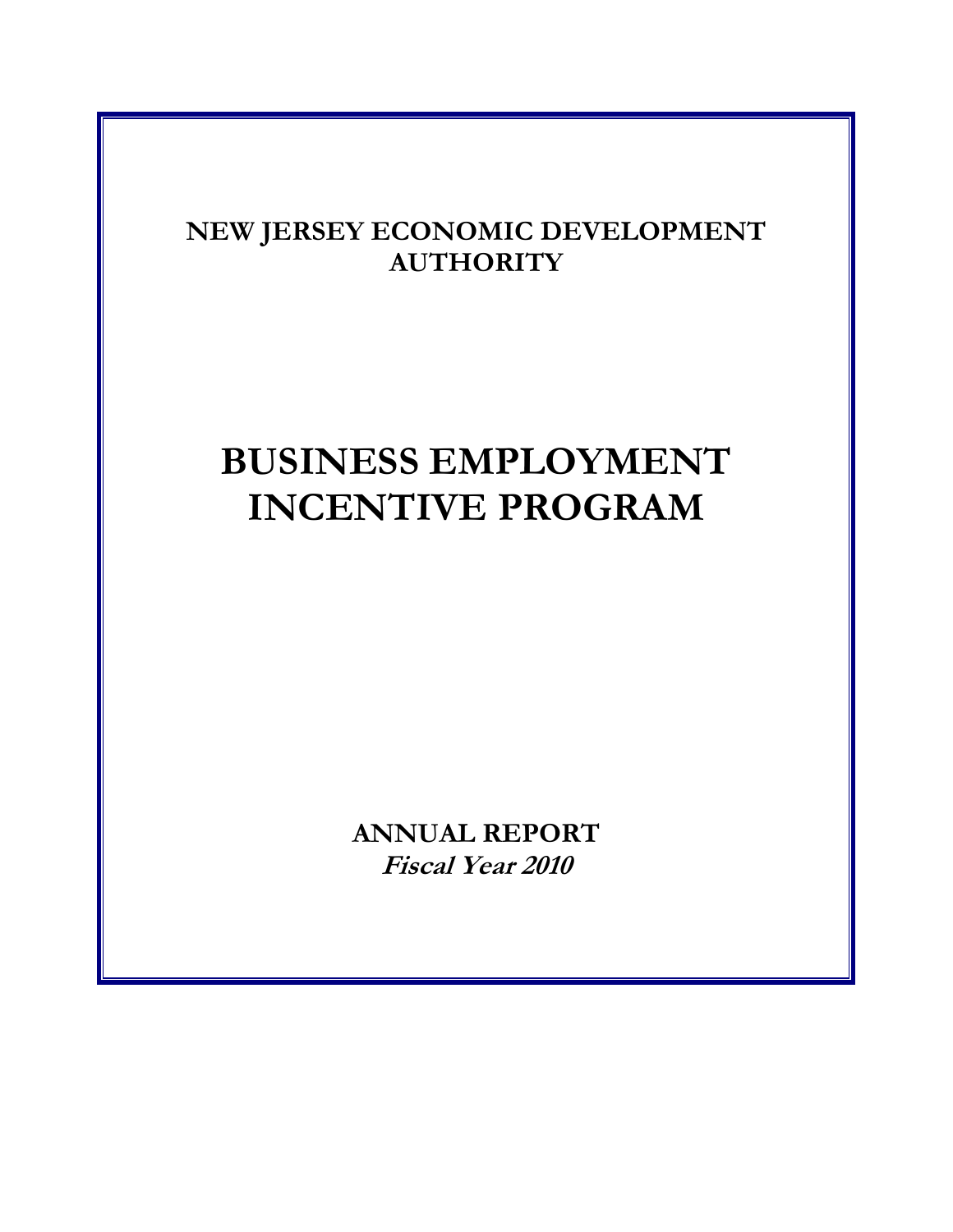# **Business Employment Incentive Program (BEIP) Annual Report FY2010**

In accordance with P.L. 2003, c.166, the New Jersey Economic Development Authority (EDA), submits this report detailing Fiscal Year 2010 activity for the Business Employment Incentive Program (BEIP).

As required by statute, the report includes the following: the number of BEIP agreements entered into by the State during FY2010 with a description of each; number of jobs created under each project; new income tax revenue received from withholdings; the amounts awarded to each project as grants; and, an update on the status of projects under each agreement.

# **Program Description**

Created in 1996, BEIP continues to be a vital economic tool for the State of New Jersey during these challenging economic times, supporting the relocation and/or expansion of over four hundred companies, the actual creation of over 86,000 jobs, and the estimated total capital investment of over \$12.3 billion in New Jersey.

The program is administered by the EDA, which awards grants to qualified applicants for up to 10 years. These grants can equal 10% to 80% of the total amount of state income taxes generated by the grantees' newly created jobs during the calendar year. Point-of-final purchase retail facilities are not eligible for BEIP grants.

To qualify for the program, a business demonstrates that the BEIP grant is a "material factor" in the company's decision to relocate to or expand in New Jersey. In addition, an applicant must demonstrate that it is financially viable, and that it will create a minimum number of jobs (a minimum of 25 jobs must be created, unless the company is within the high technology or biotechnology industries, in which case the job creation minimum is 10). The State retains the balance of the income tax revenue generated by the new jobs.

An applicant is given greater consideration if it demonstrates the creation of jobs that pay an average 1.5 times the minimum wage during the grant agreement. Qualifying businesses must also maintain the project in New Jersey for at least 1.5 times the number of years of the grant.

Other factors taken into consideration that can enhance an applicant's percentage award include:

- Job creation numbers;
- Number of jobs at risk;
- Ratio of private to public investment;
- Amount of capital investment in the project;
- Average wage of the new jobs;
- Whether the project also involves construction or renovation; and
- Type of industry (companies within the high technology, biotechnology, pharmaceutical, financial services and logistics industries receive an enhanced award)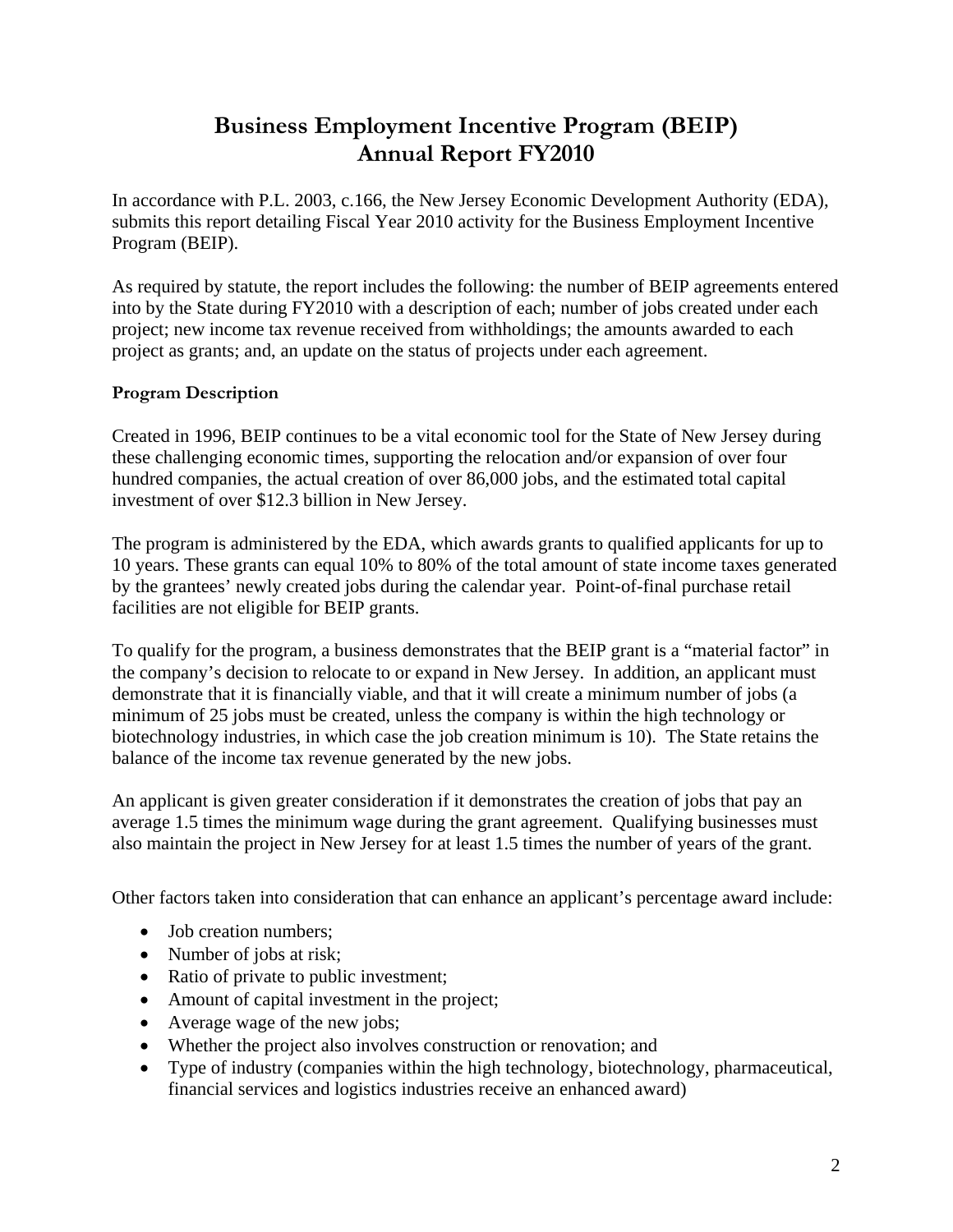Furthermore, a bonus adjustment of up to an additional 30% can be awarded to the applicant for any one or a combination of the following:

- Location in Planning Area 1 or 2 of the State's Development and Redevelopment Plan;
- Location in Planning Area 1 or 2 and the creation of 500 or more jobs;
- Location in a former Urban Coordinating Council municipality as designated by DCA;
- Location in a brownfields site for first occupants after issuance of a No Further Action letter by DEP;
- Location in center designated by the State Planning Commission, or in a municipality with an endorsed plan;
- 10% or more of the employees receive a qualified transportation fringe of at least \$30;
- Location in an area designated by the municipality as an "area in need of redevelopment";
- Whether the project is linked to housing creation or redevelopment utilizing at least 25% of the buildable area of the site;
- Company is within 5 miles of and working cooperatively with a public or non-profit university on research and development.

The State Treasurer must certify that the amount of the withholdings received from the business for the new employees at least equals the grant amount. Grant payments only begin after the new jobs have been in existence for a year.

# **Overall BEIP Activity**

From the inception of BEIP in 1996 through June 30, 2010, the EDA has executed 427 BEIP agreements valued at over \$1.4 billion over the term of the grants, supporting the creation of an estimated 81,297 new jobs, and leveraging over \$12.3 billion in total public/private investment. *To date, BEIP grants have spurred the creation of 86,558 actual jobs, surpassing original estimates from the companies at the time of application. Over \$842 million has been disbursed to date for the creation of these jobs.*

## **FY2010 BEIP Activity**

During FY2010, the EDA executed 38 BEIP agreements worth an estimated \$152.5 million over the term of the grants *(Note: Executed projects are those in which the EDA Board has approved the project and a signed agreement between the company and the EDA has been finalized).*

The 38 projects are expected to create approximately 6,340 new jobs over the next two years. During FY2010, businesses representing these 38 projects have reported the actual creation of 629 new jobs. These projects are also anticipated to invest just over \$420 million in private funds in New Jersey.

In terms of the prior BEIP grants executed, EDA disbursed just over \$106 million in FY2010.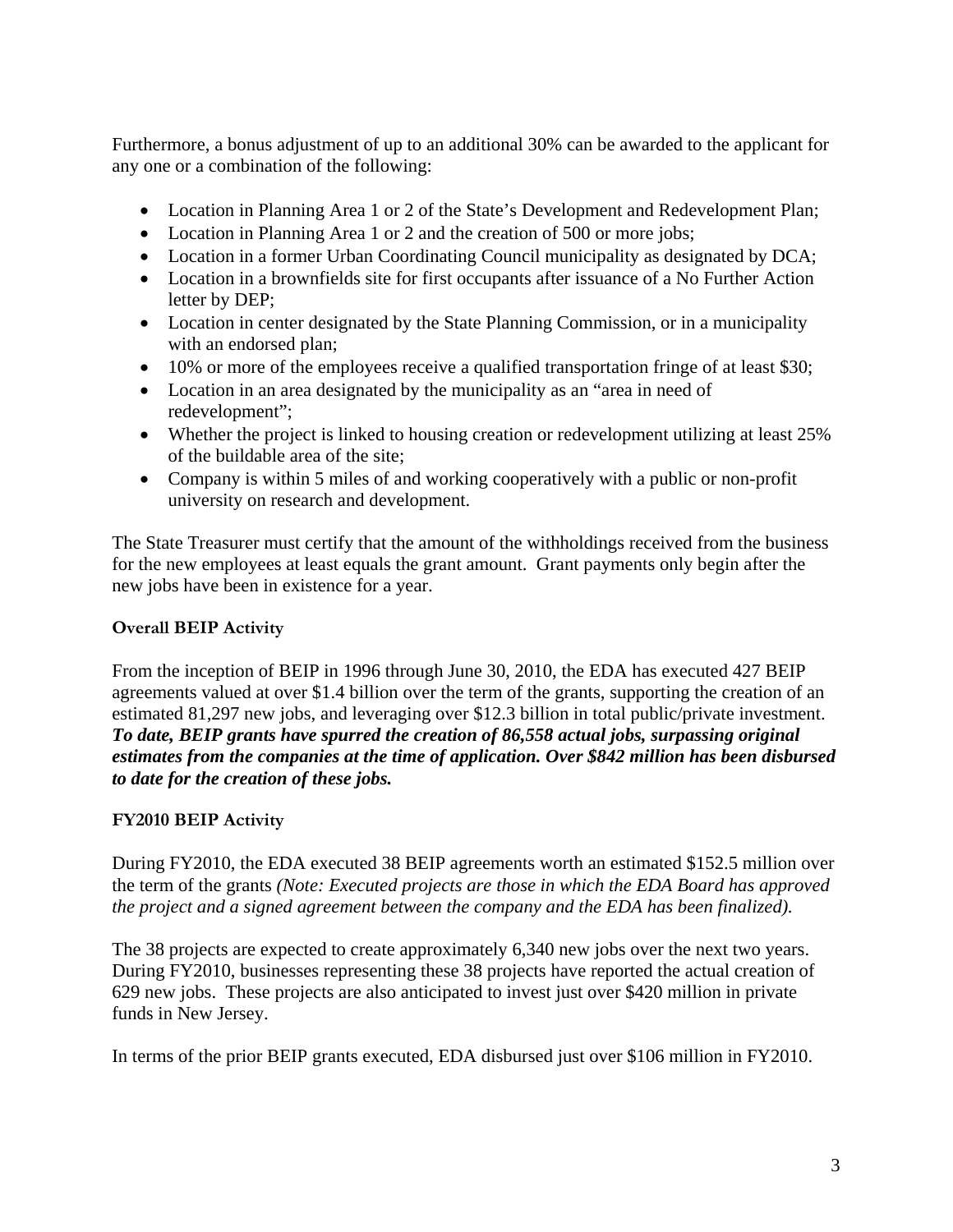Attached, as *Exhibit A*, is a list of all the above projects which executed a BEIP grant agreement in FY2010, including the date of execution, award percentage, grant term, estimated job creation total, jobs created to date, estimated grant award total, total project investment, new gross income tax (estimated on projects creating jobs)<sup>1</sup>, project location, originating city/state, and legislative district.

To date, there has been no disbursement to projects that executed in FY2010. *(Note: In many cases, no new gross income tax has yet been reported to the EDA by the company, as the recipient companies are not required to do so until they have reached their minimum job creation threshold).* 

Also, attached, as *Exhibit B*, is a chart reflecting all BEIP grants executed to date since the inception of the program, including the FY2010 projects.

# **Budgetary Impact of BEIP Program**

EDA's BEIP disbursement annual appropriation for FY2010 was \$175 million, and is being held at that same level for FY2011.

# **FY2010 Highlights**

In February 2010, EDA began a close working relationship with Lt. Governor Kim Guadagno in her role as oversight of Governor Chris Christie's New Jersey Partnership for Action – a publicprivate partnership of three interconnected and highly focused organizational elements that serve as the hub for all economic development activity in New Jersey. As a result of Lt. Governor Guadagno's proactive outreach to businesses looking to expand in or relocate to New Jersey, there have been some major successes. In addition to Lt. Governor Guadagno's aggressive business attraction efforts, EDA works closely with Governor Christie and his policy office to ensure that all assistance programs align with the needs of the business community.

Governor Christie, Lt. Governor Guadagno, and EDA have partnered with several of the FY2010 BEIP recipients to celebrate their success and highlight their commitment to growing jobs in New Jersey, as evidenced below.

## *Pinnacle Foods Group*

 $\overline{a}$ 

Lt. Governor Guadagno joined Pinnacle Foods Group in celebrating its expansion into a new 57,000 sq. ft. facility in Cherry Hill's Woodcrest Corporate Center. Pinnacle Foods is a leading manufacturer, marketer, and distributor of high-quality, branded convenience food products that can be found in 80% of U.S. households. Among the brands Pinnacle produces and distributes includes Duncan Hines, Vlasic, Mrs. Butterworth's and Hungry Man frozen dinners. In May 2010, EDA finalized a BEIP for nearly \$920,000 to support the company's expansion into a new, 57,000-square-foot state-of-the-art facility in Cherry Hill. This expansion will result in the creation of 90 new jobs in the state and the retention of over 130 existing jobs, as well as over \$6

 $1$ <sup>1</sup> The Gross Income Tax (GIT) estimates are only reported for companies that have created jobs and achieved their Minimum Employment Threshold (MET). The MET for Tech companies is 10 jobs; for all others it is 25 jobs.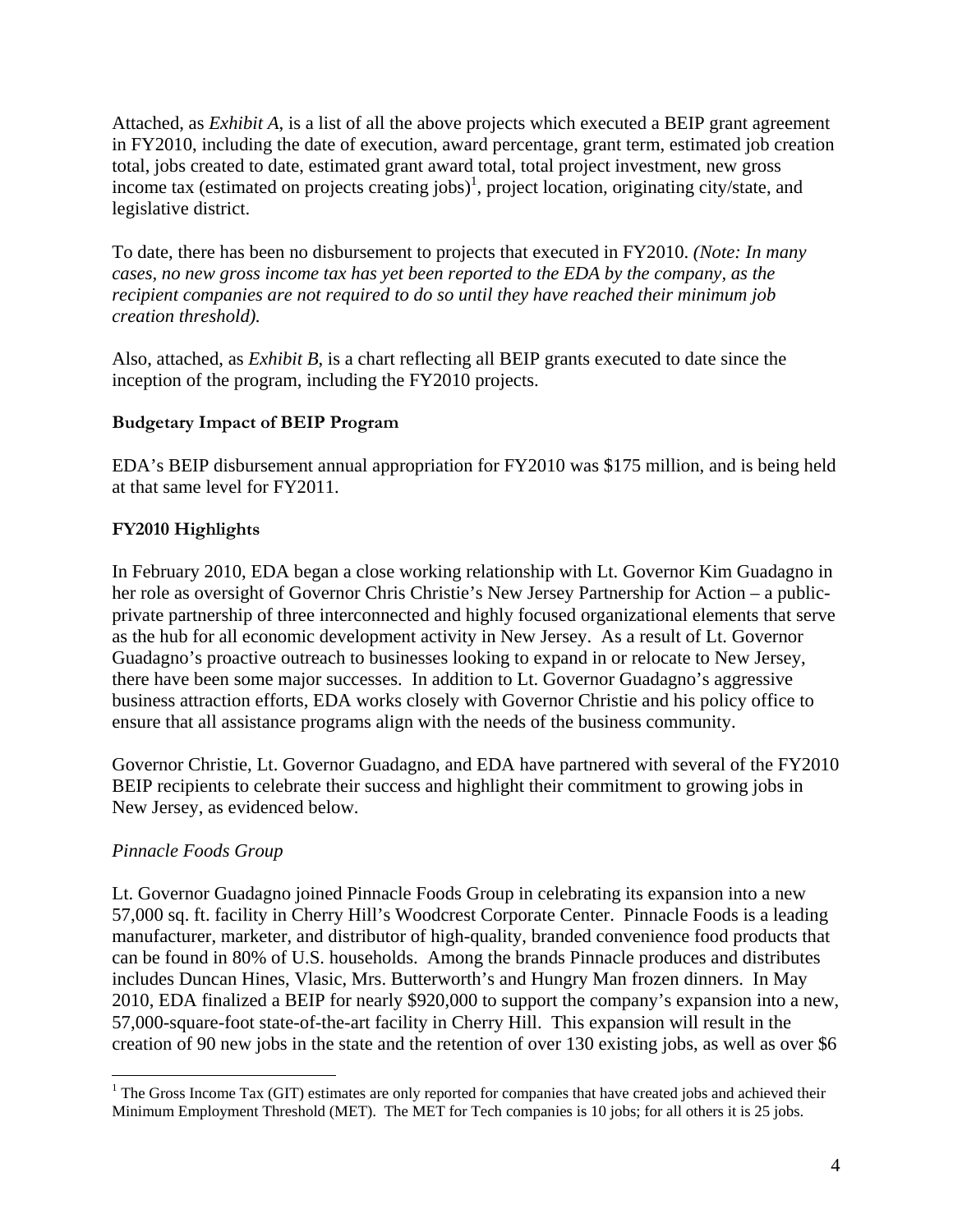million in private investment. The company also was approved for a \$182,600 Business Retention and Relocation Assistance Grant (BRRAG) from the EDA to support the retention of over 133 jobs in the State. The BEIP and BRRAG assistance was considered a major factor in Pinnacle's decision to remain and grow in New Jersey.

# *Watson Pharmaceuticals*

Supported by a BEIP for just over \$3 million, Watson Pharmaceuticals will expand into a new administrative headquarters in Parsippany that will bring together separate operations currently in Morristown and Parsippany, and provide adequate space for the Company's continued expansion. The project will ultimately house approximately 500 Watson employees. The expansion represents the private investment of more than \$15 million, and will employ approximately 100 people during construction. Watson Pharmaceuticals, Inc. is a global specialty pharmaceutical company engaged in the development, manufacturing, marketing and distribution of generic pharmaceuticals and specialized branded pharmaceutical products focused on urology and women's health. The company also was approved for a \$290,000 Business Retention and Relocation Assistance Grant (BRRAG) from the EDA to support the retention of over 200 jobs in the State. Lt. Governor Guadagno reached out to this company and her support, along with BEIP and BRRAG assistance, was considered a major factor in Watson's decision to remain and grow in New Jersey. With current facilities in Morristown and Parsippany, Watson employs over 200 in New Jersey and more than 5,000 worldwide. The company expects to relocate to the new Parsippany facility by late 2010/early 2011.

# *CGC Genetics*

CGC Genetics, founded in 1992 as the first private medical genetics laboratory in Portugal, develops clinical tests for thousands of genetic related conditions and certain rare diseases. EDA provided this company with a BEIP grant for just over \$100,000 to support the company's creation of 15 new jobs at a U.S. based clinical laboratory and office at the New Jersey Institute of Technology's Enterprise Development Center in Newark. CGC Genetics, Inc. offers a broad range of more than 1,500 clinical genetic laboratory tests in the areas of Molecular Diagnostics, Cytogenetics, Prenatal/Pediatric Screening and Cancer, and Personalized Medicine. It will work with the Institute of Genomic Medicine at UMDNJ and its researchers to make a difference in the health and wellness for families, nationally and internationally.

## **BEIP Program History**

See *Exhibit C* for a year-by-year summary of major changes made to the Business Employment Incentive Program since its inception in 1996.

## **BEIP Monthly Updates**

For monthly updates on executed BEIP projects, please visit the EDA's website at www.njeda.com.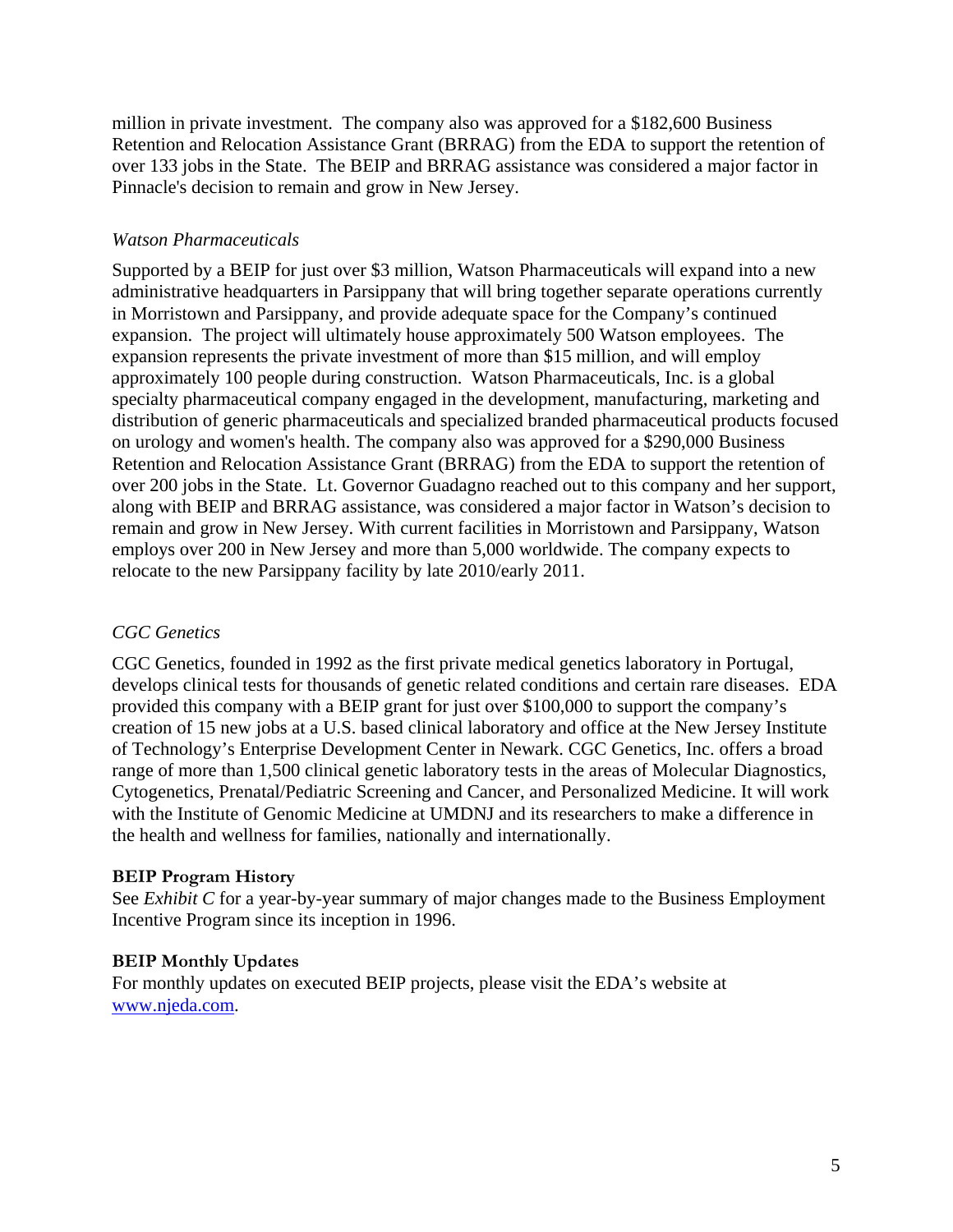| <b>Company Name</b>                   | <b>Exec Date</b> | Pct | <b>Term</b><br>(yrs) | Est New Jobs Jobs to Date | <b>EDA BEIP Grant</b><br>Amt | Amt<br><b>Disbursed to</b><br><b>Date</b> | <b>Total Project</b><br>Investment | Location                                    | <b>Originating City</b>    | Legislative<br><b>District</b> |
|---------------------------------------|------------------|-----|----------------------|---------------------------|------------------------------|-------------------------------------------|------------------------------------|---------------------------------------------|----------------------------|--------------------------------|
| <b>ACE American Insurance Company</b> |                  |     |                      |                           |                              |                                           |                                    |                                             |                            |                                |
| and affiliates                        | 12/21/2009       | 80  | 10                   | 336                       | \$9,706,284                  |                                           |                                    | \$15,000,000 Jersey City, Hudson            | <b>NY</b>                  | 31-32-33                       |
| Asurion Insurance Services, Inc.      | 2/12/2010        | 75  | 10                   | 50                        | \$642,000                    |                                           |                                    | \$1,525,000 Bridgewater Township, Somerset  | Nashville, Tn              | 16                             |
| Atlantic Coast Media Group, LLC       | 2/22/2010        | 80  | 10                   | 304                       | \$3,696,397                  |                                           |                                    | \$1,183,049 Jersey City, Hudson             | Hoboken                    | 31-32-33                       |
| AustarPharma, LLC                     | 10/6/2009        | 60  | 10                   | 150                       | \$1,037,250                  |                                           |                                    | \$1,750,000 Sparta Township, Sussex         | <b>Edison Township</b>     | 18                             |
| Bind-Rite/Union Graphics, L.L.C.      | 3/9/2010         | 55  | 10                   | 135                       | \$1,694,756                  |                                           |                                    | \$3,405,000 Carlstadt Borough, Bergen       | <b>New York City</b>       | 36                             |
| Catapult Holdings, Inc.               | 3/23/2010        | 80  | 10                   | 80                        | \$1,160,000                  |                                           | \$550,000                          |                                             | Philadelphia, PA           | 5                              |
| CCS Materials, Inc.                   | 5/18/2010        | 80  | 10                   | 12                        | \$158,535                    |                                           |                                    | \$2,340,000 Piscataway Township, Middlesex  | Piscataway                 | $\overline{17}$                |
| Depository Trust & Clearing Corp. &   |                  |     |                      |                           |                              |                                           |                                    |                                             |                            |                                |
| affiliates                            | 12/16/2009       | 80  | 10                   | 1600                      | \$74,624,000                 |                                           |                                    | \$45,000,000 Jersey City, Hudson            | New York                   | 31-32-33                       |
| Dey Pharma, L.P., Mylan Inc. and      |                  |     |                      |                           |                              |                                           |                                    |                                             |                            |                                |
| <b>Affiliates</b>                     | 9/18/2009        | 55  |                      | 83                        | \$1,088,479                  |                                           |                                    | \$600,000 Bernards Township, Somerset       | Napa, California           | 16                             |
|                                       |                  |     |                      |                           |                              |                                           |                                    | South Brunswick Township,                   | South Brunswick            |                                |
| Direct Cabinet Sales, Inc.            | 12/2/2009        | 50  | 10                   | $27\,$                    | \$67,108                     |                                           |                                    | \$682,880 Middlesex                         | Township                   | 14                             |
| Diversified Foam Products, Inc.       | 3/18/2010        | 70  | 10                   | 30                        | \$173,985                    |                                           |                                    | \$4,125,000 Woolwich Township, Gloucester   | Pennsauken, NJ             |                                |
| Eva Tees Inc.                         | 7/15/2009        | 45  | 10                   | 57                        | \$153,900                    |                                           |                                    | \$17,973,000 Piscataway Township, Middlesex | Long Island City, NY       | 17                             |
| Global Compliance Services, Inc.      | 6/3/2010         | 70  | 10                   | 40                        | \$541,000                    |                                           | \$1,062,500                        |                                             | <b>North Carolina</b>      | $\overline{12}$                |
| hhgregg, Inc.                         | 3/8/2010         | 50  | 10                   | 25                        | \$118,750                    |                                           |                                    | \$2,000,000 Logan Township, Gloucester      | Swedesboro Borough         | $\overline{\mathbf{3}}$        |
| I.D. Systems, Inc.                    | 6/14/2010        | 60  | 10                   | 25                        | \$619,050                    |                                           |                                    | \$400,000 Woodcliff Lake Borough, Bergen    | Hackensack, NJ             | 39                             |
| ImClone Systems Incorporated and      | 7/6/2009         | 80  | 10                   | 907                       | \$32,363,676                 |                                           |                                    | \$191,571,469 Branchburg Township, Somerset | <b>New York</b>            | 16                             |
| Innopharma Inc.                       | 4/19/2010        | 65  | 10                   | 15                        | \$119,831                    |                                           |                                    | \$425,000 Edison Township, Middlesex        | Piscataway                 | $\overline{17}$                |
| <b>ITT Space Systems, LLC</b>         | 10/7/2009        | 80  | 10                   | 175                       | \$3,190,554                  |                                           |                                    | \$2,000,000 Bloomfield Town, Essex          | <b>Bloomfield Township</b> | 28                             |
| LaFrieda Wholesale Meats, Inc         | 7/6/2009         | 70  | 10                   | 100                       | \$568,610                    |                                           |                                    | \$18,000,000 North Bergen Township, Hudson  | <b>New York City</b>       | $\overline{32}$                |
|                                       |                  |     |                      |                           |                              |                                           |                                    |                                             | Europe & San Jose,         |                                |
| Maquet Cardiovascular LLC             | 7/9/2009         | 70  | 10                   | 350                       | \$3,901,625                  |                                           |                                    | \$45,075,000 Wayne Township, Passaic        | California                 | 40                             |
| Mayab Happy Tacos, Inc.               | 12/15/2009       | 70  | 10                   | 45                        | \$189,000                    |                                           |                                    | \$2,925,000 Perth Amboy City, Middlesex     | Brooklyn, NY               | $\overline{19}$                |
| Nephros, Inc.                         | 12/8/2009        | 75  | 10                   | 14                        | \$700,000                    |                                           |                                    | \$149,000 River Edge Borough, Bergen        | <b>New York NY</b>         | 39                             |
| NicOx Inc. and Affiliates             | 1/19/2010        | 60  | 10                   | 20                        | \$611,961                    |                                           |                                    | \$500,000 Warren Township, Somerset         | Warren Township, NJ        | $\overline{21}$                |
| Otsuka America Pharmaceutical, Inc.   | 6/10/2010        | 75  | 10                   | 50                        | \$1,449,375                  |                                           |                                    | \$2,500,000 West Windsor Township, Mercer   | Rockville, Md              | 14                             |
| Oxford Instruments Inc                | 5/24/2010        | 80  | 10                   | 75                        | \$642,900                    |                                           | \$6,100,000                        |                                             | <b>Carteret Borough</b>    | $\overline{19}$                |
| Pinnacle Foods Group LLC              | 5/7/2010         | 60  | 10                   | 90                        | \$919,800                    |                                           |                                    | \$4,670,000 Cherry Hill Township, Camden    | New York                   |                                |
| Pitney Bowes Inc.                     | 6/21/2010        | 80  | 10                   | 25                        | \$30,900                     |                                           | \$5,000,000                        |                                             | Clifton, NJ                | 27-28-29                       |
| Princeton Fulfillment Solutions, LLC  | 11/9/2009        | 65  | 10                   | 550                       | \$1,078,000                  |                                           |                                    | \$2,200,000 Ewing Township, Mercer          | Hamilton                   | 15                             |
| Princeton Information Ltd.            | 4/5/2010         | 80  | 10                   | 30                        | \$656,166                    |                                           |                                    | \$500,000 Jersey City, Hudson               | New York, NY               | $31 - 32 - 33$                 |
| Proximo Spirits, Inc.                 | 4/14/2010        | 80  | 10                   | 46                        | \$2,300,000                  |                                           |                                    | \$426,893 Jersey City, Hudson               | <b>NY</b>                  | 31-32-33                       |
| Quidsi, Inc.                          | 5/5/2010         | 80  | 10                   | 100                       | \$411,750                    |                                           | \$540,000                          |                                             | Montclair, NJ              | 34                             |
| Roka Bioscience, Inc.                 | 1/15/2010        | 50  | 10                   | 20                        | \$583,000                    |                                           |                                    | \$80,000 Warren Township, Somerset          | <b>Warren Township</b>     | 21                             |
| Semprae Laboratories, Inc.            | 7/24/2009        | 60  | 10                   | 10                        | \$220,100                    |                                           |                                    | \$9,500,000 Saddle Brook Township, Bergen   | <b>Charleston SC</b>       | $\overline{38}$                |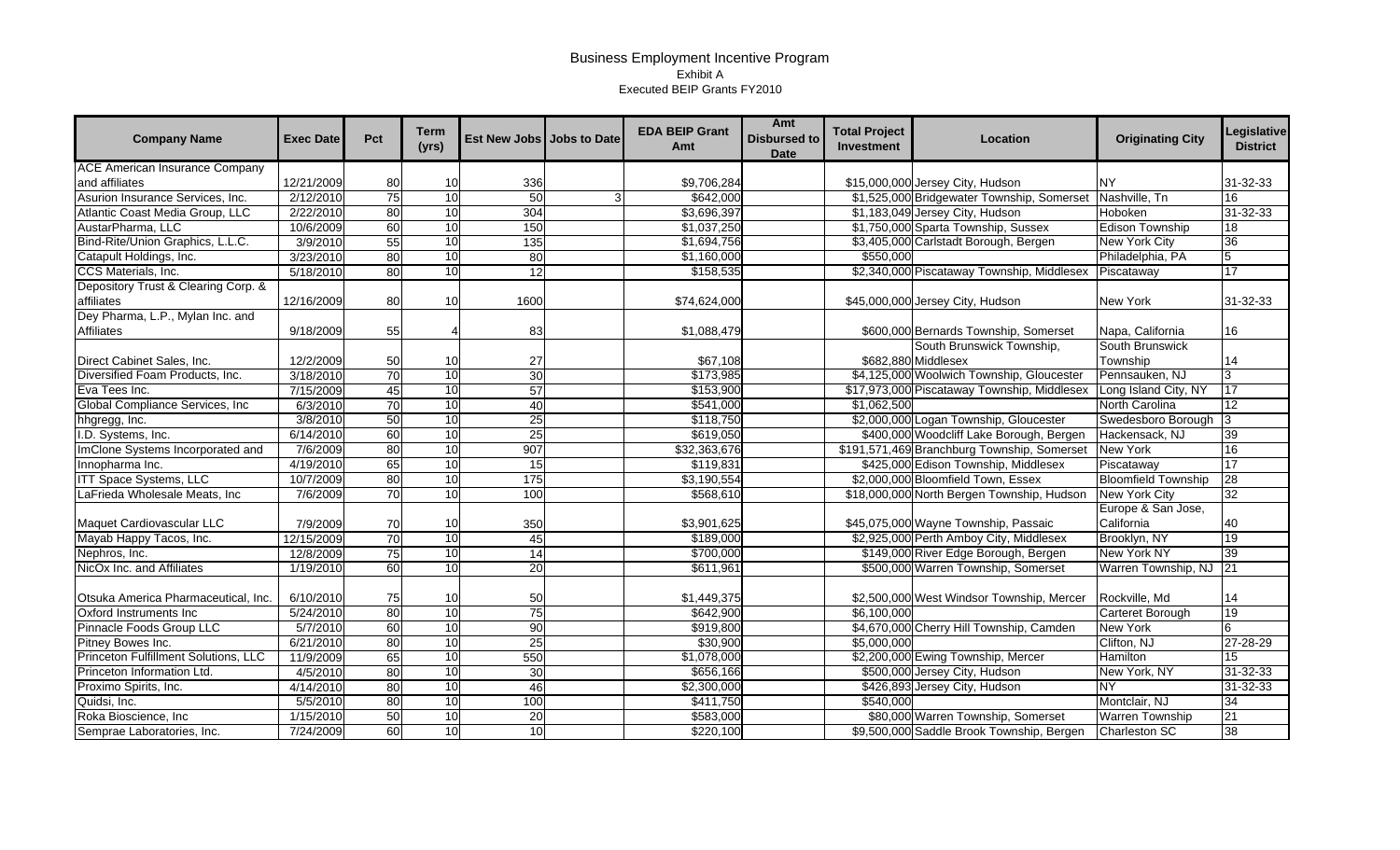| <b>Company Name</b>                            | <b>Exec Date</b> | Pct             | <b>Term</b><br>(yrs) | <b>Est New Jobs Jobs to Date</b> | <b>EDA BEIP Grant</b><br>Amt | Amt<br>Disbursed to<br><b>Date</b> | <b>Total Project</b><br><b>Investment</b> | Location                     | <b>Originating City</b> | Legislative<br><b>District</b> |
|------------------------------------------------|------------------|-----------------|----------------------|----------------------------------|------------------------------|------------------------------------|-------------------------------------------|------------------------------|-------------------------|--------------------------------|
| <b>SME</b> Consolidated LTD                    | 1/7/2010         | 80              |                      | 135                              | \$823,162                    |                                    |                                           | \$150,000 Newark City, Essex | New York NY             | 27-28-29                       |
| TD Bank, National Association                  | 12/2/2009        | 65              |                      | 250                              | \$2,587,812                  |                                    | \$15,000,000 Burlington                   | Mount Laurel Township,       | NH, MA, ME, PA          |                                |
| Telamon Corporation                            | 1/8/2010         | 50              |                      | 31                               | \$102,079                    |                                    | \$1,413,000 Middlesex                     | South Brunswick Township,    | Levittown PA            |                                |
| Watson Pharmaceuticals, Inc. and<br>Affiliates | 5/27/2010        | 70 <sup>1</sup> |                      | 175                              | \$3,038,000                  |                                    | \$12,200,000 Morris                       | Parsippany-Troy Hills Town,  | Morristown              | 26                             |
| Williams-Sonoma Direct, Inc.                   | 4/22/2010        | 55              |                      | 175                              | \$587,722                    |                                    | \$1,500,000 Middlesex                     | South Brunswick Township.    | Cranbury/Jamesburg      | 14                             |
| 38 projects                                    |                  |                 |                      | 6342                             | \$152,557,517                |                                    | \$420,021,791                             |                              |                         |                                |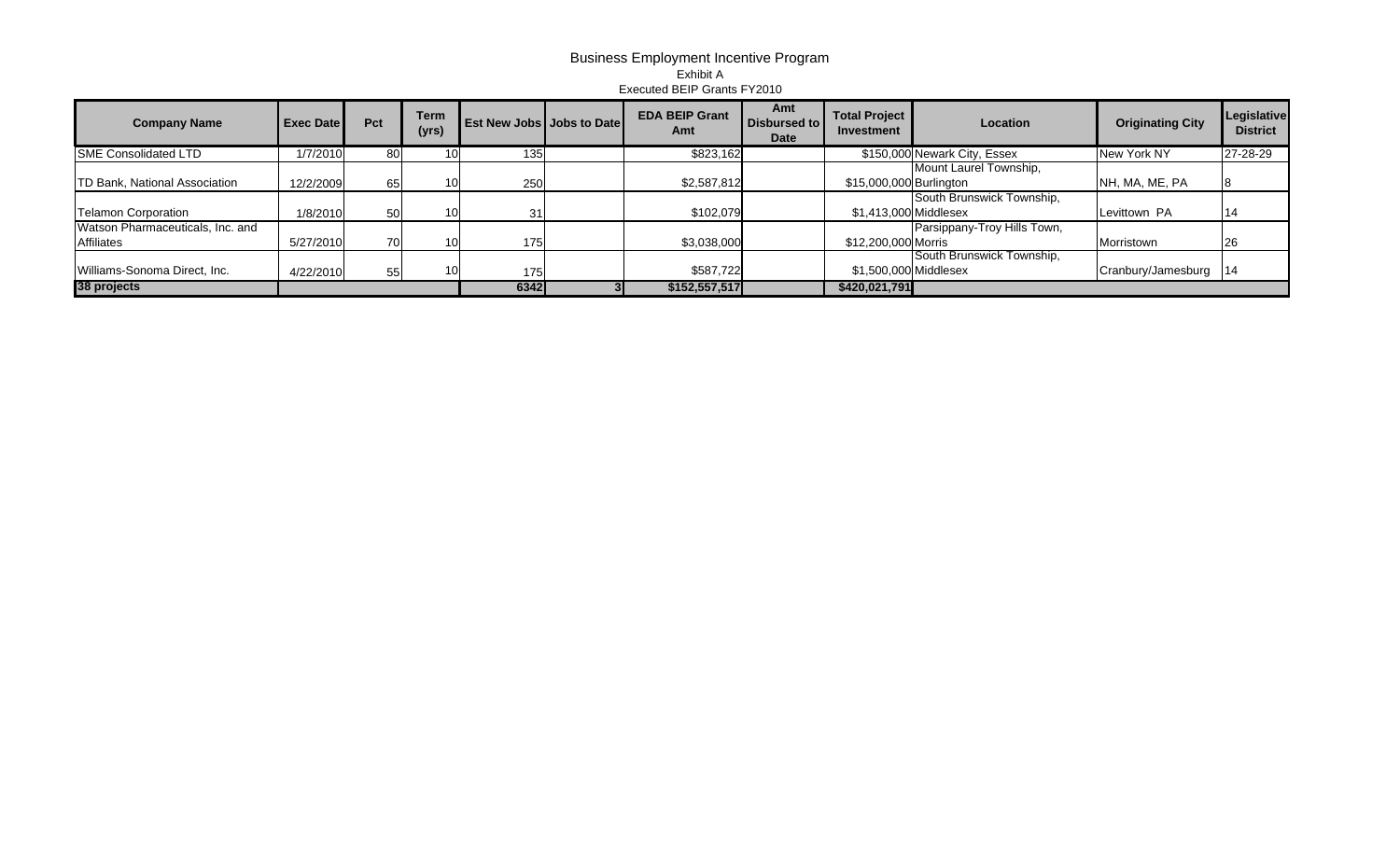| <b>Company Name</b>                       | <b>Exec. Date</b> | Pct. | Grant<br><b>Term</b><br>(vrs) | <b>Est New</b><br><b>Jobs</b> | Jobs to<br><b>Date</b> | <b>EDA BEIP</b><br><b>Grant Amt</b> | Amt.<br><b>Disbursed to</b><br><b>Date</b> | <b>Total Project</b><br>Investment | Location                               | <b>Originating City</b>     | Leg Dist.       |
|-------------------------------------------|-------------------|------|-------------------------------|-------------------------------|------------------------|-------------------------------------|--------------------------------------------|------------------------------------|----------------------------------------|-----------------------------|-----------------|
| A.C. Moore Arts, Inc/ A.C. Moore Arts     |                   |      |                               |                               |                        |                                     |                                            |                                    |                                        |                             |                 |
| & Crafts, I                               | 12/28/2001        | 50   | 10                            | 76                            | 76                     | \$153,140                           | \$111,967                                  |                                    | \$35,615,000 Berlin Boro, Camden       | Berlin Borough              | 6               |
|                                           |                   |      |                               |                               |                        |                                     |                                            |                                    | Mount Laurel Twp.,                     |                             |                 |
| AAA Mid-Atlantic, Inc.                    | 12/27/2004        | 50   | 10                            | 90                            | 96                     | \$785,925                           | \$183,634                                  | \$10,500,000 Burlington            |                                        | Pennsylvania                |                 |
| AAF-McQuay Inc.                           | 6/1/2009          | 80   | 10                            | $\overline{40}$               |                        | $\overline{1,945,500}$              |                                            |                                    | \$5,500,000 Jersey City, Hudson        | Louisville, Ky              | $31 - 32 - 33$  |
| Abbott Point of Care Inc. and Abbott      |                   |      |                               |                               |                        |                                     |                                            |                                    | Plainsboro Township,                   |                             |                 |
| <b>Diabetes Care</b>                      | 10/14/2008        | 80   | 7                             | 87                            | 46                     | \$1,218,244                         |                                            | \$3,310,000 Middlesex              |                                        | East Windsor, NJ            | 14              |
| <b>ABN AMRO Incorporated</b>              | 6/26/2002         | 70   | 8 <sup>1</sup>                | 380                           | 445                    | \$1,211,800                         | \$5,756,955                                |                                    | \$20,000,000 Jersey City, Hudson       | <b>New York</b>             | $31 - 32 - 33$  |
| <b>ACE American Insurance Company</b>     |                   |      |                               |                               |                        |                                     |                                            |                                    |                                        |                             |                 |
| and affiliates                            | 12/21/2009        | 80   | 10                            | 336                           |                        | \$9,706,284                         |                                            |                                    | \$15,000,000 Jersey City, Hudson       | <b>NY</b>                   | 31-32-33        |
| ACS State Healthcare, LLC and ACS         |                   |      |                               |                               |                        |                                     |                                            |                                    |                                        |                             |                 |
| Enterprise                                | 7/26/2005         | 80   | 7                             | 225                           | 243                    | \$1,089,760                         | \$322,722                                  |                                    | \$8,515,000 Hamilton Twp., Mercer      | Hamilton Township           | 14              |
| Advanced Drainage Systems, Inc.           | 4/10/2006         | 55   | 10                            | 60                            | 61                     | \$198,000                           | \$13,657                                   |                                    | \$9,300,000 Logan Twp., Gloucester     | Ohio                        | 3               |
|                                           |                   |      |                               |                               |                        |                                     |                                            |                                    | Bridgewater Township,                  |                             |                 |
| Advanced Health Media, LLC                | 9/19/2008         | 55   | 10                            | 25                            | 173                    | \$100,844                           | \$19,054                                   |                                    | \$990,000 Somerset                     | <b>Bridgewater Township</b> | 16              |
| <b>AFL Quality NY, LLC</b>                | 10/29/2007        | 60   | 10                            | 181                           | 103                    | \$1,203,234                         |                                            |                                    | \$34,200,000 Secaucus Town, Hudson     | <b>Secaucus Town</b>        | $\overline{32}$ |
| AIG SunAmerica Asset Management           |                   |      |                               |                               |                        |                                     |                                            |                                    |                                        |                             |                 |
| Corp.                                     | 6/26/2001         | 75   | 10                            | 147                           | 146                    | \$1,928,640                         | \$3,945,454                                |                                    | \$11,400,000 Jersey City, Hudson       | <b>New York</b>             | 31-32-33        |
| <b>AJM Packaging Corporation</b>          | 3/14/2007         | 80   | 10                            | 263                           |                        | \$1,052,000                         |                                            |                                    | \$21,650,000 Vineland City, Cumberland | <b>Vineland City</b>        |                 |
| Alpine Trading Company, Inc.              | 3/15/2006         | 40   | 10                            | 70                            | $\overline{36}$        | \$97,440                            | \$11,704                                   |                                    | \$1,909,000 Englewood City, Bergen     | <b>New York</b>             | 37              |
| Amdocs, Inc.                              | 6/9/2005          | 80   | 10                            | 11                            | 15                     | \$933,900                           | \$56,346                                   |                                    | \$1,500,000 Jersey City, Hudson        | CA, MA, NY & Ontario        | $31 - 32 - 33$  |
| American Bank Note Holographics,          |                   |      |                               |                               |                        |                                     |                                            |                                    |                                        | New York, Pennsylvania &    |                 |
| Inc.                                      | 4/22/2005         | 55   | 10                            | 110                           | 104                    | \$863,940                           | \$355,576                                  |                                    | \$10,000,000 Washington Twp., Mercer   | Mass.                       | 30              |
| American Home Assurance Company           |                   |      |                               |                               |                        |                                     |                                            |                                    |                                        |                             |                 |
| and Affiliates                            | 5/25/2006         | 80   | 10                            | 300                           | 779                    | \$4,669,200                         | \$1,237,341                                |                                    | \$10,000,000 Jersey City, Hudson       | <b>New York</b>             | 31-32-33        |
| American Home Assurance Company           |                   |      |                               |                               |                        |                                     |                                            |                                    |                                        |                             |                 |
| and Affiliates                            | 12/11/2002        | 70   | 10                            | 281                           | 324                    | \$8,563,500                         | \$2,751,975                                |                                    | \$12,000,000 Jersey City, Hudson       | New York                    | 31-32-33        |
| American Home Assurance Company           |                   |      |                               |                               |                        |                                     |                                            |                                    | Berkeley Heights Twp.,                 |                             |                 |
| and Related                               | 12/27/2001        | 80   | 10                            | 589                           | 1036                   | \$4,638,000                         | \$3,652,355                                | \$24,730,000 Union                 |                                        | New York, Pennsylvania      | 21              |
|                                           |                   |      |                               |                               |                        |                                     |                                            |                                    |                                        |                             |                 |
| Ansell Healthcare Products, LLC           | 11/4/2002         | 55   | 10                            | 75                            | 98                     | \$720,480                           | \$820,099                                  |                                    | \$825,000 Red Bank Boro, Monmouth      | <b>Ohio</b>                 | 12              |
| Antenna Software, Inc.                    | 3/31/2005         | 80   | 10                            | 20                            | 33                     | \$437,120                           | \$367,131                                  |                                    | \$850,000 Jersey City, Hudson          | <b>New York City</b>        | $31 - 32 - 33$  |
| Apex Xpress, Inc.                         | 3/8/2004          | 80   | 10                            | 57                            | 68                     | \$476,976                           | \$245,383                                  |                                    | \$550,000 Jersey City, Hudson          | <b>New York</b>             | $31 - 32 - 33$  |
| <b>API Nanofabrication &amp; Research</b> |                   |      |                               |                               |                        |                                     |                                            |                                    | Franklin Township,                     |                             |                 |
| Corp.                                     | 11/12/2008        | 80   | 10                            | 20                            |                        | \$365,200                           |                                            |                                    | \$100,000 Somerset                     | <b>Franklin Township</b>    | 17              |
| Appliedinfo Partners, Inc.                | 3/23/2006         | 55   | 10                            | 25                            | 29                     | \$258,899                           | \$39,330                                   |                                    | \$4,550,000 Franklin Twp., Somerset    | <b>Franklin Township</b>    | 16              |
| Arch Insurance Group Inc.                 | 1/23/2009         | 80   | 10                            | 280                           |                        | \$9,596,755                         |                                            |                                    | \$12,800,000 Jersey City, Hudson       | New York NY                 | 31-32-33        |
| Astor Chocolate Corp.                     | 12/1/1998         | 50   | 10                            | $\overline{47}$               | 157                    | \$98,000                            | \$248,585                                  |                                    | \$100,000 Lakewood Twp., Ocean         | Lakewood Township           | 30              |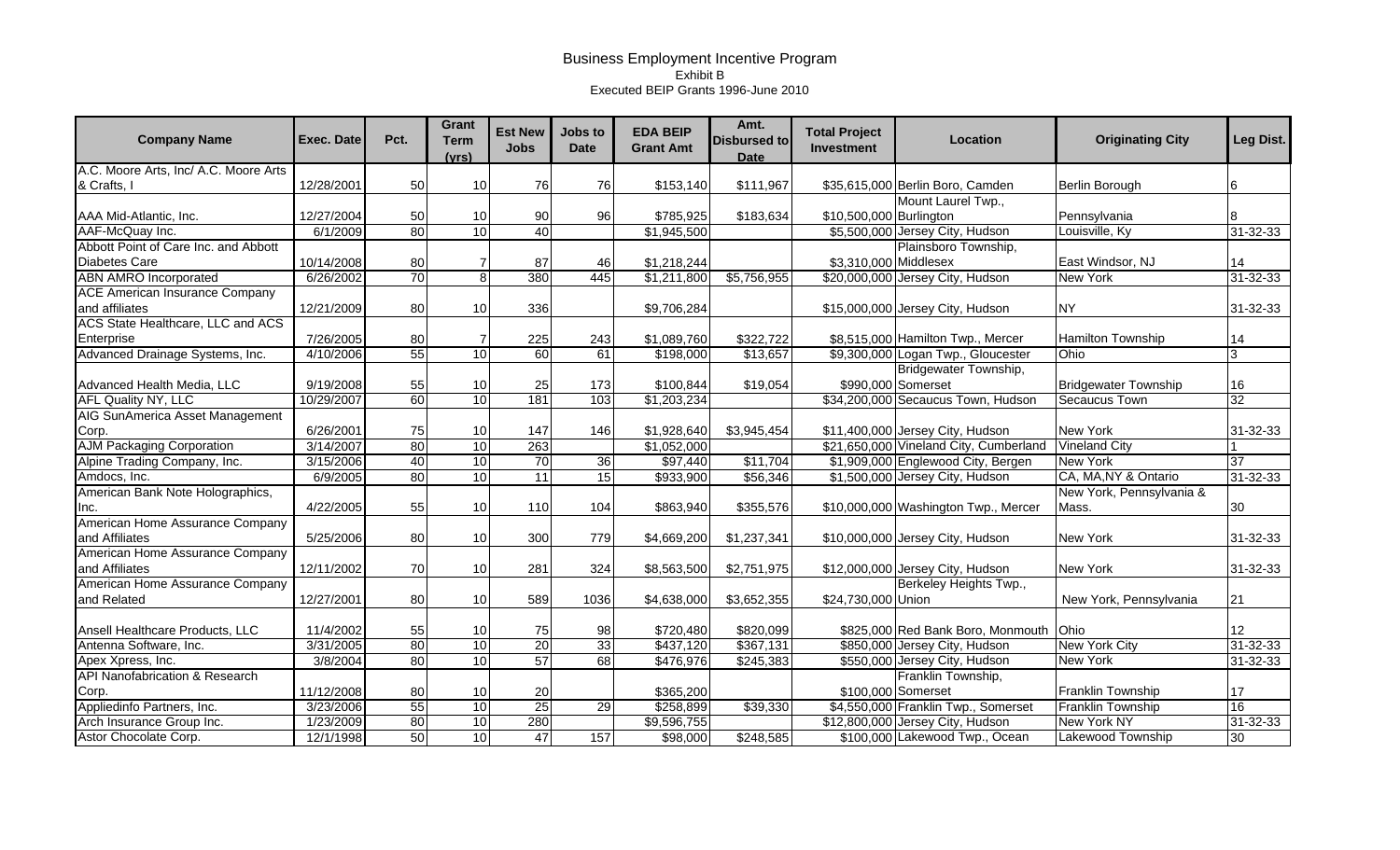| <b>Company Name</b>                   | <b>Exec. Date</b> | Pct. | <b>Grant</b><br><b>Term</b><br>(vrs) | <b>Est New</b><br><b>Jobs</b> | Jobs to<br><b>Date</b> | <b>EDA BEIP</b><br><b>Grant Amt</b> | Amt.<br><b>Disbursed to</b><br><b>Date</b> | <b>Total Project</b><br>Investment | Location                                                 | <b>Originating City</b>     | Leg Dist.       |
|---------------------------------------|-------------------|------|--------------------------------------|-------------------------------|------------------------|-------------------------------------|--------------------------------------------|------------------------------------|----------------------------------------------------------|-----------------------------|-----------------|
|                                       |                   |      |                                      |                               |                        |                                     |                                            |                                    | Bridgewater Township,                                    |                             |                 |
| Asurion Insurance Services, Inc.      | 2/12/2010         | 75   | 10                                   | 50                            | 3                      | \$642,000                           |                                            | \$1,525,000 Somerset               |                                                          | Nashville, Tn               | 16              |
| AT Systems Atlantic, Inc.             | 9/27/2001         | 40   | 10                                   | 80                            | $\overline{77}$        | \$100,800                           | \$50,694                                   |                                    | \$3,175,000 Edison Twp., Middlesex                       | <b>Edison Township</b>      | $\overline{18}$ |
|                                       |                   |      |                                      |                               |                        |                                     |                                            |                                    | Middletown Twp.,                                         |                             |                 |
| AT&T Corp.                            | 12/2/1997         | 60   | 10                                   | 185                           | 462                    | \$1,313,940                         | \$4,667,041                                | \$302,000,000 Monmouth             |                                                          | Middletown Township         | 13              |
| Atco Rubber Products, Inc.            | 12/17/2002        | 55   | 10                                   | 30                            | 42                     | \$100,555                           | \$42,226                                   |                                    | \$2,425,000 Vineland City, Cumberland                    | Baltimore, Maryland         |                 |
| Atlantic City Linen Supply, Inc and   |                   |      |                                      |                               |                        |                                     |                                            |                                    |                                                          |                             |                 |
| <b>ACLS</b>                           | 3/2/2007          | 80   | 10                                   | 121                           | 92                     | \$266,573                           | \$17,368                                   |                                    | \$5,950,000 Pleasantville City, Atlantic                 | Pleasantville City          |                 |
| Atlantic Coast Media Group, LLC       | 2/22/2010         | 80   | 10                                   | 304                           |                        | \$3,696,397                         |                                            |                                    | \$1,183,049 Jersey City, Hudson                          | Hoboken                     | $31 - 32 - 33$  |
| AustarPharma, LLC                     | 10/6/2009         | 60   | 10                                   | 150                           |                        | \$1,037,250                         |                                            |                                    | \$1,750,000 Sparta Township, Sussex                      | <b>Edison Township</b>      | $\overline{18}$ |
|                                       |                   |      |                                      |                               |                        |                                     |                                            |                                    | Berkeley Heights Twp.,                                   |                             |                 |
| AuthentiDate Holding Corp.            | 12/18/2006        | 70   | 10                                   | 46                            | 43                     | \$1,271,524                         | \$331,227                                  | \$600,000 Union                    |                                                          | <b>New York</b>             | 22              |
| Automatic Data Processing, Inc. or    |                   |      |                                      |                               |                        |                                     |                                            |                                    |                                                          |                             |                 |
| nominee                               | 2/20/2007         | 80   | 10                                   | 175                           | 266                    | \$2,845,500                         |                                            |                                    | \$1,700,000 Jersey City, Hudson                          | New York City, NY           | 31-32-33        |
| AvePoint, Inc.                        | 4/21/2008         | 80   | 10                                   | 43                            | 44                     | \$547,820                           | \$28,598                                   |                                    | \$400,000 Jersey City, Hudson                            | Jersey City                 | $31 - 32 - 33$  |
|                                       |                   |      |                                      |                               |                        |                                     |                                            |                                    | Parsippany-Troy Hills Twp.                               |                             |                 |
| Avis Budget Car Rental, LLC           | 3/1/2001          | 70   | 10                                   | 300                           | 633                    | \$2,029,650                         | \$8,835,834                                | \$1,500,000 Morris                 |                                                          | Garden City NY              | 26              |
| <b>AXA Equitable Life Insurance</b>   |                   |      |                                      |                               |                        |                                     |                                            |                                    |                                                          |                             |                 |
| Company                               | 4/9/2008          | 80   | 10                                   | 950                           | 194                    | \$21,907,000                        |                                            |                                    | \$27,050,000 Jersey City, Hudson                         | New York NY                 | 31-32-33        |
|                                       |                   |      |                                      |                               |                        |                                     |                                            |                                    | Bridgewater Township,                                    |                             |                 |
| Axcan Pharma US, Inc.                 | 6/11/2009         | 60   | 10                                   | 26                            |                        | \$579,072                           |                                            | \$1,323,000 Somerset               |                                                          | <b>Bridgewater Township</b> | 16              |
| <b>BAE SYSTEMS Information and</b>    |                   |      |                                      |                               |                        |                                     |                                            |                                    |                                                          |                             |                 |
| <b>Electronic Systems</b>             | 3/29/2007         | 80   | 10                                   | 130                           | 139                    | \$5,041,400                         | \$131,078                                  |                                    | \$20,000,000 Totowa Borough, Passaic                     | Yonkers, NY                 | 34              |
| <b>Ball Plastic Container Corp.</b>   | 6/19/1997         | 80   | 10                                   | 115                           | 195                    | \$315,560                           | \$912,071                                  |                                    | \$57,676,000 Delran Twp., Burlington                     | <b>Delran Township</b>      |                 |
| Bamboo Abbott Inc. d/b/a Prestige     |                   |      |                                      |                               |                        |                                     |                                            |                                    | Perth Amboy City,                                        |                             |                 |
| <b>Window Fashions</b>                | 9/23/2005         | 50   | 10                                   | 250                           | 164                    | \$257,813                           | \$29,786                                   |                                    | \$692,000 Middlesex                                      | Edison, NJ                  | 19              |
| Bank of New York, The                 | 3/6/1998          | 80   | 10                                   | 241                           | 308                    | \$1,245,488                         | \$5,054,357                                |                                    | \$5,368,000 Maywood Boro, Bergen                         | Harrison, NY                | 37              |
| Bank of New York, The                 | 1/10/2000         | 60   | 10                                   | 124                           | 99                     | \$274,780                           | \$655,875                                  |                                    | \$6,816,989 Lodi Boro, Bergen                            | <b>New York</b>             | 38              |
| Bank of Tokyo-Mitsubishi UFJ, Ltd     | 10/21/2005        | 80   | 10                                   | 124                           | 85                     | \$4,353,888                         | 363,614                                    |                                    | \$580,000 Jersey City, Hudson                            | <b>New York City</b>        | $31 - 32 - 33$  |
| <b>Barclays Capital Services, LLC</b> | 7/14/2004         | 65   | 10                                   | 205                           | 450                    | \$3,185,416                         | \$4,119,603                                |                                    | \$40,500,000 Hanover Twp., Morris                        | <b>New York</b>             | $\overline{26}$ |
| <b>Barclays Global Investors</b>      | 1/16/2008         | 80   | 10                                   | 60                            | 50                     | \$811,650                           |                                            |                                    | \$4,600,000 Jersey City, Hudson                          | Jersey City                 | $31 - 32 - 33$  |
| Barnes & Noble College Booksellers,   |                   |      |                                      |                               |                        |                                     |                                            |                                    |                                                          |                             |                 |
| <b>LLC</b>                            | 3/12/2004         | 65   | 10                                   | 180                           | 230                    | \$1,342,800                         | \$2,241,496                                |                                    | \$2,100,000 Bernards Twp., Somerset                      | <b>New York</b>             | 16              |
| Barnes & Noble, Inc.                  | 10/7/1997         | 40   | 10                                   | 402                           | 2125                   | \$337,680                           | \$1,517,594                                |                                    | \$11,000,000 Jamesburg Boro, Middlesex Jamesburg Borough |                             | 14              |
| Barr Laboratories, Inc. and BMI Inc.  | 6/5/2007          | 70   | 10                                   | 210                           |                        | \$3,755,850                         |                                            | \$20,600,000                       |                                                          | <b>Woodcliff Lake</b>       | 39              |
| Barr Laboratories, Inc. and           |                   |      |                                      |                               |                        |                                     |                                            |                                    | Woodcliff Lake Boro,                                     |                             |                 |
| <b>Subsidiaries</b>                   | 8/11/2003         | 60   | 10                                   | 150                           | 246                    | \$1,969,200                         | \$4,189,919                                | \$7,600,000 Bergen                 |                                                          | <b>New York</b>             | 39              |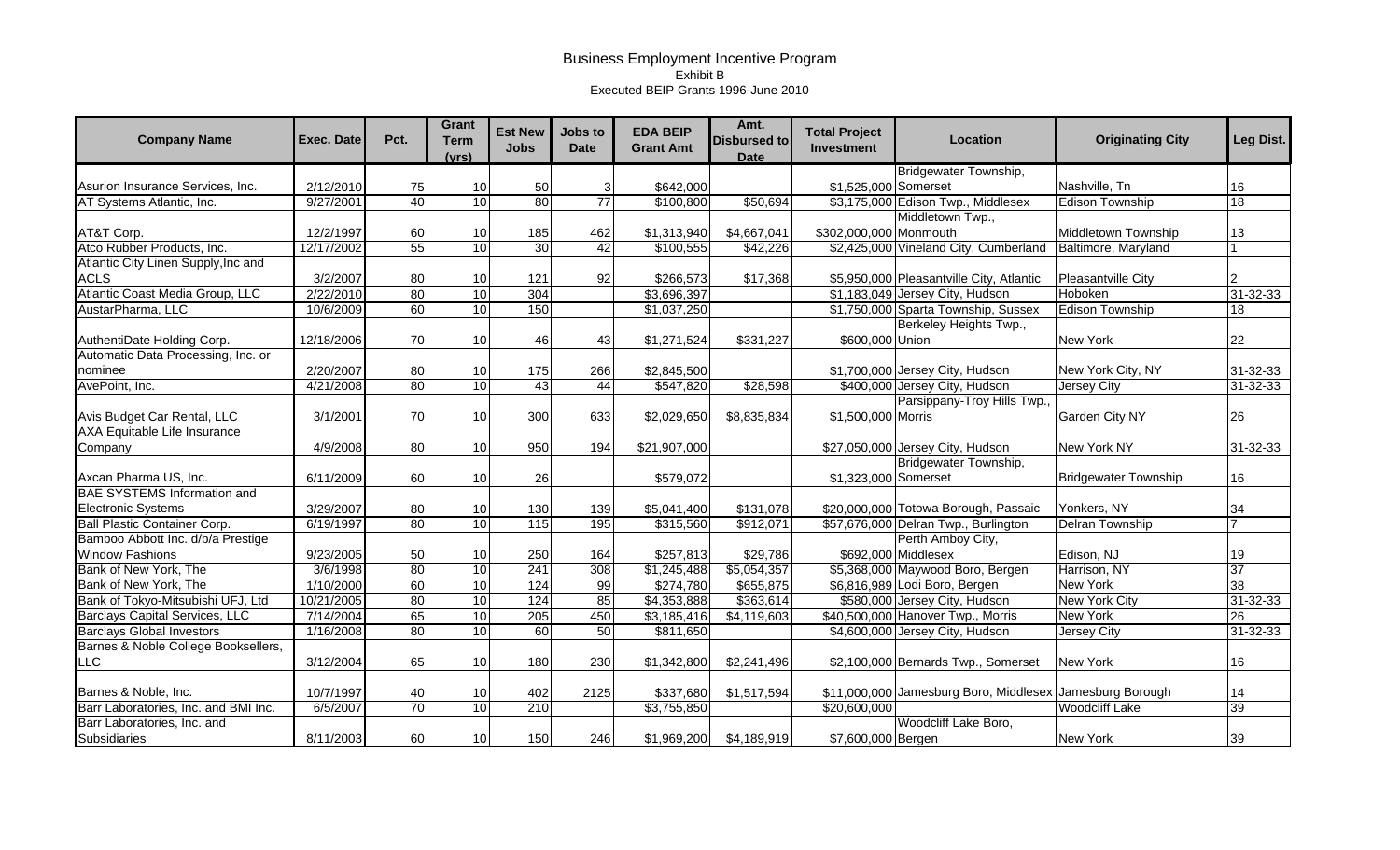| <b>Company Name</b>                      | <b>Exec. Date</b> | Pct. | Grant<br><b>Term</b><br>(vrs) | <b>Est New</b><br><b>Jobs</b> | Jobs to<br><b>Date</b> | <b>EDA BEIP</b><br><b>Grant Amt</b> | Amt.<br><b>Disbursed to</b><br><b>Date</b> | <b>Total Project</b><br>Investment | Location                                                 | <b>Originating City</b>        | Leg Dist.       |
|------------------------------------------|-------------------|------|-------------------------------|-------------------------------|------------------------|-------------------------------------|--------------------------------------------|------------------------------------|----------------------------------------------------------|--------------------------------|-----------------|
| Bausch & Lomb Incorporated               | 5/1/2009          | 55   | 10                            | 70                            |                        | \$3,500,000                         |                                            |                                    | \$1,000,000 Madison Borough, Morris                      | Rochester, NY & Tampa, Fla     | $\overline{21}$ |
| Bayer HealthCare Pharmaceuticals,        |                   |      |                               |                               |                        |                                     |                                            |                                    |                                                          |                                |                 |
| Inc.                                     | 1/22/2007         | 65   | 10                            | 350                           | 35                     | \$12,518,188                        |                                            |                                    | \$500,000 Montville Township, Morris                     | Connecticut                    | 26              |
| Bayer HealthCare Pharmaceuticals,        |                   |      |                               |                               |                        |                                     |                                            |                                    |                                                          |                                |                 |
| Inc.                                     | 10/6/2006         | 65   | 10                            | 250                           | 56                     | \$8,941,563                         |                                            |                                    | \$3,130,000 Wayne Twp., Passaic                          | Montville                      | 34              |
| Bayer HealthCare Pharmaceuticals,        |                   |      |                               |                               |                        |                                     |                                            |                                    |                                                          |                                |                 |
| Inc.                                     | 10/27/2000        | 60   | 10                            | 85                            | 247                    | \$1,115,880                         | \$4,689,239                                |                                    | \$11,320,000 Montville Twp., Morris                      | Montville Township             | 26              |
| Beau Label Manufacturing, Inc.           | 3/16/2007         | 60   | 10                            | 55                            | 29                     | \$60,839                            |                                            |                                    | \$2,500,000 Hillside Twp., Union                         | New York City; New Jersey      | 29              |
|                                          |                   |      |                               |                               |                        |                                     |                                            |                                    | Woodbridge Twp.,                                         |                                |                 |
| Bed Bath and Beyond Inc.                 | 12/8/2006         | 75   | 10                            | 160                           |                        | \$166,614                           |                                            | \$46,000,000 Middlesex             |                                                          | Totowa, NJ                     | 19              |
| Berg East Imports, Inc.                  | 6/14/2004         | 45   | 10                            | $\overline{35}$               | $\overline{74}$        | \$49,613                            | \$16,275                                   |                                    | \$3,650,000 Barrington Boro, Camden                      | <b>Barrington Borough</b>      | 5               |
| Best Manufacturing Group LLC and         |                   |      |                               |                               |                        |                                     |                                            |                                    |                                                          |                                |                 |
| affiliates                               | 5/8/2004          | 80   | 10                            | 57                            | 82                     | \$705,432                           | \$80,497                                   |                                    | \$1,000,000 Jersey City, Hudson                          | New York                       | 31-32-33        |
| Best Trimming, Inc and 7th Avenue        |                   |      |                               |                               |                        |                                     |                                            |                                    |                                                          |                                |                 |
| Trim, Inc.                               | 3/31/2000         | 60   | 10                            | 40                            | 58                     | \$33,600                            | \$12,116                                   |                                    | \$80,000 Jersey City, Hudson                             | <b>New York City</b>           | 31-32-33        |
| <b>Bind Rite/Union Graphics LLC</b>      | 7/29/1998         | 40   | 10                            | 100                           | 174                    | \$199,600                           | \$1,034,105                                |                                    | \$9,000,000 Carlstadt Boro, Bergen                       | Linden, NJ                     | $\overline{36}$ |
| Bind-Rite/Union Graphics, L.L.C.         | 3/9/2010          | 55   | 10                            | 135                           |                        | \$1,694,756                         |                                            |                                    | \$3,405,000 Carlstadt Borough, Bergen                    | <b>New York City</b>           | 36              |
|                                          |                   |      |                               |                               |                        |                                     |                                            |                                    | Bridgewater Twp.,                                        |                                |                 |
| Biovail Pharmaceuticals, Inc.            | 9/8/2003          | 60   | 10                            | 200                           | 65                     | \$4,325,100                         | \$1,131,486                                | \$12,750,000 Somerset              |                                                          | North Carolina                 | 16              |
| BJ's Wholesale Club, Inc.                | 2/28/2000         | 50   | 10                            | 225                           | 227                    | \$453,550                           | \$141,637                                  |                                    | \$27,562,500 Burlington Twp., Burlington                 | Pennsylvania                   |                 |
|                                          |                   |      |                               |                               |                        |                                     |                                            |                                    | Delanco Township,                                        |                                |                 |
| <b>Black Bear Distribution, LLC</b>      | 10/18/2006        | 80   | 10                            | 100                           | 67                     | \$175,500                           | \$20,836                                   | \$20,000,000 Burlington            |                                                          | Pennsylvania                   |                 |
| Blinds to Go, Inc.                       | 8/25/1997         | 60   | 10                            | 198                           | 190                    | \$872,000                           | \$598,712                                  |                                    | \$21,000,000 Lakewood Twp., Ocean                        | Lakewood Township              | 30              |
| BOC Group, Inc. The                      | 6/25/1997         | 60   | 10                            | 185                           | 156                    | \$673,400                           | \$105,142                                  |                                    | \$7,345,000 Lebanon Boro, Hunterdon                      | TN, AL, IL, MA, MI, PA, IN, VA | 23              |
|                                          |                   |      |                               |                               |                        |                                     |                                            |                                    | Mount Laurel Twp.,                                       |                                |                 |
| Brandywine Senior Care, Inc.             | 12/29/2003        | 60   | 10                            | 50                            | 32                     | \$480,000                           | \$214,642                                  |                                    | \$150,000 Burlington                                     | Pennsylvania                   |                 |
| <b>BRIDOR USA</b>                        | 9/13/2005         | 75   | 10                            | 33                            | 33                     | \$190,650                           | \$5,696                                    |                                    | \$17,500,000 Vineland City, Cumberland                   | <b>Vineland City</b>           |                 |
| <b>Bristol-Myers Squibb Company</b>      | 8/22/1997         | 80   | 10                            | 500                           | 2256                   | \$4,200,000                         | \$31,607,617                               |                                    | \$197,200,000 Hopewell Boro, Mercer                      | Seattle, Washington            | 15              |
| <b>Burlington Coat Factory Warehouse</b> |                   |      |                               |                               |                        |                                     |                                            |                                    | Edgewater Park Twp.,                                     |                                |                 |
| Corporation                              | 11/7/2002         | 45   | 10                            | 221                           | 138                    | \$669,550                           | \$68,272                                   | \$24,050,000 Burlington            |                                                          | <b>Edgewater Park Township</b> |                 |
|                                          |                   |      |                               |                               |                        |                                     |                                            |                                    | Moonachie Borough,                                       |                                |                 |
| Butterfly Press, LLC.                    | 9/11/2006         | 50   | 10                            | 56                            | 25                     | \$196,059                           | \$27,322                                   | \$6,050,000 Bergen                 |                                                          | New York                       | 38              |
|                                          |                   |      |                               |                               |                        |                                     |                                            |                                    |                                                          |                                |                 |
| CACI Technologies, Inc.                  | 6/19/1997         | 50   | 10                            | 75                            | 419                    | \$496,080                           | \$1,313,726                                |                                    | \$2,296,000 Oceanport Boro, Monmouth Virginia            |                                | 11              |
|                                          |                   |      |                               |                               |                        |                                     |                                            |                                    | Parsippany-Troy Hills Twp.,                              |                                |                 |
| Cadbury Adams USA LLC                    | 5/2/2006          | 55   | 10                            | 57                            | 44                     | \$510,825                           | \$369,342                                  | \$6,300,000 Morris                 |                                                          | Texas                          | 26              |
| Cadent, Inc.                             | 12/28/2001        | 50   | 10                            | 100                           | 119                    | \$142,500                           | \$147,054                                  |                                    | \$6,700,000 Carlstadt Borough, Bergen   To be determined |                                |                 |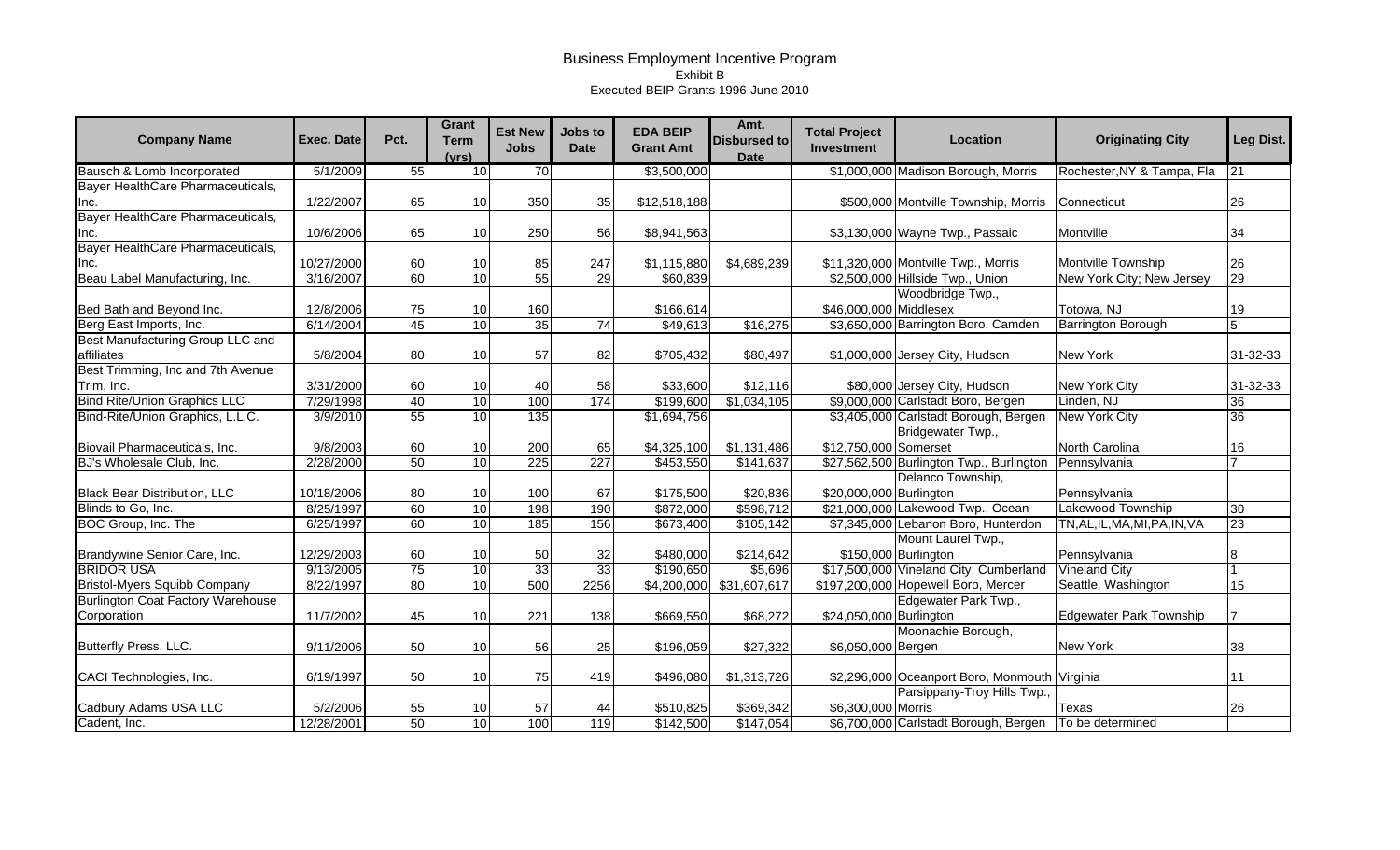| <b>Company Name</b>                    | <b>Exec. Date</b> | Pct. | Grant<br><b>Term</b><br>(vrs) | <b>Est New</b><br><b>Jobs</b> | Jobs to<br><b>Date</b> | <b>EDA BEIP</b><br><b>Grant Amt</b> | Amt.<br><b>Disbursed to</b><br><b>Date</b> | <b>Total Project</b><br>Investment | Location                                                  | <b>Originating City</b>    | Leg Dist.       |
|----------------------------------------|-------------------|------|-------------------------------|-------------------------------|------------------------|-------------------------------------|--------------------------------------------|------------------------------------|-----------------------------------------------------------|----------------------------|-----------------|
|                                        |                   |      |                               |                               |                        |                                     |                                            |                                    | Woodbridge Twp.,                                          |                            |                 |
| Calyon                                 | 7/24/2002         | 65   | 8                             | 61                            | 56                     | \$721,760                           | \$825,313                                  | \$6,600,000 Middlesex              |                                                           | <b>New York</b>            | 19              |
| Cape May Foods, LLC                    | 8/23/2000         | 55   | 10                            | 28                            | 54                     | \$152,796                           | \$77,183                                   |                                    | \$7,737,500 Millville City, Cumberland                    | Nanticoke, Maryland        |                 |
| Capitol Records, Inc. dba EMI Music    |                   |      |                               |                               |                        |                                     |                                            |                                    |                                                           |                            |                 |
| North America                          | 4/7/2008          | 80   | 10                            | 150                           | 50                     | \$1,911,000                         |                                            |                                    | \$883,894 Jersey City, Hudson                             | New York, NY               | 31-32-33        |
| Capture Resource, Inc.                 | 8/28/2002         | 70   |                               | 200                           | 36                     | \$233,240                           | \$1,462                                    |                                    | \$365,000 Millville City, Cumberland                      | <b>Millville City</b>      |                 |
| Cardinal Health 110, Inc.              | 2/8/2000          | 70   | 10                            | 125                           | 191                    | \$320,250                           | \$824,704                                  |                                    | \$15,752,571 Logan Twp., Gloucester                       | Allentown, PA              | 3               |
| Cardinal Health PTS, LLC               | 2/8/2000          | 70   | 10                            | 205                           | 371                    | \$2,219,950                         | \$3,440,791                                |                                    | \$57,735,000 Franklin Twp., Somerset                      | <b>Franklin Township</b>   | 17              |
| Catapult Holdings, Inc.                | 3/23/2010         | 80   | 10                            | 80                            |                        | \$1,160,000                         |                                            | \$550,000                          |                                                           | Philadelphia, PA           | 5               |
|                                        |                   |      |                               |                               |                        |                                     |                                            |                                    | Piscataway Township,                                      |                            |                 |
| CCS Materials, Inc.                    | 5/18/2010         | 80   | 10                            | 12                            |                        | \$158,535                           |                                            | \$2,340,000 Middlesex              |                                                           | Piscataway                 | 17              |
| <b>Celgene Corporation</b>             | 5/26/2005         | 80   | 10                            | 600                           | 597                    | \$6,086,250                         | \$2,220,525                                |                                    | \$35,000,000 Summit City, Union                           | <b>Summit City</b>         | $\overline{21}$ |
| CGC Genetics, Inc.                     | 6/24/2009         | 80   | 10                            | 15                            |                        | \$102,713                           |                                            |                                    | \$100,000 Newark City, Essex                              | Portugal                   | $27 - 28 - 29$  |
| Charter Atlantic Corp.                 | 5/5/2009          | 80   | 10                            | 30                            |                        | \$424,440                           |                                            |                                    | \$1,360,000 Jersey City, Hudson                           | New York, NY               | 31-32-33        |
| Chem Fleur, Inc.                       | 11/6/2006         | 80   | 10                            | 90                            | 9                      | \$705,870                           |                                            |                                    | \$63,000,000 Newark City, Essex                           | CA, MN, FL                 | 27-28-29        |
| Chem Network Processing Services,      |                   |      |                               |                               |                        |                                     |                                            |                                    |                                                           |                            |                 |
| Inc.                                   | 2/3/1999          | 80   | 10                            | 120                           | 201                    | \$772,800                           | \$1,778,672                                |                                    | \$17,200,000 Franklin Twp., Somerset                      | <b>Franklin Township</b>   | 17              |
| Christmas Tree Shops, Inc.             | 12/4/2006         | 80   | 10                            | 162                           | 98                     | \$235,577                           |                                            |                                    | \$90,000,000 Florence Twp., Burlington                    | <b>Florence Township</b>   | 30              |
|                                        |                   |      |                               |                               |                        |                                     |                                            |                                    | Readington Twp.,                                          |                            |                 |
| Chubb Corporation, The                 | 3/8/2002          | 65   | 10                            | 250                           | 1300                   | \$1,569,750                         | \$4,519,083                                | \$398,092,000 Hunterdon            |                                                           | <b>Readington Township</b> | 23              |
|                                        |                   |      |                               |                               |                        |                                     |                                            |                                    |                                                           |                            |                 |
| Chugai Pharma USA                      | 3/24/2006         | 70   | 10                            | 50                            | 31                     | \$582,225                           | \$109,260                                  |                                    | \$1,000,000 Bedminster Twp., Somerset Bedminster Township |                            | 16              |
| Citco Fund Services (USA), Inc.        | 5/12/2006         | 80   | 10                            | 225                           | 216                    | \$12,200,000                        | \$1,700,768                                |                                    | \$1,500,000 Jersey City, Hudson                           | <b>New York</b>            | $31 - 32 - 33$  |
| Citco Fund Services (USA), Inc.        | 10/4/2007         | 80   | $\overline{10}$               | $\overline{203}$              | 62                     | \$10,150,000                        | \$92,556                                   |                                    | \$4,000,000 Jersey City, Hudson                           | New York                   | 31-32-33        |
| Citigroup Global Markets, Inc. and     |                   |      |                               |                               |                        |                                     |                                            |                                    |                                                           |                            |                 |
| Citibank, N.A.                         | 9/29/2006         | 80   | 10                            | 1200                          | 900                    | \$37,104,000                        |                                            |                                    | \$79,000,000 Jersey City, Hudson                          | New York City, NY          | 31-32-33        |
| Citigroup Global Markets, Inc. and     |                   |      |                               |                               |                        |                                     |                                            |                                    |                                                           |                            |                 |
| Citibank, N.A.                         | 9/14/2005         | 80   | 10                            | 2150                          | 1889                   | \$57,224,400                        | \$9,240,549                                |                                    | \$80,000,000 Warren Twp., Somerset                        | New York                   | 21              |
| City Theatrical, Inc.                  | 5/2/2007          | 45   | 10                            | 47                            | 29                     | \$47,000                            | \$17,262                                   |                                    | \$1,050,000 Carlstadt Borough, Bergen                     | Bronx, NY                  | 36              |
|                                        |                   |      |                               |                               |                        |                                     |                                            |                                    | Edison Township,                                          |                            |                 |
| CLIC International Inc. and Affiliates | 12/8/2008         | 50   | 10                            | 28                            | 22                     | \$62,790                            |                                            |                                    | \$575,000 Middlesex                                       | <b>Edison Township</b>     | 18              |
|                                        |                   |      |                               |                               |                        |                                     |                                            |                                    |                                                           |                            |                 |
| ClinPhone, Inc.                        | 7/10/2006         | 55   | 10                            | 108                           | 71                     | \$685,125                           | \$124,924                                  |                                    | \$1,405,000 East Windsor Twp., Mercer                     | Princeton, NJ              | 14              |
| Coca-Cola Bottling Company of New      |                   |      |                               |                               |                        |                                     |                                            |                                    | Parsippany-Troy Hills Twp.                                |                            |                 |
| York, Inc., The                        | 6/19/1997         | 50   | 5                             | 180                           | 454                    | \$210,000                           | \$78,442                                   | \$103,484,711 Morris               |                                                           | New York                   | 26              |
| Colgate-Palmolive Company              | 3/31/2000         | 60   | 10                            | 126                           | 129                    | \$1,471,176                         | \$1,288,471                                |                                    | \$44,221,000 Morristown Town, Morris                      | Morristown Town            | 25              |
|                                        |                   |      |                               |                               |                        |                                     |                                            |                                    |                                                           | New York, Georgia &        |                 |
| Comag Marketing Group, LLC             | 10/28/2005        | 60   | 10                            | 90                            | 63                     | \$1,796,580                         | \$394,223                                  |                                    | \$524,000 Princeton Boro, Mercer                          | Pennsylvan                 | 15              |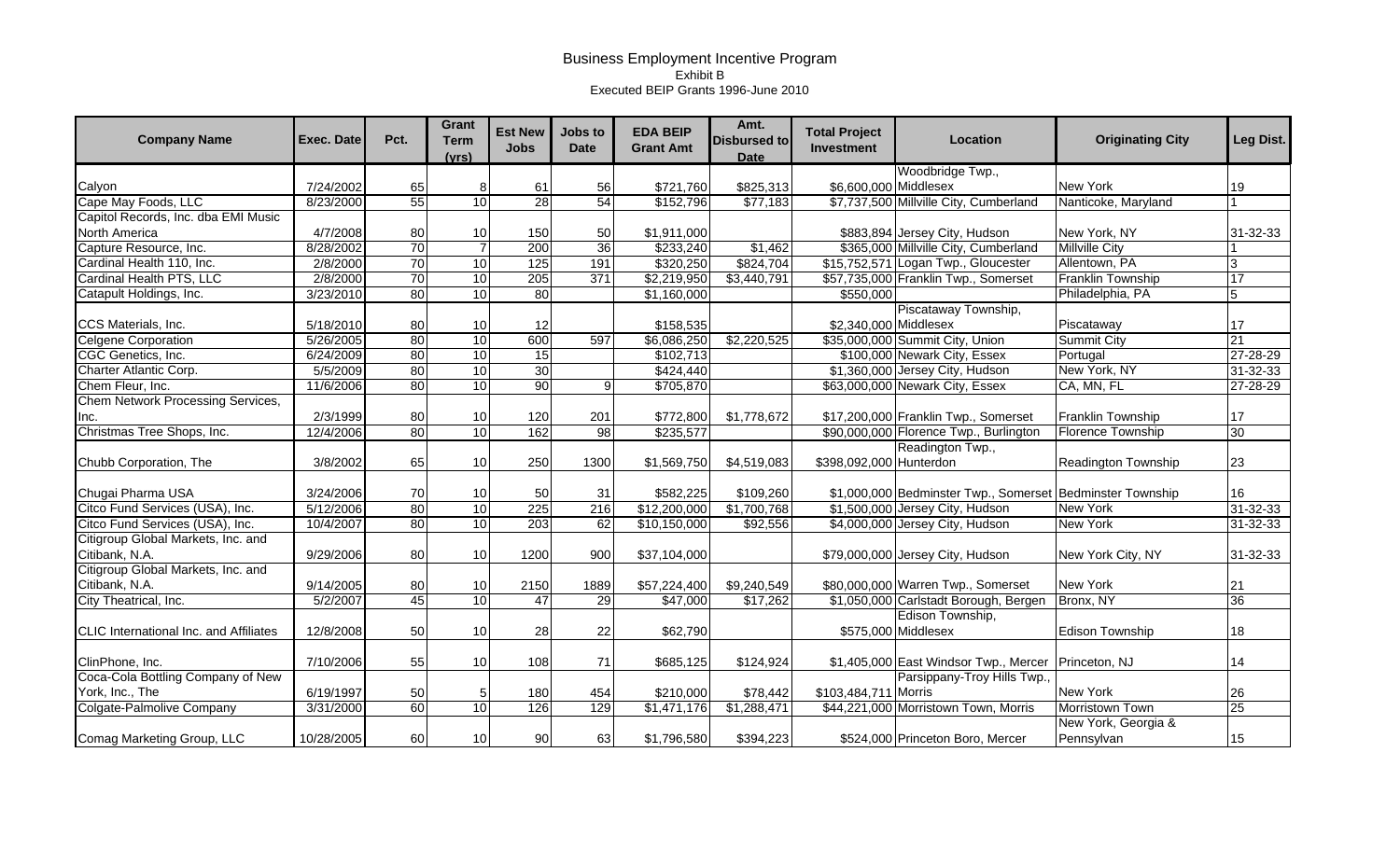| <b>Company Name</b>                               | <b>Exec. Date</b> | Pct. | <b>Grant</b><br><b>Term</b><br>(vrs) | <b>Est New</b><br><b>Jobs</b> | Jobs to<br><b>Date</b> | <b>EDA BEIP</b><br><b>Grant Amt</b> | Amt.<br><b>Disbursed to</b><br><b>Date</b> | <b>Total Project</b><br>Investment | Location                                                | <b>Originating City</b>           | Leg Dist.       |
|---------------------------------------------------|-------------------|------|--------------------------------------|-------------------------------|------------------------|-------------------------------------|--------------------------------------------|------------------------------------|---------------------------------------------------------|-----------------------------------|-----------------|
| Comcast of New Jersey II, LLC                     | 7/25/2001         | 65   | 10                                   | 250                           | 572                    | \$511,875                           | \$795,992                                  |                                    | \$6,600,000 Voorhees Twp., Camden                       | Several NJ Locations              | 16              |
| Comcast Telecommunications, Inc. et.              |                   |      |                                      |                               |                        |                                     |                                            |                                    | Moorestown Twp.,                                        |                                   |                 |
| lal.                                              | 10/10/2000        | 70   | 10                                   | 460                           | 718                    | \$6,534,530                         | \$3,518,454                                | \$40,125,000 Burlington            |                                                         | Philadelphia, PA                  | 8               |
| CommonHealth, LLC                                 | 3/8/2006          | 75   | 10                                   | 71                            | 125                    | \$1,302,495                         | \$269,063                                  | \$21,800,000 Morris                | Parsippany-Troy Hills Twp.,                             | Parsippany, Wayne,<br>MorristownJ | 26              |
| CommVault Systems, Inc.                           | 6/7/2007          | 70   | 10                                   | 180                           | 64                     | \$3,755,745                         | \$37,232                                   | \$4,000,000 Monmouth               | Oceanport Borough,                                      | Oceanport, NJ                     | 11              |
| Component Technology, Inc.                        | 8/24/2004         | 55   |                                      | 50                            | 49                     | \$60,637                            | \$61,833                                   |                                    | \$1,400,000 Millville City, Cumberland                  | <b>Millville City</b>             |                 |
| <b>Connecticut General Life</b>                   |                   |      |                                      |                               |                        |                                     |                                            |                                    |                                                         |                                   |                 |
| Insurance/CIGNA Healthcar                         | 5/28/1999         | 70   | 10                                   | 225                           | 171                    | \$2,676,704                         | \$5,358,366                                |                                    | \$13,177,000 Jersey City, Hudson                        | New York City, NY                 | 31-32-33        |
| Connors Group, Inc., The                          | 5/21/2008         | 80   | 10                                   | 160                           | 12                     | \$3,627,810                         |                                            |                                    | \$164,000 Jersey City, Hudson                           | Sherman Oaks CA                   | $31 - 32 - 33$  |
| <b>ConocoPhillips Company</b>                     | 10/29/1998        | 60   | 10                                   | 75                            | $\overline{78}$        | \$417,600                           | \$291,120                                  |                                    | \$250,000,000 Linden City, Union                        | Linden City                       | $\overline{22}$ |
| Conopco, Inc. and Unilever United<br>States, Inc. | 11/6/2006         | 65   | 10                                   | 450                           | 32                     | \$11,305,125                        | \$85,096                                   | \$59,000,000 Bergen                | Englewood Cliffs Borough,                               | Greenwich, CT                     | 37              |
| <b>Continental Airlines Inc.</b>                  | 11/19/1997        | 50   | 10                                   | 45                            | 268                    | \$753,900                           | \$986,917                                  |                                    | \$30,870,500 Newark City, Essex                         | <b>Newark City</b>                | $27 - 28 - 29$  |
| Continental Airlines, Inc.                        | 5/26/2000         | 60   | 10                                   | $\overline{37}$               | 179                    | \$1,339,190                         | \$198,942                                  |                                    | \$825,000,000 Newark City, Essex                        | <b>Newark City</b>                | 27-28-29        |
| Corporate Synergies Group, Inc.                   | 12/29/2004        | 75   | 10                                   | 108                           | 127                    | \$3,984,640                         | \$535,267                                  | \$3,500,929 Burlington             | Mount Laurel Twp.,                                      | Mt. Laurel                        | 8               |
| Covance, Inc.                                     | 7/3/1997          | 80   | 10                                   | 200                           | 231                    | \$974,400                           | \$1,408,166                                |                                    | \$34,000,000 West Windsor Twp., Mercer West Windsor, NJ |                                   | 14              |
| CSG Systems, Inc.                                 | 1/12/2007         | 55   | 10                                   | 76                            | 18                     | \$940,842                           | \$12,755                                   |                                    | \$1,000,000 Fairfield Twp., Essex                       | <b>Fairfield Borough</b>          | 26              |
| Daiichi Sankyo, Inc.                              | 3/14/2006         | 65   | 10                                   | 76                            | 190                    | \$1,330,304                         | \$575,223                                  | \$76,000,000 Morris                | Parsippany-Troy Hills Town,                             | Madison Borough                   | 21              |
| Damascus Bakery, Inc.                             | 9/20/2007         | 50   | 10                                   | 180                           |                        | \$414,000                           |                                            |                                    | \$8,000,000 Secaucus Town, Hudson                       | Brooklyn, NY                      | 32              |
| Daniel F. Young, Inc.                             | 10/27/2000        | 50   | 10                                   | $\overline{36}$               | $\overline{41}$        | \$366,754                           | \$70,311                                   |                                    | \$600,000 Jersey City, Hudson                           | <b>New York</b>                   | $31 - 32 - 33$  |
| Datek Online Brokerage Services<br>Corp.          | 8/25/1997         | 60   | 10                                   | 275                           | 223                    | \$1,328,250                         | \$159,986                                  | \$2,200,000 Middlesex              | Woodbridge Twp.,                                        | New York City                     | 19              |
| Dava Pharmaceuticals, Inc.                        | 4/25/2005         | 70   | 10                                   | 40                            | $\overline{20}$        | \$931,560                           | \$131,270                                  |                                    | \$170,000 Fort Lee Boro, Bergen                         | <b>New York</b>                   | 38              |
| DB Services New Jersey, Inc. and DB<br>Securities | 11/30/2001        | 65   | 10                                   | 80                            | 79                     | \$1,464,000                         | \$2,688,407                                |                                    | \$20,015,000 Summit City, Union                         | Jersey City                       | 31-32-33        |
| DB Services New Jersey, Inc. and DB               |                   |      |                                      |                               |                        |                                     |                                            |                                    |                                                         |                                   |                 |
| Securities                                        | 12/27/2007        | 80   | 10                                   | 1600                          | 1085                   | \$39,520,000                        | \$1,970,768                                |                                    | \$198,620,000 Jersey City, Hudson                       | Manhattan, NY                     | 31-32-33        |
| Deloitte LLP and Subsidiaries                     | 3/5/2008          | 70   | 10                                   | 1050                          | 182                    | \$4,494,000                         |                                            | \$89,100,000 Morris                | Parsippany-Troy Hills Town, Parsippany-Troy Hills       | Township                          | 26              |
| <b>DeltaPaper Corporation</b>                     | 5/9/2008          | 65   | 10                                   | 43                            | 41                     | \$350,717                           |                                            | \$266,000 Camden                   | Pennsauken Township,                                    | Pennsylvania                      |                 |
| <b>Dendreon Corporation</b>                       | 8/18/2006         | 60   | 10                                   | 150                           | 28                     | \$579,990                           | \$60,326                                   |                                    | \$22,000,000 Lyndhurst Twp., Bergen                     | Washington                        | 25              |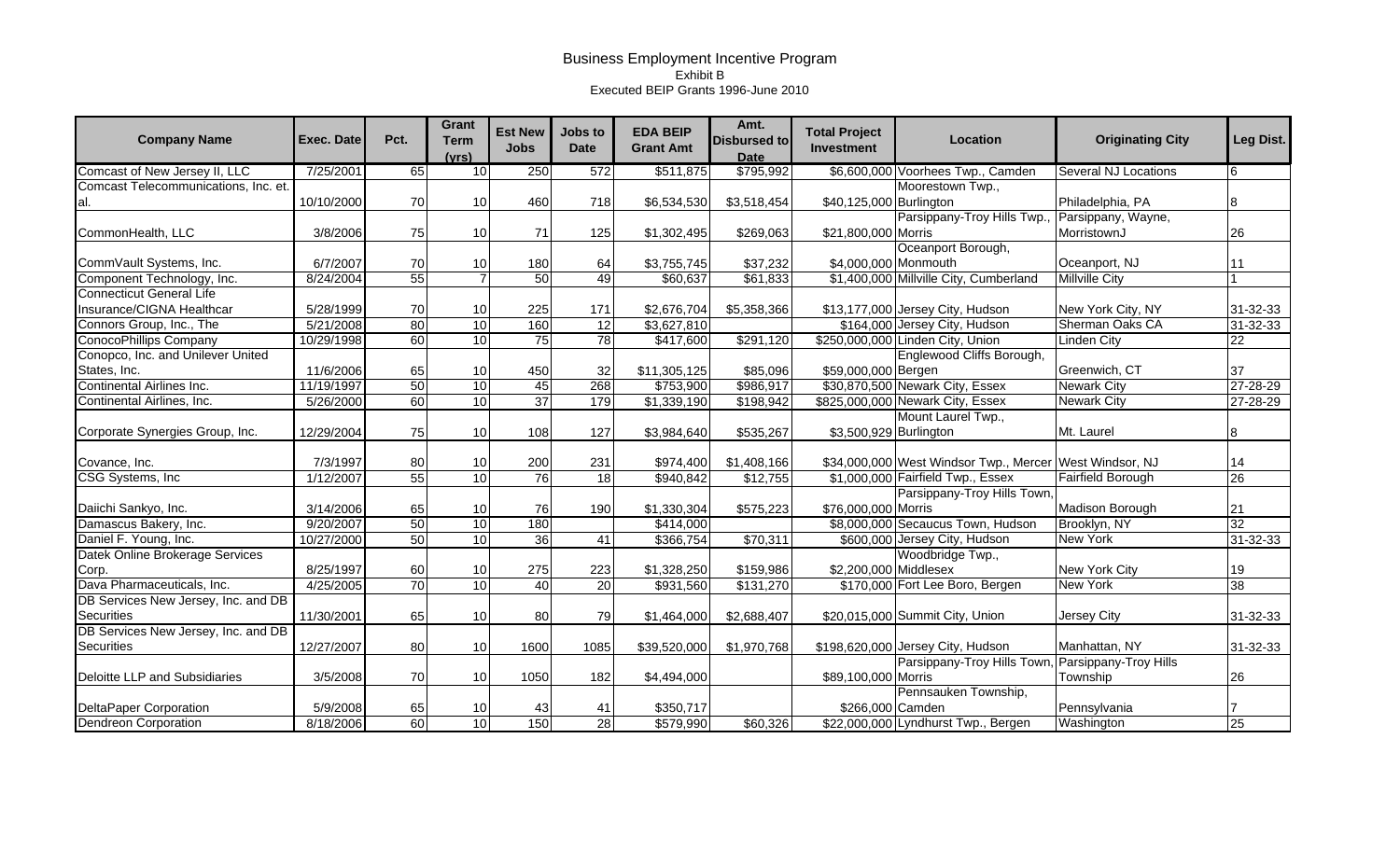| <b>Company Name</b>                  | Exec. Date | Pct. | Grant<br><b>Term</b><br>(vrs) | <b>Est New</b><br><b>Jobs</b> | Jobs to<br>Date  | <b>EDA BEIP</b><br><b>Grant Amt</b> | Amt.<br><b>Disbursed to</b><br><b>Date</b> | <b>Total Project</b><br><b>Investment</b> | Location                               | <b>Originating City</b>        | Leg Dist.       |
|--------------------------------------|------------|------|-------------------------------|-------------------------------|------------------|-------------------------------------|--------------------------------------------|-------------------------------------------|----------------------------------------|--------------------------------|-----------------|
| Depository Trust & Clearing Corp. &  |            |      |                               |                               |                  |                                     |                                            |                                           |                                        |                                |                 |
| affiliates                           | 12/16/2009 | 80   | 10                            | 1600                          |                  | \$74,624,000                        |                                            |                                           | \$45,000,000 Jersey City, Hudson       | New York                       | 31-32-33        |
|                                      |            |      |                               |                               |                  |                                     |                                            |                                           | Edison Township,                       |                                |                 |
| Designer Greetings, Inc.             | 6/4/2008   | 50   | 10                            | 158                           | 134              | \$524,700                           |                                            | \$11,000,000 Middlesex                    |                                        | Staten Island, NY              | 18              |
| Dey Pharma, L.P., Mylan Inc. and     |            |      |                               |                               |                  |                                     |                                            |                                           | Bernards Township,                     |                                |                 |
| <b>Affiliates</b>                    | 9/18/2009  | 55   | $\Delta$                      | 83                            |                  | \$1,088,479                         |                                            |                                           | \$600,000 Somerset                     | Napa, California               | 16              |
|                                      |            |      |                               |                               |                  |                                     |                                            |                                           | Parsippany-Troy Hills Twp.,            | Parsippany-Troy Hills          |                 |
| <b>Dialogic Corporation</b>          | 10/31/1997 | 50   | 6                             | 400                           | 302              | \$861,600                           | \$226,465                                  | \$12,000,000 Morris                       |                                        | Township                       | 26              |
| Dietz and Watson, Inc.               | 8/28/2007  | 70   | 10                            | 125                           | 90               | \$821,384                           |                                            |                                           | \$2,000,000 Delanco Twp., Burlington   | Philadelphia, PA               |                 |
|                                      |            |      |                               |                               |                  |                                     |                                            |                                           | South Brunswick Township,              |                                |                 |
| Direct Cabinet Sales, Inc.           | 12/2/2009  | 50   | 10                            | 27                            |                  | \$67,108                            |                                            |                                           | \$682,880 Middlesex                    | South Brunswick Township       | 14              |
| <b>Direct Fulfillment, LP</b>        | 1/27/2000  | 40   | 10                            | 120                           | 140              | \$675,680                           | \$400,196                                  |                                           | \$5,500,000 Washington Twp., Mercer    | <b>Upper Freehold Township</b> | 30 <sup>°</sup> |
| <b>DIRECT GROUP, LLC and MCR</b>     |            |      |                               |                               |                  |                                     |                                            |                                           | Swedesboro Boro,                       |                                |                 |
| <b>DIRECT MAIL, LLC</b>              | 4/1/2005   | 75   | 10                            | 630                           | 496              | \$1,904,175                         | \$515,359                                  | \$3,125,000 Gloucester                    |                                        | Logan Township                 | 3               |
|                                      |            |      |                               |                               |                  |                                     |                                            |                                           | Woolwich Township,                     |                                |                 |
| Diversified Foam Products, Inc.      | 3/18/2010  | 70   | 10                            | 30                            |                  | \$173,985                           |                                            | \$4,125,000 Gloucester                    |                                        | Pennsauken, NJ                 | 3               |
|                                      |            |      |                               |                               |                  |                                     |                                            |                                           | South Brunswick Twp.,                  |                                |                 |
| Dow Jones & Company, Inc.            | 11/8/2001  | 65   | 10                            | 155                           | 554              | \$1,960,595                         | \$4,363,821                                | \$3,750,000 Middlesex                     |                                        | New York                       | 14              |
| DS Distribution Inc., and DS         |            |      |                               |                               |                  |                                     |                                            |                                           |                                        |                                |                 |
| Pharmacy, Inc.                       | 11/30/1999 | 60   | 10                            | 151                           | 489              | \$1,370,480                         | \$693,941                                  |                                           | \$30,000,000 Logan Twp., Gloucester    | Logan Township                 | 3               |
| <b>DuBell Lumber Company</b>         | 7/18/2006  | 80   | 10                            | 25                            | 29               | \$504,320                           | \$19,587                                   |                                           | \$4,415,800 Millville City, Cumberland | <b>Millville City</b>          |                 |
| Duro Bag Manufacturing Co., Inc.     | 3/27/2002  | 75   | $\overline{7}$                | 180                           | $\overline{247}$ | \$355,446                           | \$731,545                                  |                                           | \$3,000,000 Elizabeth City, Union      | <b>Elizabeth City</b>          | $\overline{20}$ |
| E*Trade Financial Corporation and    |            |      |                               |                               |                  |                                     |                                            |                                           |                                        |                                |                 |
| Subsidiaries                         | 8/7/2007   | 80   | 10                            | 325                           | 377              | \$2,710,500                         |                                            |                                           | \$8,500,000 Jersey City, Hudson        | Jersey City                    | 31-32-33        |
| Echosphere LLC                       | 6/7/2002   | 65   | 10                            | 424                           | 500              | \$1,319,060                         | \$708,186                                  |                                           | \$4,868,093 Montville Twp., Morris     | Montville Township             | 26              |
| Eight O'Clock Coffee Company         | 3/27/2009  | 55   | 10                            | 32                            |                  | \$680,240                           |                                            |                                           | \$1,530,000 Montvale Borough, Bergen   | AK                             | 39              |
| Eisai, Inc. and Eisai Corporation of |            |      |                               |                               |                  |                                     |                                            |                                           | Woodcliff Lake Boro,                   |                                |                 |
| <b>North America</b>                 | 4/7/2006   | 60   | 10                            | 50                            | 139              | \$1,203,750                         |                                            | \$30,000,000 Bergen                       |                                        | Teaneck, North Carolina        | 39              |
| Emcore Corp.                         | 6/30/1997  | 80   | 10                            | 200                           | $\overline{80}$  | $\overline{\$1,041,600}$            | \$5,731                                    |                                           | \$22,599,000 Franklin Twp., Somerset   | Franklin Township              | 17              |
| Emisphere Technologies, Inc.         | 3/20/2008  | 55   | 10                            | 10                            | 17               | \$624,750                           |                                            |                                           | \$1,000,000 Hanover Township, Morris   | Tarrytown, NY                  | 26              |
| Enterprise Press, Inc.               | 4/5/2006   | 65   | 10                            | 44                            | $\overline{25}$  | \$389,053                           | \$17,868                                   |                                           | \$4,150,000 Englewood City, Bergen     | New York City                  | $\overline{37}$ |
|                                      |            |      |                               |                               |                  |                                     |                                            |                                           | Edison Township,                       |                                |                 |
| EPAC Technologies, Inc.              | 2/2/2007   | 55   | 10                            | 25                            | 13               | \$163,793                           |                                            | \$7,850,000 Middlesex                     |                                        | <b>Edison Township</b>         | 18              |
| Ernst & Young U.S. LLP               | 3/2/2009   | 65   | 10                            | 270                           | 37               | \$5,942,700                         |                                            |                                           | \$7,000,000 Secaucus Town, Hudson      | New York, NY                   | 32              |
|                                      |            |      |                               |                               |                  |                                     |                                            |                                           | South Brunswick Township               |                                |                 |
| Eurofins Product Safety Labs, Inc.   | 9/27/2006  | 65   | 10                            | 25                            | 5                | \$154,375                           | \$5,473                                    | \$2,750,000 Middlesex                     |                                        | South Brunswick Township       | 14              |
| Euromarket Designs, Inc. d/b/a Crate |            |      |                               |                               |                  |                                     |                                            |                                           |                                        |                                |                 |
| & Barrel                             | 4/16/2003  | 60   | 10                            | 127                           | 182              | \$307,292                           | \$149,621                                  |                                           | \$8,400,000 Cranbury Twp., Middlesex   | Illinois                       | 14              |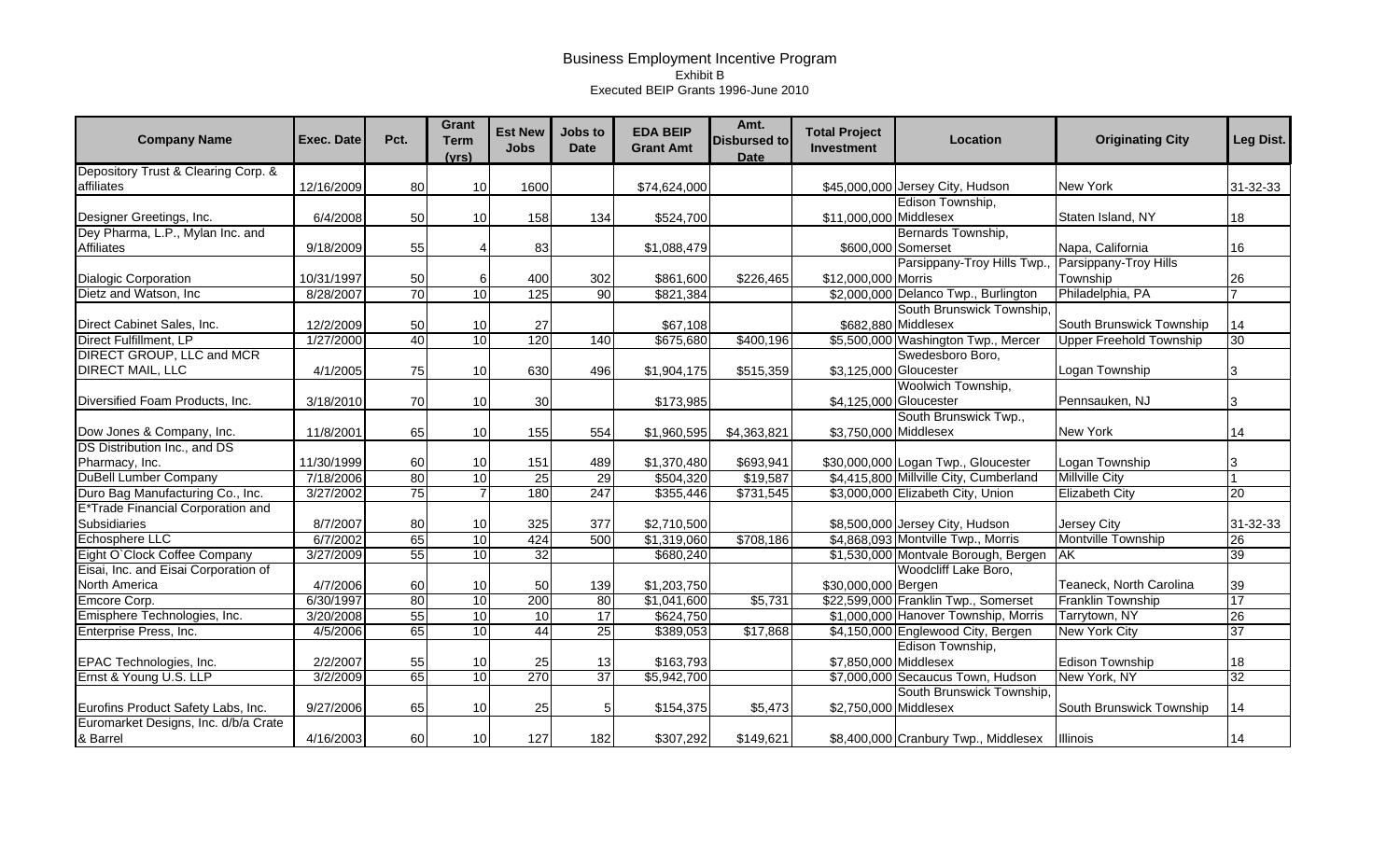| <b>Company Name</b>                                   | Exec. Date | Pct. | Grant<br><b>Term</b><br>(vrs) | <b>Est New</b><br><b>Jobs</b> | Jobs to<br><b>Date</b> | <b>EDA BEIP</b><br><b>Grant Amt</b> | Amt.<br><b>Disbursed to</b><br><b>Date</b> | <b>Total Project</b><br>Investment | Location                                                    | <b>Originating City</b>  | Leg Dist.      |
|-------------------------------------------------------|------------|------|-------------------------------|-------------------------------|------------------------|-------------------------------------|--------------------------------------------|------------------------------------|-------------------------------------------------------------|--------------------------|----------------|
|                                                       |            |      |                               |                               |                        |                                     |                                            |                                    | Piscataway Township,                                        |                          |                |
| Eva Tees Inc.                                         | 7/15/2009  | 45   | 10                            | 57                            |                        | \$153,900                           |                                            | \$17,973,000 Middlesex             |                                                             | Long Island City, NY     | 17             |
| ExlService Holdings, Inc. and its                     |            |      |                               |                               |                        |                                     |                                            |                                    |                                                             |                          |                |
| subsidiaries                                          | 10/31/2007 | 80   | 10                            | 83                            | 45                     | \$4,150,000                         | \$10,605                                   |                                    | \$150,000 Jersey City, Hudson                               | New York, New Jersey     | 31-32-33       |
| ExxonMobil Research and                               |            |      |                               |                               |                        |                                     |                                            |                                    |                                                             |                          |                |
| <b>Engineering Company</b>                            | 6/26/2006  | 80   | 10                            | 140                           | 38                     | \$5,139,428                         |                                            |                                    | \$36,000,000 Clinton Town, Hunterdon                        | Baton Rouge, LA          | 23             |
| Falcon International Distributors, LLC                | 6/4/2007   | 80   | 10                            | 60                            | 33                     | \$456,000                           |                                            |                                    | \$2,000,000 Jersey City, Hudson                             | New York                 | 31-32-33       |
|                                                       |            |      |                               |                               |                        |                                     |                                            |                                    | Parsippany-Troy Hills Town                                  |                          |                |
| Ferring Pharmaceuticals, Inc.                         | 4/30/2007  | 75   | 10                            | 92                            | 79                     | \$3,927,466                         | \$129,607                                  | \$1,790,000 Morris                 |                                                             | <b>New York</b>          | 26             |
| <b>Financial Sciences Corporation</b>                 | 3/2/1999   | 70   | 8                             | 56                            | $\overline{22}$        | \$689,293                           | \$129,822                                  |                                    | \$2,970,000 Jersey City, Hudson                             | <b>New York</b>          | 31-32-33       |
| Firmenich Incorporated                                | 7/26/2001  | 50   | 10                            | 90                            | 228                    | \$353,025                           | \$882,717                                  |                                    | \$65,000,000 Plainsboro Twp., Middlesex Plainsboro Township |                          | 14             |
| First Brokers Holdings Inc.                           | 8/28/2002  | 70   | 10                            | 80                            | 93                     | \$5,300,120                         | \$12,428,487                               |                                    | \$2,500,000 Hoboken City, Hudson                            | New York                 | 31-32-33       |
| Forest Laboratories Inc.                              | 3/2/1999   | 70   | 10                            | 35                            | 55                     | \$360,150                           | \$1,604,213                                |                                    | \$1,350,000 Jersey City, Hudson                             | <b>New York</b>          | 31-32-33       |
| Forest Laboratories Inc.                              | 12/27/2000 | 70   | 10                            | 105                           | 401                    | \$990,780                           | \$4,995,612                                |                                    | \$10,608,000 Jersey City, Hudson                            | <b>New York</b>          | 31-32-33       |
| Fortis Bank SA/NV                                     | 8/12/2004  | 80   | 10                            | 60                            | 99                     | \$1,311,360                         | \$2,332,805                                |                                    | \$19,100,000 Jersey City, Hudson                            | <b>New York</b>          | 31-32-33       |
| <b>Foxdale Properties LLC</b>                         | 7/24/2001  | 75   | 10                            | 291                           | 292                    | \$537,070                           | \$317,674                                  |                                    | \$11,600,000 Florence Twp., Burlington                      | <b>Florence Township</b> |                |
| Fraba, Inc.                                           | 6/10/2008  | 80   | 10                            | 12                            |                        | \$74,649                            |                                            |                                    | \$50,000 Hamilton Township, Mercer Princeton Junction       |                          | 14             |
| Franklin Credit Management                            |            |      |                               |                               |                        |                                     |                                            |                                    |                                                             |                          |                |
| Corporation                                           | 3/31/2006  | 80   | $6 \mid$                      | 110                           | 122                    | \$639,256                           | \$539,936                                  |                                    | \$12,984,000 Jersey City, Hudson                            | New York City, NY        | 31-32-33       |
|                                                       |            |      |                               |                               |                        |                                     |                                            |                                    | Moorestown Township,                                        |                          |                |
| Franklin Electric Company                             | 5/15/2007  | 50   | 10                            | 49                            | 47                     | \$424,508                           |                                            | \$3,150,000 Burlington             |                                                             | Philadelphia, PA         | 8              |
| Freedom Healthcare, LLC                               | 3/7/2006   | 80   | 10                            | $\overline{25}$               |                        | \$78,400                            | \$35,137                                   |                                    | \$300,000 Hackensack City, Bergen                           | <b>Union City</b>        | 33             |
| Gain Capital Group, LLC                               | 8/24/2006  | 50   | 10                            | 26                            | 158                    | \$164,200                           | \$182,088                                  |                                    | \$900,000 Bedminster Twp., Somerset NJ                      |                          | 16             |
| Garrison Printing Co. Inc.                            | 10/7/1997  | 60   | 10                            | 28                            | 34                     | \$26,598                            | \$263,378                                  |                                    | \$1,518,000 Pennsauken Twp., Camden Philadelphia, PA        |                          |                |
| Gestalt, LLC                                          | 3/23/2006  | 80   | 10                            | 60                            | 33                     | \$1,477,920                         | \$25,567                                   |                                    | \$400,000 Camden City, Camden                               | <b>Camden City</b>       | $\overline{5}$ |
| Global Compliance Services, Inc.                      | 6/3/2010   | 70   | 10                            | 40                            |                        | \$541,000                           |                                            | \$1,062,500                        |                                                             | North Carolina           | 12             |
| <b>Global Document Solutions</b>                      |            |      |                               |                               |                        |                                     |                                            |                                    |                                                             |                          |                |
| Corporation                                           | 5/29/2007  | 65   | 10                            | 184                           | 189                    | \$1,010,261                         |                                            |                                    | \$750,000 Carlstadt Borough, Bergen                         | New York, NY             | 36             |
| <b>Goldman Sachs Execution &amp; Clearing</b><br>L.P. | 8/22/1997  | 80   | 10                            | 95                            | 95                     | \$917,320                           | \$19,677,746                               |                                    | \$13,100,000 Jersey City, Hudson                            | New York City, NY        | 31-32-33       |
| Goldman Sachs Group, Inc. or                          |            |      |                               |                               |                        |                                     |                                            |                                    |                                                             |                          |                |
| nominee                                               | 6/14/2002  | 65   | 10                            | 75                            |                        | \$1,621,913                         |                                            |                                    | \$2,000,000 Jersey City, Hudson                             | Jersey City              | 31-32-33       |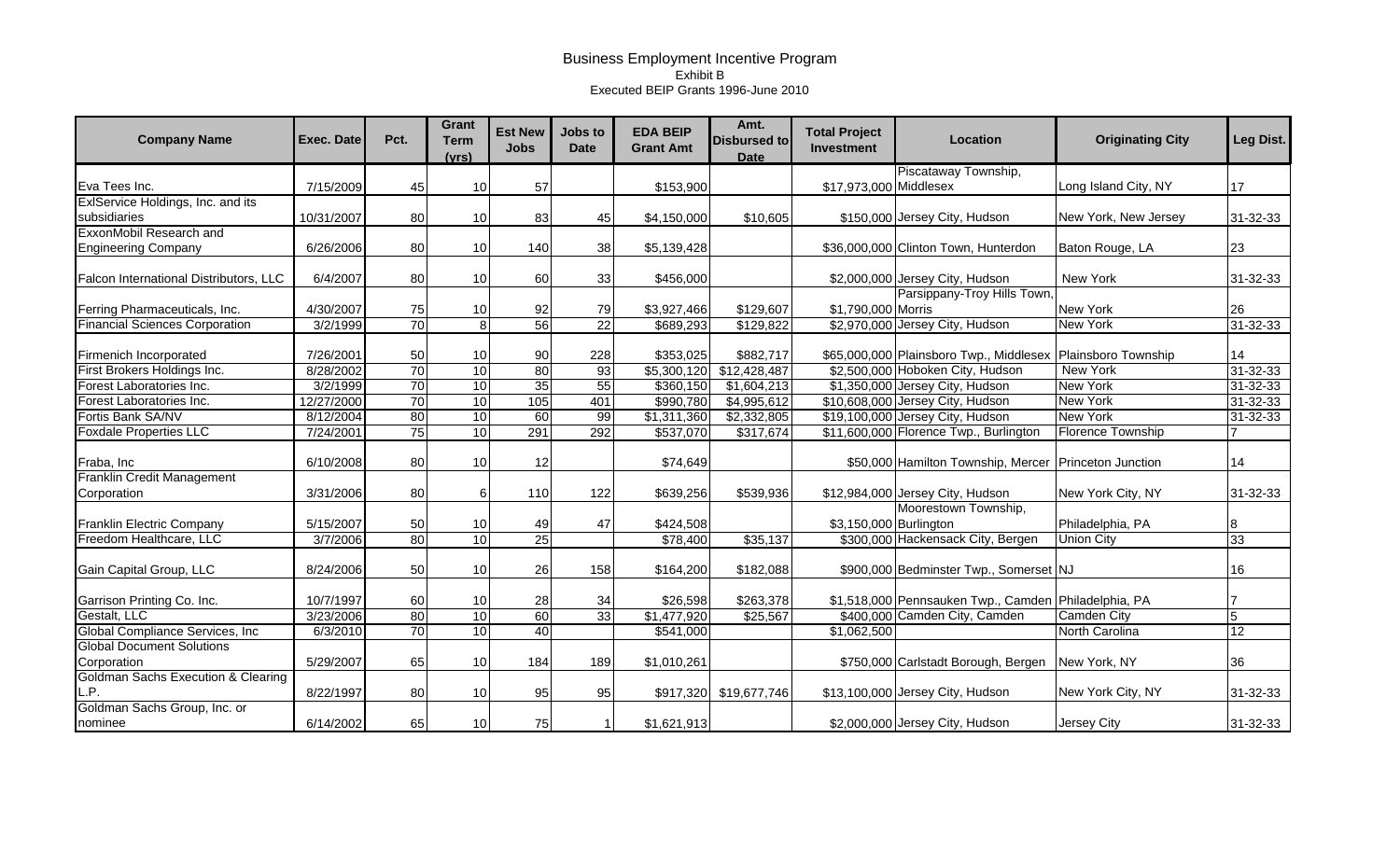| <b>Company Name</b>                    | Exec. Date | Pct. | Grant<br><b>Term</b><br>(vrs) | <b>Est New</b><br><b>Jobs</b> | Jobs to<br><b>Date</b> | <b>EDA BEIP</b><br><b>Grant Amt</b> | Amt.<br><b>Disbursed to</b><br><b>Date</b> | <b>Total Project</b><br>Investment | Location                                         | <b>Originating City</b>  | Leg Dist.       |
|----------------------------------------|------------|------|-------------------------------|-------------------------------|------------------------|-------------------------------------|--------------------------------------------|------------------------------------|--------------------------------------------------|--------------------------|-----------------|
| Goldman Sachs Group, Inc. or           |            |      |                               |                               |                        |                                     |                                            |                                    |                                                  |                          |                 |
| nominee                                | 6/14/2002  | 80   | 10                            | 300                           |                        | \$2,271,450                         |                                            |                                    | \$306,000,000 Jersey City, Hudson                | Jersey City              | 31-32-33        |
| Goldman Sachs Group, Inc. or           |            |      |                               |                               |                        |                                     |                                            |                                    |                                                  |                          |                 |
| nominee                                | 6/14/2002  | 80   | 10                            | 2000                          | 2845                   | \$164,336,000                       | \$38,289,559                               |                                    | \$595,000,000 Jersey City, Hudson                | <b>New York</b>          | 31-32-33        |
| Government Employees Insurance         |            |      |                               |                               |                        |                                     |                                            |                                    |                                                  |                          |                 |
| Company                                | 5/25/2005  | 50   | 3                             | 150                           | 133                    | \$706,050                           | \$155,599                                  |                                    | \$1,500,000 Evesham Twp., Burlington             | <b>New York</b>          | 8               |
| Great Atlantic & Pacific Tea Co. Inc.  | 6/27/1997  | 60   | 10                            | 72                            | 90                     | \$128,736                           | \$74,047                                   |                                    | \$5,137,894 Paterson City, Passaic               | MA, NY and NJ            | 35              |
| Gussco Manufacturing Inc.              | 2/2/2007   | 50   | 10                            | 125                           | 112                    | \$243,311                           |                                            | \$13,500,000                       |                                                  | Brooklyn, NY             | 21              |
| Hanjin Shipping Company, Ltd.          | 11/5/1998  | 50   | 5                             | 175                           | 176                    | \$225,000                           | \$239,394                                  |                                    | \$29,998,500 Paramus Boro, Bergen                | New York and Los Angeles | 38              |
| <b>Harbour Mechanical Corporation</b>  | 10/27/2008 | 80   | 10                            | $\overline{27}$               |                        | \$1,259,280                         |                                            |                                    | \$3,869,000 Hoboken City, Hudson                 | <b>NYC</b>               | $\overline{33}$ |
|                                        |            |      |                               |                               |                        |                                     |                                            |                                    |                                                  |                          |                 |
| <b>Harte-Hanks Teleservices</b>        | 9/23/2005  | 75   | 10                            | 75                            | 149                    | \$164,531                           | \$22,879                                   |                                    | \$1,050,000 Pennsauken Twp., Camden Vineland, NJ |                          |                 |
|                                        |            |      |                               |                               |                        |                                     |                                            |                                    | Logan Township,                                  |                          |                 |
| hhgregg, Inc.                          | 3/8/2010   | 50   | 10                            | 25                            |                        | \$118,750                           |                                            |                                    | \$2,000,000 Gloucester                           | Swedesboro Borough       | 3               |
| <b>High Point Safety and Insurance</b> |            |      |                               |                               |                        |                                     |                                            |                                    | Red Bank Borough,                                |                          |                 |
| Management Corp.                       | 7/27/2007  | 50   | 10                            | 74                            | 21                     | \$215,199                           |                                            |                                    | \$2,250,780 Monmouth                             | Red Bank Borough         | 12              |
| Home Decor Products, Inc.              | 5/27/2005  | 40   | 10                            | 48                            |                        | \$150,624                           | \$53,851                                   |                                    | \$1,600,000 Sparta Twp., Sussex                  | Edison, NJ               | $\overline{24}$ |
| Homeland Vinyl Products, Inc.          | 3/5/2007   | 80   | 10                            | 125                           | $\overline{26}$        | \$326,250                           |                                            |                                    | \$11,787,500 Millville City, Cumberland          | <b>Millville City</b>    |                 |
| Howmedica Osteonics Corp.              | 1/25/2006  | 70   | 10                            | 260                           | 534                    | \$3,540,810                         | \$870,408                                  |                                    | \$39,913,000 Mahwah Twp., Bergen                 | <b>Mahwah Township</b>   | 40              |
|                                        |            |      |                               |                               |                        |                                     |                                            |                                    | Woodcliff Lake Borough,                          |                          |                 |
| I.D. Systems, Inc.                     | 6/14/2010  | 60   | 10                            | 25                            |                        | \$619,050                           |                                            | \$400,000 Bergen                   |                                                  | Hackensack, NJ           | 39              |
| iBiquity Digital Corporation           | 7/31/2006  | 55   | 10                            | $\overline{22}$               | 33                     | \$360,649                           | \$47,309                                   |                                    | \$350,000 Bernards Twp., Somerset                | <b>Bernards Township</b> | 16              |
|                                        |            |      |                               |                               |                        |                                     |                                            |                                    | Englewood Cliffs Borough,                        |                          |                 |
| <b>IBM Corporation</b>                 | 7/10/2008  | 60   | 10                            | 100                           |                        | \$3,498,000                         |                                            | \$1,500,000 Bergen                 |                                                  | Englewood Cliffs Borough | 37              |
| ICAP North American Inc.               | 4/2/2002   | 80   | 10                            | 250                           | 1025                   | \$8,300,000                         | \$80,816,463                               |                                    | \$69,700,000 Jersey City, Hudson                 | New York City, NY        | 31-32-33        |
| <b>IDT Corporation, Affiliates and</b> |            |      |                               |                               |                        |                                     |                                            |                                    |                                                  |                          |                 |
| <b>Subsidiaries</b>                    | 2/29/2000  | 80   | 10                            | 150                           | 504                    | \$483,600                           | \$9,873,456                                |                                    | \$116,360,000 Newark City, Essex                 | <b>Newark City</b>       | 27-28-29        |
|                                        |            |      |                               |                               |                        |                                     |                                            |                                    | Edison Township,                                 |                          |                 |
| i-Flex Solutions Inc.                  | 11/6/2006  | 75   | 10                            | 275                           | 248                    | \$3,284,531                         |                                            |                                    | \$480,000 Middlesex                              | New York                 | 18              |
| ImClone Systems Inc.                   | 10/29/2001 | 80   | 10                            | 300                           | 220                    | \$2,755,200                         | \$526,077                                  |                                    | \$226,805,648 Somerville Boro, Somerset          | Somerville Borough       | 16              |
| ImClone Systems Incorporated and       | 6/25/1999  | 80   | 10                            | 102                           | 170                    | \$625,260                           | $\sqrt{$1,514,450}$                        |                                    | \$40,700,000 Somerville Boro, Somerset           | Somerville Borough       | 16              |
|                                        |            |      |                               |                               |                        |                                     |                                            |                                    | Branchburg Township,                             |                          |                 |
| ImClone Systems Incorporated and       | 7/6/2009   | 80   | 10                            | 907                           |                        | \$32,363,676                        |                                            | \$191,571,469 Somerset             |                                                  | New York                 | 16              |
|                                        |            |      |                               |                               |                        |                                     |                                            |                                    |                                                  |                          |                 |
| Imperial Bag & Paper Company, LLC.     | 3/26/1999  | 60   | 10                            | 76                            | 130                    | \$750,000                           | \$1,274,201                                |                                    | \$4,900,000 Bayonne City, Hudson                 | Bronx, New York          | 31              |
|                                        |            |      |                               |                               |                        |                                     |                                            |                                    | Piscataway Township,                             |                          |                 |
| incNetworks, Inc.                      | 7/24/2007  | 50   | 10                            | 123                           |                        | \$2,376,975                         |                                            |                                    | \$1 Middlesex                                    | Long Branch, NJ          | 17              |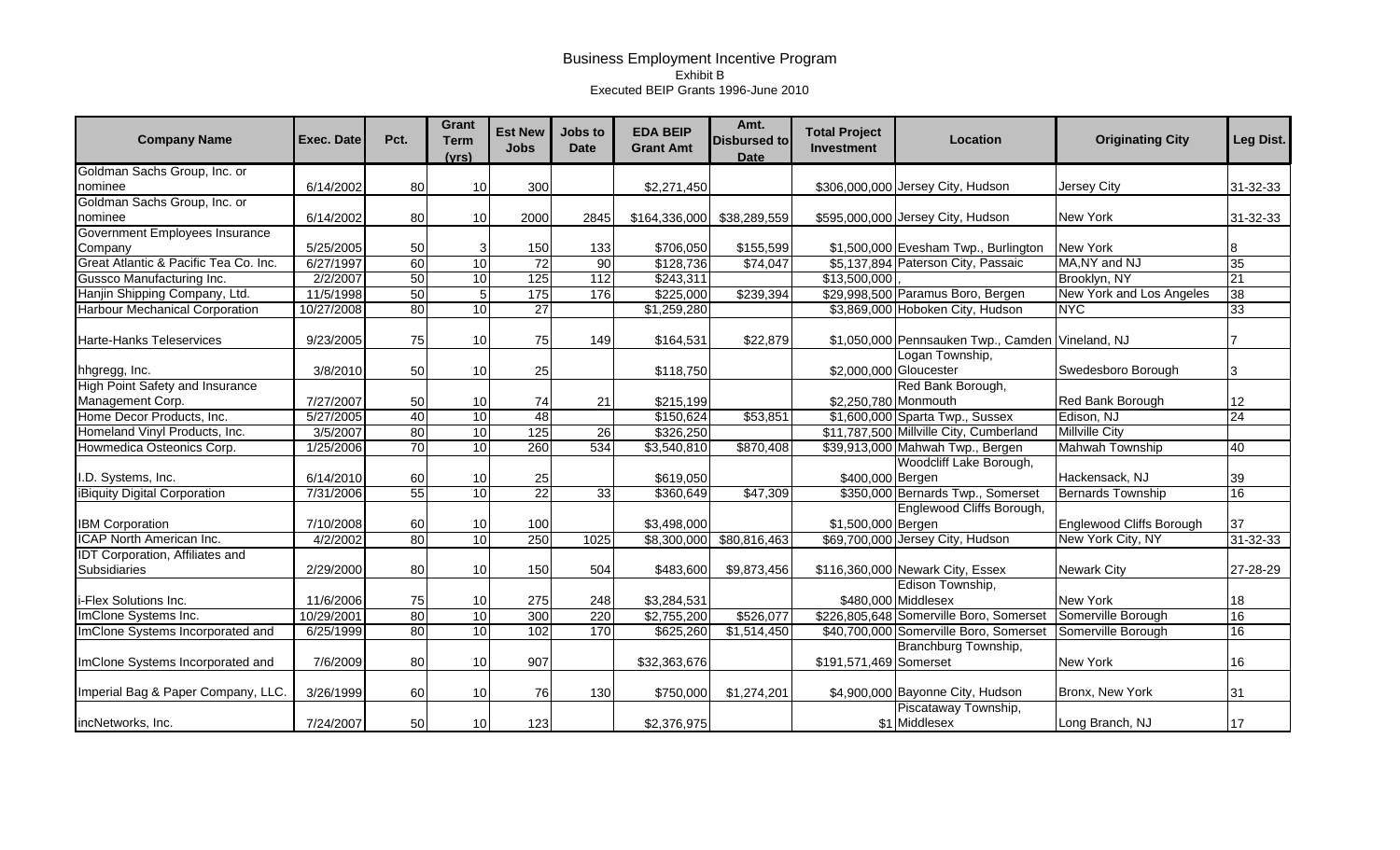| <b>Company Name</b>                                  | Exec. Date | Pct. | Grant<br><b>Term</b><br>(vrs) | <b>Est New</b><br><b>Jobs</b> | Jobs to<br><b>Date</b> | <b>EDA BEIP</b><br><b>Grant Amt</b> | Amt.<br><b>Disbursed to</b><br><b>Date</b> | <b>Total Project</b><br>Investment | Location                                           | <b>Originating City</b>      | Leg Dist.       |
|------------------------------------------------------|------------|------|-------------------------------|-------------------------------|------------------------|-------------------------------------|--------------------------------------------|------------------------------------|----------------------------------------------------|------------------------------|-----------------|
|                                                      |            |      |                               |                               |                        |                                     |                                            |                                    | West Deptford Twp.,                                |                              |                 |
| Independence Press Inc.                              | 5/25/2006  | 45   | 10                            | 53                            | 50                     | \$263,319                           | \$49,426                                   |                                    | \$2,080,000 Gloucester                             | Pennsylvania                 | 3               |
| Infocrossing, Inc.                                   | 8/22/1997  | 40   | 10                            | 101                           | 103                    | \$425,250                           | \$1,207,206                                |                                    | \$14,600,000 Leonia Boro, Bergen                   | New York City, NY            | $\overline{37}$ |
| Infragistics, Inc.                                   | 7/25/2005  | 50   | 10                            | 12                            | 66                     | \$69,150                            | \$73,743                                   |                                    | \$609,456 East Windsor Twp., Mercer                | <b>East Windsor Township</b> | 12              |
| Innopharma Inc.                                      | 4/19/2010  | 65   | 10                            | 15                            |                        | \$119,831                           |                                            |                                    | Edison Township,<br>\$425,000 Middlesex            | Piscataway                   | 17              |
| Instinet Group Incorporated/Instinet<br>Group LLC    | 12/28/2001 | 80   | 10                            | 300                           | 233                    | \$3,712,800                         | \$542,856                                  |                                    | \$14,000,000 Jersey City, Hudson                   | <b>New York City</b>         | 31-32-33        |
| Insurance Services Offices, Inc.                     | 7/29/1999  | 80   | 10                            | 1060                          | 1081                   | \$11,768,730                        | \$32,808,105                               |                                    | \$30,600,000 Jersey City, Hudson                   | <b>New York</b>              | $31 - 32 - 33$  |
| Integra LifeSciences Corporation                     | 5/22/2009  | 70   | 10                            | 201                           |                        | \$5,161,579                         |                                            | \$4,655,000 Middlesex              | Plainsboro Township,                               | Plainsboro Township          | 14              |
| Integrium, LLC                                       | 12/14/2007 | 70   | 10                            | 37                            | 23                     | \$697,048                           |                                            |                                    | \$1,130,000 Bedminster Twp., Somerset Tustin, CA   |                              | 16              |
| Interstate Waste Services, Inc.,<br>Interstate Waste | 5/30/2008  | 50   | 10                            | 70                            | 36                     | \$695,975                           |                                            |                                    | \$685,000 Ramsey Borough, Bergen                   | Sloatsburg, New York         | 39              |
| inVentiv Health, Inc. and Subsidiaries               | 6/1/2009   | 80   | 10                            | 150                           |                        | \$3,478,650                         |                                            | \$9,450,000 Somerset               | Franklin Township,                                 | Franklin Township NJ         | 17              |
| IPC Systems, Inc. & IPC Networks                     |            |      |                               |                               |                        |                                     |                                            |                                    |                                                    |                              |                 |
| Services, Inc.                                       | 12/18/2007 | 80   | 10                            | 149                           | 126                    | \$6,464,118                         | \$304,979                                  |                                    | \$500,000 Jersey City, Hudson                      | <b>New York</b>              | 31-32-33        |
| IPC Systems, Inc. & IPC Networks                     |            |      |                               |                               |                        |                                     |                                            |                                    | Berkeley Heights Township,                         |                              |                 |
| Services, Inc.                                       | 5/12/2009  | 60   | 10                            | 55                            |                        | \$1,275,450                         |                                            | \$612,000 Union                    |                                                    | Berkeley Heights Township    | 21              |
| Isaac Hazan & Co., Inc.                              | 3/2/1999   | 60   | 10                            | 160                           | 64                     | \$436,800                           | \$102,018                                  |                                    | \$885,000 Secaucus Town, Hudson                    | <b>New York</b>              | $\overline{32}$ |
| ITelagen, LLC &/or NetGenit, Inc.                    | 10/2/2007  | 75   | 10                            | 25                            |                        | \$550,699                           |                                            |                                    | \$105,000 Jersey City, Hudson                      | Jersey City                  | 31-32-33        |
| <b>ITT Industries</b>                                | 5/23/2001  | 65   | 10                            | 130                           | 232                    | \$1,475,792                         | \$2,199,141                                |                                    | \$8,484,500 Clifton City, Passaic                  | <b>Clifton City</b>          | $\overline{34}$ |
| ITT Space Systems, LLC                               | 10/7/2009  | 80   | 10                            | 175                           |                        | \$3,190,554                         |                                            |                                    | \$2,000,000 Bloomfield Town, Essex                 | <b>Bloomfield Township</b>   | 28              |
| <b>IXIS North America</b>                            | 7/19/2006  | 80   | 10                            | 150                           | $\overline{77}$        | \$2,868,600                         | \$98,029                                   |                                    | \$15,350,000 Jersey City, Hudson                   | <b>New York</b>              | 31-32-33        |
| Jackson Hewitt Tax Service, Inc                      | 9/30/1999  | 50   | 10                            | 75                            | 127                    | \$294,960                           | \$1,898,925                                | \$1,303,875 Morris                 | Parsippany-Troy Hills Twp.                         | Virginia                     | 26              |
| Jaguar Land Rover North America,                     |            |      |                               |                               |                        |                                     |                                            |                                    |                                                    |                              |                 |
| <b>LLC</b>                                           | 1/6/2009   | 55   | 10                            | 65                            |                        | \$1,732,981                         |                                            |                                    | \$1,650,000 Mahwah Township, Bergen  Irvine, Calif |                              | 40              |
| JE Berkowitz, LP                                     | 6/12/2008  | 55   | 10                            | 25                            |                        | \$52,500                            |                                            |                                    | \$22,500,000 Oldmans Twp., Salem                   | Westville, NJ                | 3               |
| <b>Jersey Precast Corp</b>                           | 2/5/2007   | 70   | 10                            | 50                            | 114                    | \$157,375                           | \$10,388                                   |                                    | \$9,750,000 Hamilton Twp., Mercer                  | <b>New Brunswick</b>         | 14              |
| John Turano & Sons, Inc.                             | 12/28/2001 | 50   | $\overline{10}$               | 83                            | $\overline{77}$        | \$261,300                           | \$69,187                                   |                                    | \$10,400,000 Edison Twp., Middlesex                | Brooklyn, NY                 | $\overline{18}$ |
| John Wiley & Sons, Inc.                              | 4/28/2000  | 80   | 10                            | 800                           | 1132                   | \$7,347,200                         | \$15,386,270                               |                                    | \$46,017,000 Hoboken City, Hudson                  | <b>New York</b>              | 33              |
| Journal of Commerce, The                             | 4/28/2000  | 60   | 10                            | 83                            | 63                     | \$389,590                           | \$5,869                                    |                                    | \$2,030,000 Newark City, Essex                     | New York & Phillipsburg      | 27-28-29        |
| JPMorgan Chase Bank                                  | 1/31/2002  | 60   | $\overline{10}$               | 433                           | 273                    | \$2,209,865                         | \$1,255,043                                |                                    | \$71,850,000 Carlstadt Boro, Bergen                | <b>New York</b>              | $\overline{36}$ |
| JPMorgan Chase Bank                                  | 6/28/2000  | 80   | 10                            | 1000                          | 1338                   | \$20,958,000                        | \$29,096,412                               |                                    | \$561,000,000 Jersey City, Hudson                  | <b>New York City</b>         | $31 - 32 - 33$  |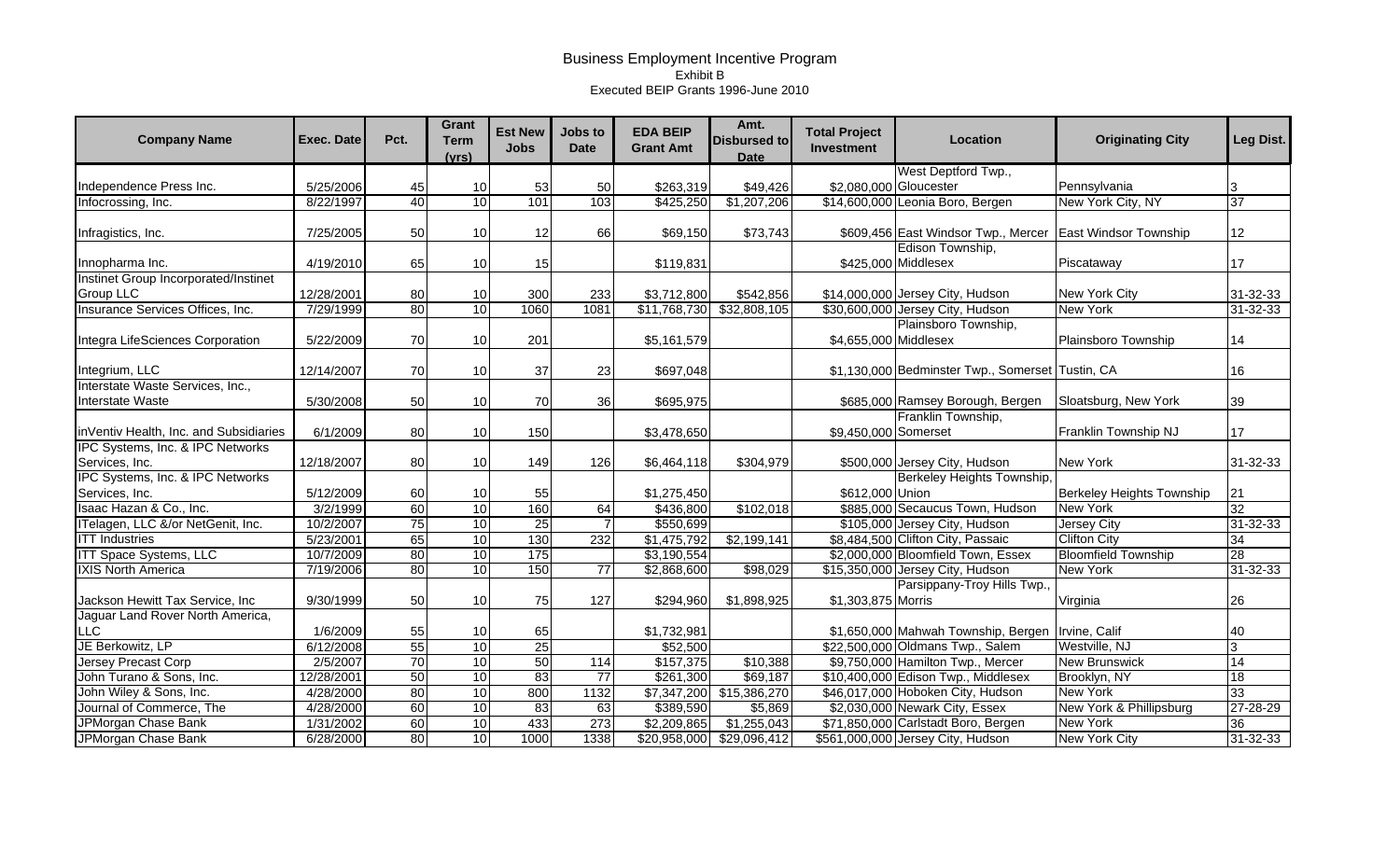| Bridgewater Twp.,<br>King Pharmaceuticals, Inc.<br>\$705,607<br>\$5,900,000 Somerset<br><b>Bridgewater Township</b><br>16<br>5/25/2006<br>75<br>10<br>91<br>41<br>\$8,253,750<br>New Providence Boro,<br>22<br>75<br>10<br>\$475,395<br>\$30,000 Union<br>New Providence Borough<br>Kirusa Inc.<br>5/22/2006<br>41<br>Knight Equity Markets, L.P.<br>60<br>10<br>$\overline{31}$<br>\$5,764,355<br>\$21,000,000 Jersey City, Hudson<br>$31 - 32 - 33$<br>$\overline{32}$<br>3/24/1999<br>\$2,165,000<br>Jersey City<br>65<br>56<br>208<br>10<br>\$5,323,200<br>Knight Equity Markets, L.P.<br>6/30/2000<br>\$14,463,465<br>\$100,000,000 Jersey City, Hudson<br>$31 - 32 - 33$<br>Jersey City<br>Woodcliff Lake Boro,<br><b>KPMG LLP</b><br>12/23/1997<br>275<br>578<br>\$2,684,000<br>\$9,856,930<br>39<br>80<br>10<br>\$7,400,000 Bergen<br>New York, TX, IL, GA<br>39<br>65<br><b>KPMG LLP</b><br>10<br>200<br>\$46,200,000 Montvale Borough, Bergen<br>10/26/2006<br>\$3,747,250<br>Montvale Borough<br>40<br>10<br>32<br>L.I. 2000, Inc.<br>3/4/1998<br>416<br>\$350,000<br>\$846,307<br>\$3,550,000 Secaucus Town, Hudson<br>546<br><b>New York</b><br>55<br>10<br>77<br>36<br>L.V. Adhesive, Inc.<br>\$369,889<br>\$4,320,000 Carlstadt Borough, Bergen<br><b>New York</b><br>9/19/2008<br>L-3 Communications,<br>Communications Systems - East<br>\$1,195,048<br>\$1,319,000 Camden City, Camden<br>2/19/2004<br>75<br>10<br>50<br>302<br>\$654,750<br>Maryland<br>North Bergen Township,<br>32<br>70<br>10<br>\$568,610<br>\$18,000,000 Hudson<br>7/6/2009<br>100<br><b>New York City</b><br>LaFrieda Wholesale Meats, Inc<br>80<br>Lazard Freres & Co., LLC<br>6<br>25<br>$\overline{22}$<br>\$750,000 Jersey City, Hudson<br><b>New York</b><br>$31 - 32 - 33$<br>10/21/2004<br>\$672,000<br>\$283,878<br>10<br>80<br>700<br>439<br>11/12/2002<br>\$11,540,900<br>\$1,591,943<br>\$60,000,000 Jersey City, Hudson<br><b>New York City</b><br>$31 - 32 - 33$<br>Lehman Brothers, Inc.<br>16<br><b>LifeCell Corporation</b><br>3/26/1999<br>55<br>10<br>146<br>344<br>\$1,058,400<br>\$2,909,378<br>\$18,600,000 Branchburg Twp., Somerset Texas<br>Linde, Inc., Linde North America, Inc.,<br>Greenwich Township,<br>\$3,000,000 Warren<br>Bethlehem, PA<br>23<br>Linde<br>3/23/2009<br>50<br>10<br>166<br>\$1,139,175<br>80<br>10<br>LNT Services, Inc.<br>200<br>\$3,339,673<br>\$15,100,000 Logan Twp., Gloucester<br>$\overline{3}$<br>4/30/1998<br>523<br>\$869,120<br>Logan Township<br>Lodi CML Cooperative LLC<br>70<br>38<br>12/6/2007<br>$\overline{10}$<br>61<br>75<br>\$149,561<br>\$27,763<br>\$3,700,000 Lodi Borough, Bergen<br>Lodi Borough<br>10<br>9/3/1998<br>80<br>250<br>\$15,500,000<br>\$53,648,627<br>\$87,663,000 Jersey City, Hudson<br>31-32-33<br>Lord Abbett & Co.<br>739<br>New York, NY<br>L'Oreal USA Products, Inc. & L'Oreal<br><b>Berkeley Heights Township</b><br>USA S/D, Inc.<br>5/13/2008<br>60<br>10<br>80<br>\$1,477,920<br>\$14,020,000 Union<br>21<br>See Attached NJ<br>L'Oreal USA Products, Inc. & L'Oreal<br>New Brunswick City,<br>USA S/D, Inc.<br>17<br>\$639,100<br>\$120,200,000 Middlesex<br>Clark, NJ<br>5/13/2008<br>70<br>10<br>40<br>$\overline{30}$<br>33<br>10<br>$\overline{25}$<br>Louis Berger Group, Inc., The<br>10<br>\$1,500,000 Morristown Town, Morris<br>Morristown Town<br>7/25/2007<br>\$114,098<br>Europe & San Jose,<br>10<br>7/9/2009<br>70<br>350<br>California<br>40<br>Maquet Cardiovascular LLC<br>\$3,901,625<br>\$45,075,000 Wayne Township, Passaic<br>80<br>10<br>\$1,113,120<br>31-32-33<br>9/18/2006<br>36<br>26<br>\$75,000 Jersey City, Hudson<br>Edison & New York City<br>Marketing Technology Solutions, Inc.<br>Bridgewater Twp.,<br>8/13/2004<br>70<br>10<br>\$183,792<br>\$103,114<br>\$573,840 Somerset<br><b>Bridgewater Township</b><br>16<br>marketRx, a Cognizant Company<br>40<br>43<br>33<br>80<br>10<br>Marsh & McLennan Companies, Inc.<br>3/1/2002<br>800<br>900<br>\$12,451,200<br>\$15,275,997<br>\$159,000,000 Hoboken City, Hudson<br>New York, NY<br>10<br>80<br>85<br>\$441,360<br>\$5,200,000 Carteret Boro, Middlesex | <b>Company Name</b> | <b>Exec. Date</b> | Pct. | Grant<br><b>Term</b><br>(vrs) | <b>Est New</b><br><b>Jobs</b> | Jobs to<br><b>Date</b> | <b>EDA BEIP</b><br><b>Grant Amt</b> | Amt.<br><b>Disbursed to</b><br><b>Date</b> | <b>Total Project</b><br>Investment | Location | <b>Originating City</b> | Leg Dist.       |
|-----------------------------------------------------------------------------------------------------------------------------------------------------------------------------------------------------------------------------------------------------------------------------------------------------------------------------------------------------------------------------------------------------------------------------------------------------------------------------------------------------------------------------------------------------------------------------------------------------------------------------------------------------------------------------------------------------------------------------------------------------------------------------------------------------------------------------------------------------------------------------------------------------------------------------------------------------------------------------------------------------------------------------------------------------------------------------------------------------------------------------------------------------------------------------------------------------------------------------------------------------------------------------------------------------------------------------------------------------------------------------------------------------------------------------------------------------------------------------------------------------------------------------------------------------------------------------------------------------------------------------------------------------------------------------------------------------------------------------------------------------------------------------------------------------------------------------------------------------------------------------------------------------------------------------------------------------------------------------------------------------------------------------------------------------------------------------------------------------------------------------------------------------------------------------------------------------------------------------------------------------------------------------------------------------------------------------------------------------------------------------------------------------------------------------------------------------------------------------------------------------------------------------------------------------------------------------------------------------------------------------------------------------------------------------------------------------------------------------------------------------------------------------------------------------------------------------------------------------------------------------------------------------------------------------------------------------------------------------------------------------------------------------------------------------------------------------------------------------------------------------------------------------------------------------------------------------------------------------------------------------------------------------------------------------------------------------------------------------------------------------------------------------------------------------------------------------------------------------------------------------------------------------------------------------------------------------------------------------------------------------------------------------------------------------------------------------------------------------------------------------------------------------------------------------------------------------------------------------------------------------------------------------------------------------------------------------------------------------------------------------------------------------------------------------------------------------------------------------------------------------------------------|---------------------|-------------------|------|-------------------------------|-------------------------------|------------------------|-------------------------------------|--------------------------------------------|------------------------------------|----------|-------------------------|-----------------|
|                                                                                                                                                                                                                                                                                                                                                                                                                                                                                                                                                                                                                                                                                                                                                                                                                                                                                                                                                                                                                                                                                                                                                                                                                                                                                                                                                                                                                                                                                                                                                                                                                                                                                                                                                                                                                                                                                                                                                                                                                                                                                                                                                                                                                                                                                                                                                                                                                                                                                                                                                                                                                                                                                                                                                                                                                                                                                                                                                                                                                                                                                                                                                                                                                                                                                                                                                                                                                                                                                                                                                                                                                                                                                                                                                                                                                                                                                                                                                                                                                                                                                                                                               |                     |                   |      |                               |                               |                        |                                     |                                            |                                    |          |                         |                 |
|                                                                                                                                                                                                                                                                                                                                                                                                                                                                                                                                                                                                                                                                                                                                                                                                                                                                                                                                                                                                                                                                                                                                                                                                                                                                                                                                                                                                                                                                                                                                                                                                                                                                                                                                                                                                                                                                                                                                                                                                                                                                                                                                                                                                                                                                                                                                                                                                                                                                                                                                                                                                                                                                                                                                                                                                                                                                                                                                                                                                                                                                                                                                                                                                                                                                                                                                                                                                                                                                                                                                                                                                                                                                                                                                                                                                                                                                                                                                                                                                                                                                                                                                               |                     |                   |      |                               |                               |                        |                                     |                                            |                                    |          |                         |                 |
|                                                                                                                                                                                                                                                                                                                                                                                                                                                                                                                                                                                                                                                                                                                                                                                                                                                                                                                                                                                                                                                                                                                                                                                                                                                                                                                                                                                                                                                                                                                                                                                                                                                                                                                                                                                                                                                                                                                                                                                                                                                                                                                                                                                                                                                                                                                                                                                                                                                                                                                                                                                                                                                                                                                                                                                                                                                                                                                                                                                                                                                                                                                                                                                                                                                                                                                                                                                                                                                                                                                                                                                                                                                                                                                                                                                                                                                                                                                                                                                                                                                                                                                                               |                     |                   |      |                               |                               |                        |                                     |                                            |                                    |          |                         |                 |
|                                                                                                                                                                                                                                                                                                                                                                                                                                                                                                                                                                                                                                                                                                                                                                                                                                                                                                                                                                                                                                                                                                                                                                                                                                                                                                                                                                                                                                                                                                                                                                                                                                                                                                                                                                                                                                                                                                                                                                                                                                                                                                                                                                                                                                                                                                                                                                                                                                                                                                                                                                                                                                                                                                                                                                                                                                                                                                                                                                                                                                                                                                                                                                                                                                                                                                                                                                                                                                                                                                                                                                                                                                                                                                                                                                                                                                                                                                                                                                                                                                                                                                                                               |                     |                   |      |                               |                               |                        |                                     |                                            |                                    |          |                         |                 |
|                                                                                                                                                                                                                                                                                                                                                                                                                                                                                                                                                                                                                                                                                                                                                                                                                                                                                                                                                                                                                                                                                                                                                                                                                                                                                                                                                                                                                                                                                                                                                                                                                                                                                                                                                                                                                                                                                                                                                                                                                                                                                                                                                                                                                                                                                                                                                                                                                                                                                                                                                                                                                                                                                                                                                                                                                                                                                                                                                                                                                                                                                                                                                                                                                                                                                                                                                                                                                                                                                                                                                                                                                                                                                                                                                                                                                                                                                                                                                                                                                                                                                                                                               |                     |                   |      |                               |                               |                        |                                     |                                            |                                    |          |                         |                 |
|                                                                                                                                                                                                                                                                                                                                                                                                                                                                                                                                                                                                                                                                                                                                                                                                                                                                                                                                                                                                                                                                                                                                                                                                                                                                                                                                                                                                                                                                                                                                                                                                                                                                                                                                                                                                                                                                                                                                                                                                                                                                                                                                                                                                                                                                                                                                                                                                                                                                                                                                                                                                                                                                                                                                                                                                                                                                                                                                                                                                                                                                                                                                                                                                                                                                                                                                                                                                                                                                                                                                                                                                                                                                                                                                                                                                                                                                                                                                                                                                                                                                                                                                               |                     |                   |      |                               |                               |                        |                                     |                                            |                                    |          |                         |                 |
|                                                                                                                                                                                                                                                                                                                                                                                                                                                                                                                                                                                                                                                                                                                                                                                                                                                                                                                                                                                                                                                                                                                                                                                                                                                                                                                                                                                                                                                                                                                                                                                                                                                                                                                                                                                                                                                                                                                                                                                                                                                                                                                                                                                                                                                                                                                                                                                                                                                                                                                                                                                                                                                                                                                                                                                                                                                                                                                                                                                                                                                                                                                                                                                                                                                                                                                                                                                                                                                                                                                                                                                                                                                                                                                                                                                                                                                                                                                                                                                                                                                                                                                                               |                     |                   |      |                               |                               |                        |                                     |                                            |                                    |          |                         |                 |
|                                                                                                                                                                                                                                                                                                                                                                                                                                                                                                                                                                                                                                                                                                                                                                                                                                                                                                                                                                                                                                                                                                                                                                                                                                                                                                                                                                                                                                                                                                                                                                                                                                                                                                                                                                                                                                                                                                                                                                                                                                                                                                                                                                                                                                                                                                                                                                                                                                                                                                                                                                                                                                                                                                                                                                                                                                                                                                                                                                                                                                                                                                                                                                                                                                                                                                                                                                                                                                                                                                                                                                                                                                                                                                                                                                                                                                                                                                                                                                                                                                                                                                                                               |                     |                   |      |                               |                               |                        |                                     |                                            |                                    |          |                         |                 |
|                                                                                                                                                                                                                                                                                                                                                                                                                                                                                                                                                                                                                                                                                                                                                                                                                                                                                                                                                                                                                                                                                                                                                                                                                                                                                                                                                                                                                                                                                                                                                                                                                                                                                                                                                                                                                                                                                                                                                                                                                                                                                                                                                                                                                                                                                                                                                                                                                                                                                                                                                                                                                                                                                                                                                                                                                                                                                                                                                                                                                                                                                                                                                                                                                                                                                                                                                                                                                                                                                                                                                                                                                                                                                                                                                                                                                                                                                                                                                                                                                                                                                                                                               |                     |                   |      |                               |                               |                        |                                     |                                            |                                    |          |                         |                 |
|                                                                                                                                                                                                                                                                                                                                                                                                                                                                                                                                                                                                                                                                                                                                                                                                                                                                                                                                                                                                                                                                                                                                                                                                                                                                                                                                                                                                                                                                                                                                                                                                                                                                                                                                                                                                                                                                                                                                                                                                                                                                                                                                                                                                                                                                                                                                                                                                                                                                                                                                                                                                                                                                                                                                                                                                                                                                                                                                                                                                                                                                                                                                                                                                                                                                                                                                                                                                                                                                                                                                                                                                                                                                                                                                                                                                                                                                                                                                                                                                                                                                                                                                               |                     |                   |      |                               |                               |                        |                                     |                                            |                                    |          |                         |                 |
|                                                                                                                                                                                                                                                                                                                                                                                                                                                                                                                                                                                                                                                                                                                                                                                                                                                                                                                                                                                                                                                                                                                                                                                                                                                                                                                                                                                                                                                                                                                                                                                                                                                                                                                                                                                                                                                                                                                                                                                                                                                                                                                                                                                                                                                                                                                                                                                                                                                                                                                                                                                                                                                                                                                                                                                                                                                                                                                                                                                                                                                                                                                                                                                                                                                                                                                                                                                                                                                                                                                                                                                                                                                                                                                                                                                                                                                                                                                                                                                                                                                                                                                                               |                     |                   |      |                               |                               |                        |                                     |                                            |                                    |          |                         |                 |
|                                                                                                                                                                                                                                                                                                                                                                                                                                                                                                                                                                                                                                                                                                                                                                                                                                                                                                                                                                                                                                                                                                                                                                                                                                                                                                                                                                                                                                                                                                                                                                                                                                                                                                                                                                                                                                                                                                                                                                                                                                                                                                                                                                                                                                                                                                                                                                                                                                                                                                                                                                                                                                                                                                                                                                                                                                                                                                                                                                                                                                                                                                                                                                                                                                                                                                                                                                                                                                                                                                                                                                                                                                                                                                                                                                                                                                                                                                                                                                                                                                                                                                                                               |                     |                   |      |                               |                               |                        |                                     |                                            |                                    |          |                         |                 |
|                                                                                                                                                                                                                                                                                                                                                                                                                                                                                                                                                                                                                                                                                                                                                                                                                                                                                                                                                                                                                                                                                                                                                                                                                                                                                                                                                                                                                                                                                                                                                                                                                                                                                                                                                                                                                                                                                                                                                                                                                                                                                                                                                                                                                                                                                                                                                                                                                                                                                                                                                                                                                                                                                                                                                                                                                                                                                                                                                                                                                                                                                                                                                                                                                                                                                                                                                                                                                                                                                                                                                                                                                                                                                                                                                                                                                                                                                                                                                                                                                                                                                                                                               |                     |                   |      |                               |                               |                        |                                     |                                            |                                    |          |                         |                 |
|                                                                                                                                                                                                                                                                                                                                                                                                                                                                                                                                                                                                                                                                                                                                                                                                                                                                                                                                                                                                                                                                                                                                                                                                                                                                                                                                                                                                                                                                                                                                                                                                                                                                                                                                                                                                                                                                                                                                                                                                                                                                                                                                                                                                                                                                                                                                                                                                                                                                                                                                                                                                                                                                                                                                                                                                                                                                                                                                                                                                                                                                                                                                                                                                                                                                                                                                                                                                                                                                                                                                                                                                                                                                                                                                                                                                                                                                                                                                                                                                                                                                                                                                               |                     |                   |      |                               |                               |                        |                                     |                                            |                                    |          |                         |                 |
|                                                                                                                                                                                                                                                                                                                                                                                                                                                                                                                                                                                                                                                                                                                                                                                                                                                                                                                                                                                                                                                                                                                                                                                                                                                                                                                                                                                                                                                                                                                                                                                                                                                                                                                                                                                                                                                                                                                                                                                                                                                                                                                                                                                                                                                                                                                                                                                                                                                                                                                                                                                                                                                                                                                                                                                                                                                                                                                                                                                                                                                                                                                                                                                                                                                                                                                                                                                                                                                                                                                                                                                                                                                                                                                                                                                                                                                                                                                                                                                                                                                                                                                                               |                     |                   |      |                               |                               |                        |                                     |                                            |                                    |          |                         |                 |
|                                                                                                                                                                                                                                                                                                                                                                                                                                                                                                                                                                                                                                                                                                                                                                                                                                                                                                                                                                                                                                                                                                                                                                                                                                                                                                                                                                                                                                                                                                                                                                                                                                                                                                                                                                                                                                                                                                                                                                                                                                                                                                                                                                                                                                                                                                                                                                                                                                                                                                                                                                                                                                                                                                                                                                                                                                                                                                                                                                                                                                                                                                                                                                                                                                                                                                                                                                                                                                                                                                                                                                                                                                                                                                                                                                                                                                                                                                                                                                                                                                                                                                                                               |                     |                   |      |                               |                               |                        |                                     |                                            |                                    |          |                         |                 |
|                                                                                                                                                                                                                                                                                                                                                                                                                                                                                                                                                                                                                                                                                                                                                                                                                                                                                                                                                                                                                                                                                                                                                                                                                                                                                                                                                                                                                                                                                                                                                                                                                                                                                                                                                                                                                                                                                                                                                                                                                                                                                                                                                                                                                                                                                                                                                                                                                                                                                                                                                                                                                                                                                                                                                                                                                                                                                                                                                                                                                                                                                                                                                                                                                                                                                                                                                                                                                                                                                                                                                                                                                                                                                                                                                                                                                                                                                                                                                                                                                                                                                                                                               |                     |                   |      |                               |                               |                        |                                     |                                            |                                    |          |                         |                 |
|                                                                                                                                                                                                                                                                                                                                                                                                                                                                                                                                                                                                                                                                                                                                                                                                                                                                                                                                                                                                                                                                                                                                                                                                                                                                                                                                                                                                                                                                                                                                                                                                                                                                                                                                                                                                                                                                                                                                                                                                                                                                                                                                                                                                                                                                                                                                                                                                                                                                                                                                                                                                                                                                                                                                                                                                                                                                                                                                                                                                                                                                                                                                                                                                                                                                                                                                                                                                                                                                                                                                                                                                                                                                                                                                                                                                                                                                                                                                                                                                                                                                                                                                               |                     |                   |      |                               |                               |                        |                                     |                                            |                                    |          |                         |                 |
|                                                                                                                                                                                                                                                                                                                                                                                                                                                                                                                                                                                                                                                                                                                                                                                                                                                                                                                                                                                                                                                                                                                                                                                                                                                                                                                                                                                                                                                                                                                                                                                                                                                                                                                                                                                                                                                                                                                                                                                                                                                                                                                                                                                                                                                                                                                                                                                                                                                                                                                                                                                                                                                                                                                                                                                                                                                                                                                                                                                                                                                                                                                                                                                                                                                                                                                                                                                                                                                                                                                                                                                                                                                                                                                                                                                                                                                                                                                                                                                                                                                                                                                                               |                     |                   |      |                               |                               |                        |                                     |                                            |                                    |          |                         |                 |
|                                                                                                                                                                                                                                                                                                                                                                                                                                                                                                                                                                                                                                                                                                                                                                                                                                                                                                                                                                                                                                                                                                                                                                                                                                                                                                                                                                                                                                                                                                                                                                                                                                                                                                                                                                                                                                                                                                                                                                                                                                                                                                                                                                                                                                                                                                                                                                                                                                                                                                                                                                                                                                                                                                                                                                                                                                                                                                                                                                                                                                                                                                                                                                                                                                                                                                                                                                                                                                                                                                                                                                                                                                                                                                                                                                                                                                                                                                                                                                                                                                                                                                                                               |                     |                   |      |                               |                               |                        |                                     |                                            |                                    |          |                         |                 |
|                                                                                                                                                                                                                                                                                                                                                                                                                                                                                                                                                                                                                                                                                                                                                                                                                                                                                                                                                                                                                                                                                                                                                                                                                                                                                                                                                                                                                                                                                                                                                                                                                                                                                                                                                                                                                                                                                                                                                                                                                                                                                                                                                                                                                                                                                                                                                                                                                                                                                                                                                                                                                                                                                                                                                                                                                                                                                                                                                                                                                                                                                                                                                                                                                                                                                                                                                                                                                                                                                                                                                                                                                                                                                                                                                                                                                                                                                                                                                                                                                                                                                                                                               |                     |                   |      |                               |                               |                        |                                     |                                            |                                    |          |                         |                 |
|                                                                                                                                                                                                                                                                                                                                                                                                                                                                                                                                                                                                                                                                                                                                                                                                                                                                                                                                                                                                                                                                                                                                                                                                                                                                                                                                                                                                                                                                                                                                                                                                                                                                                                                                                                                                                                                                                                                                                                                                                                                                                                                                                                                                                                                                                                                                                                                                                                                                                                                                                                                                                                                                                                                                                                                                                                                                                                                                                                                                                                                                                                                                                                                                                                                                                                                                                                                                                                                                                                                                                                                                                                                                                                                                                                                                                                                                                                                                                                                                                                                                                                                                               |                     |                   |      |                               |                               |                        |                                     |                                            |                                    |          |                         |                 |
|                                                                                                                                                                                                                                                                                                                                                                                                                                                                                                                                                                                                                                                                                                                                                                                                                                                                                                                                                                                                                                                                                                                                                                                                                                                                                                                                                                                                                                                                                                                                                                                                                                                                                                                                                                                                                                                                                                                                                                                                                                                                                                                                                                                                                                                                                                                                                                                                                                                                                                                                                                                                                                                                                                                                                                                                                                                                                                                                                                                                                                                                                                                                                                                                                                                                                                                                                                                                                                                                                                                                                                                                                                                                                                                                                                                                                                                                                                                                                                                                                                                                                                                                               |                     |                   |      |                               |                               |                        |                                     |                                            |                                    |          |                         |                 |
|                                                                                                                                                                                                                                                                                                                                                                                                                                                                                                                                                                                                                                                                                                                                                                                                                                                                                                                                                                                                                                                                                                                                                                                                                                                                                                                                                                                                                                                                                                                                                                                                                                                                                                                                                                                                                                                                                                                                                                                                                                                                                                                                                                                                                                                                                                                                                                                                                                                                                                                                                                                                                                                                                                                                                                                                                                                                                                                                                                                                                                                                                                                                                                                                                                                                                                                                                                                                                                                                                                                                                                                                                                                                                                                                                                                                                                                                                                                                                                                                                                                                                                                                               |                     |                   |      |                               |                               |                        |                                     |                                            |                                    |          |                         |                 |
|                                                                                                                                                                                                                                                                                                                                                                                                                                                                                                                                                                                                                                                                                                                                                                                                                                                                                                                                                                                                                                                                                                                                                                                                                                                                                                                                                                                                                                                                                                                                                                                                                                                                                                                                                                                                                                                                                                                                                                                                                                                                                                                                                                                                                                                                                                                                                                                                                                                                                                                                                                                                                                                                                                                                                                                                                                                                                                                                                                                                                                                                                                                                                                                                                                                                                                                                                                                                                                                                                                                                                                                                                                                                                                                                                                                                                                                                                                                                                                                                                                                                                                                                               |                     |                   |      |                               |                               |                        |                                     |                                            |                                    |          |                         |                 |
|                                                                                                                                                                                                                                                                                                                                                                                                                                                                                                                                                                                                                                                                                                                                                                                                                                                                                                                                                                                                                                                                                                                                                                                                                                                                                                                                                                                                                                                                                                                                                                                                                                                                                                                                                                                                                                                                                                                                                                                                                                                                                                                                                                                                                                                                                                                                                                                                                                                                                                                                                                                                                                                                                                                                                                                                                                                                                                                                                                                                                                                                                                                                                                                                                                                                                                                                                                                                                                                                                                                                                                                                                                                                                                                                                                                                                                                                                                                                                                                                                                                                                                                                               |                     |                   |      |                               |                               |                        |                                     |                                            |                                    |          |                         |                 |
|                                                                                                                                                                                                                                                                                                                                                                                                                                                                                                                                                                                                                                                                                                                                                                                                                                                                                                                                                                                                                                                                                                                                                                                                                                                                                                                                                                                                                                                                                                                                                                                                                                                                                                                                                                                                                                                                                                                                                                                                                                                                                                                                                                                                                                                                                                                                                                                                                                                                                                                                                                                                                                                                                                                                                                                                                                                                                                                                                                                                                                                                                                                                                                                                                                                                                                                                                                                                                                                                                                                                                                                                                                                                                                                                                                                                                                                                                                                                                                                                                                                                                                                                               |                     |                   |      |                               |                               |                        |                                     |                                            |                                    |          |                         |                 |
|                                                                                                                                                                                                                                                                                                                                                                                                                                                                                                                                                                                                                                                                                                                                                                                                                                                                                                                                                                                                                                                                                                                                                                                                                                                                                                                                                                                                                                                                                                                                                                                                                                                                                                                                                                                                                                                                                                                                                                                                                                                                                                                                                                                                                                                                                                                                                                                                                                                                                                                                                                                                                                                                                                                                                                                                                                                                                                                                                                                                                                                                                                                                                                                                                                                                                                                                                                                                                                                                                                                                                                                                                                                                                                                                                                                                                                                                                                                                                                                                                                                                                                                                               |                     |                   |      |                               |                               |                        |                                     |                                            |                                    |          |                         |                 |
|                                                                                                                                                                                                                                                                                                                                                                                                                                                                                                                                                                                                                                                                                                                                                                                                                                                                                                                                                                                                                                                                                                                                                                                                                                                                                                                                                                                                                                                                                                                                                                                                                                                                                                                                                                                                                                                                                                                                                                                                                                                                                                                                                                                                                                                                                                                                                                                                                                                                                                                                                                                                                                                                                                                                                                                                                                                                                                                                                                                                                                                                                                                                                                                                                                                                                                                                                                                                                                                                                                                                                                                                                                                                                                                                                                                                                                                                                                                                                                                                                                                                                                                                               |                     |                   |      |                               |                               |                        |                                     |                                            |                                    |          |                         |                 |
|                                                                                                                                                                                                                                                                                                                                                                                                                                                                                                                                                                                                                                                                                                                                                                                                                                                                                                                                                                                                                                                                                                                                                                                                                                                                                                                                                                                                                                                                                                                                                                                                                                                                                                                                                                                                                                                                                                                                                                                                                                                                                                                                                                                                                                                                                                                                                                                                                                                                                                                                                                                                                                                                                                                                                                                                                                                                                                                                                                                                                                                                                                                                                                                                                                                                                                                                                                                                                                                                                                                                                                                                                                                                                                                                                                                                                                                                                                                                                                                                                                                                                                                                               |                     |                   |      |                               |                               |                        |                                     |                                            |                                    |          |                         |                 |
|                                                                                                                                                                                                                                                                                                                                                                                                                                                                                                                                                                                                                                                                                                                                                                                                                                                                                                                                                                                                                                                                                                                                                                                                                                                                                                                                                                                                                                                                                                                                                                                                                                                                                                                                                                                                                                                                                                                                                                                                                                                                                                                                                                                                                                                                                                                                                                                                                                                                                                                                                                                                                                                                                                                                                                                                                                                                                                                                                                                                                                                                                                                                                                                                                                                                                                                                                                                                                                                                                                                                                                                                                                                                                                                                                                                                                                                                                                                                                                                                                                                                                                                                               |                     |                   |      |                               |                               |                        |                                     |                                            |                                    |          |                         |                 |
|                                                                                                                                                                                                                                                                                                                                                                                                                                                                                                                                                                                                                                                                                                                                                                                                                                                                                                                                                                                                                                                                                                                                                                                                                                                                                                                                                                                                                                                                                                                                                                                                                                                                                                                                                                                                                                                                                                                                                                                                                                                                                                                                                                                                                                                                                                                                                                                                                                                                                                                                                                                                                                                                                                                                                                                                                                                                                                                                                                                                                                                                                                                                                                                                                                                                                                                                                                                                                                                                                                                                                                                                                                                                                                                                                                                                                                                                                                                                                                                                                                                                                                                                               |                     |                   |      |                               |                               |                        |                                     |                                            |                                    |          |                         |                 |
|                                                                                                                                                                                                                                                                                                                                                                                                                                                                                                                                                                                                                                                                                                                                                                                                                                                                                                                                                                                                                                                                                                                                                                                                                                                                                                                                                                                                                                                                                                                                                                                                                                                                                                                                                                                                                                                                                                                                                                                                                                                                                                                                                                                                                                                                                                                                                                                                                                                                                                                                                                                                                                                                                                                                                                                                                                                                                                                                                                                                                                                                                                                                                                                                                                                                                                                                                                                                                                                                                                                                                                                                                                                                                                                                                                                                                                                                                                                                                                                                                                                                                                                                               |                     |                   |      |                               |                               |                        |                                     |                                            |                                    |          |                         |                 |
|                                                                                                                                                                                                                                                                                                                                                                                                                                                                                                                                                                                                                                                                                                                                                                                                                                                                                                                                                                                                                                                                                                                                                                                                                                                                                                                                                                                                                                                                                                                                                                                                                                                                                                                                                                                                                                                                                                                                                                                                                                                                                                                                                                                                                                                                                                                                                                                                                                                                                                                                                                                                                                                                                                                                                                                                                                                                                                                                                                                                                                                                                                                                                                                                                                                                                                                                                                                                                                                                                                                                                                                                                                                                                                                                                                                                                                                                                                                                                                                                                                                                                                                                               |                     |                   |      |                               |                               |                        |                                     |                                            |                                    |          |                         |                 |
|                                                                                                                                                                                                                                                                                                                                                                                                                                                                                                                                                                                                                                                                                                                                                                                                                                                                                                                                                                                                                                                                                                                                                                                                                                                                                                                                                                                                                                                                                                                                                                                                                                                                                                                                                                                                                                                                                                                                                                                                                                                                                                                                                                                                                                                                                                                                                                                                                                                                                                                                                                                                                                                                                                                                                                                                                                                                                                                                                                                                                                                                                                                                                                                                                                                                                                                                                                                                                                                                                                                                                                                                                                                                                                                                                                                                                                                                                                                                                                                                                                                                                                                                               |                     |                   |      |                               |                               |                        |                                     |                                            |                                    |          |                         |                 |
|                                                                                                                                                                                                                                                                                                                                                                                                                                                                                                                                                                                                                                                                                                                                                                                                                                                                                                                                                                                                                                                                                                                                                                                                                                                                                                                                                                                                                                                                                                                                                                                                                                                                                                                                                                                                                                                                                                                                                                                                                                                                                                                                                                                                                                                                                                                                                                                                                                                                                                                                                                                                                                                                                                                                                                                                                                                                                                                                                                                                                                                                                                                                                                                                                                                                                                                                                                                                                                                                                                                                                                                                                                                                                                                                                                                                                                                                                                                                                                                                                                                                                                                                               | Mastertaste, Inc.   | 5/27/1999         |      |                               |                               | 108                    |                                     | \$841,631                                  |                                    |          | Long Island City, NY    | $\overline{22}$ |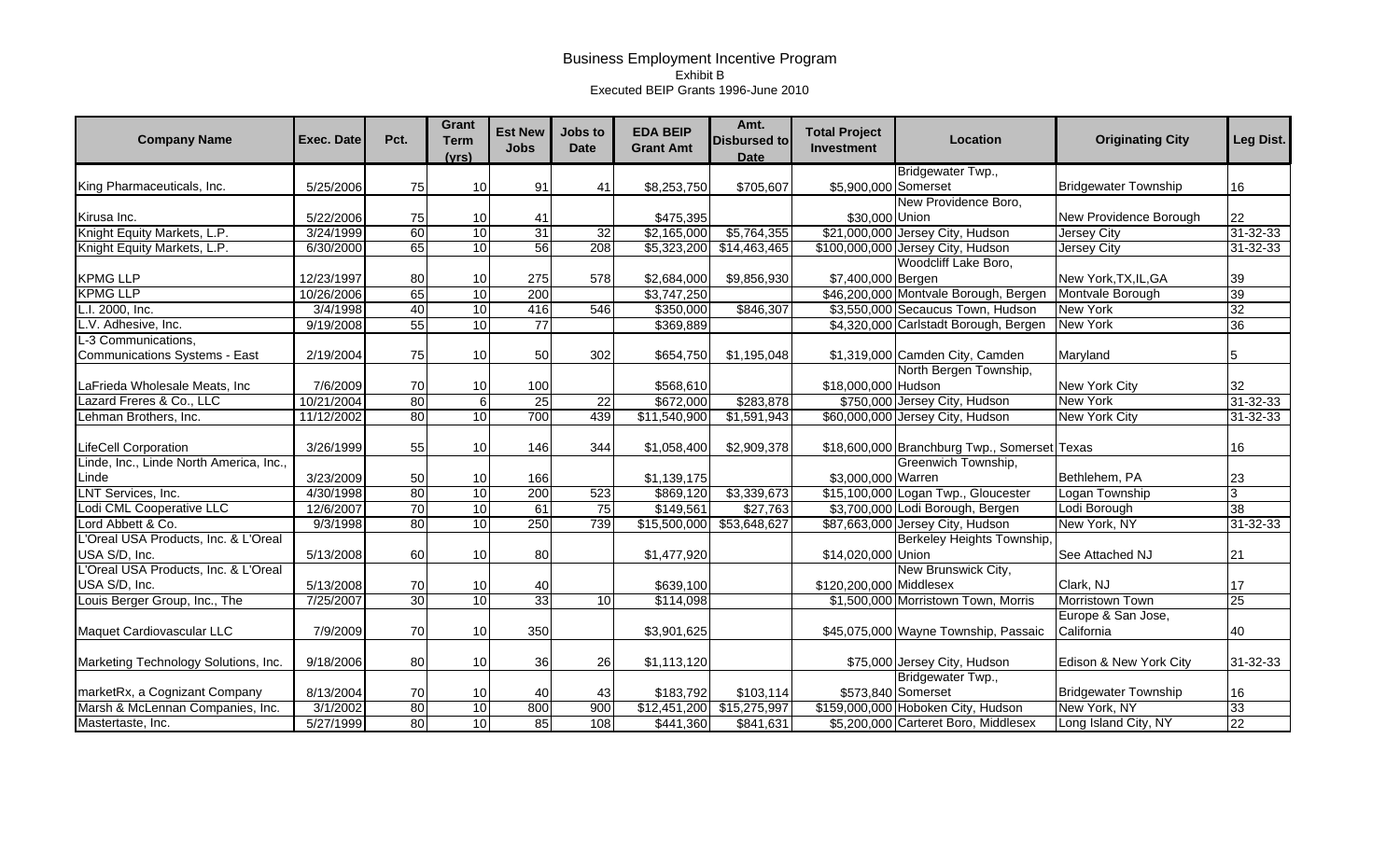| <b>Company Name</b>                   | <b>Exec. Date</b> | Pct. | Grant<br><b>Term</b><br>(vrs) | <b>Est New</b><br><b>Jobs</b> | Jobs to<br><b>Date</b> | <b>EDA BEIP</b><br><b>Grant Amt</b> | Amt.<br><b>Disbursed to</b><br><b>Date</b> | <b>Total Project</b><br>Investment | Location                               | <b>Originating City</b>      | Leg Dist.       |
|---------------------------------------|-------------------|------|-------------------------------|-------------------------------|------------------------|-------------------------------------|--------------------------------------------|------------------------------------|----------------------------------------|------------------------------|-----------------|
| Matthew Bender & Company/Reed         |                   |      |                               |                               |                        |                                     |                                            |                                    |                                        |                              |                 |
| Elsevier Inc.                         | 12/5/2000         | 70   | 10                            | 205                           | 96                     | \$1,987,124                         | \$2,003,534                                |                                    | \$35,200,000 Newark City, Essex        | New York, NY                 | 27-28-29        |
|                                       |                   |      |                               |                               |                        |                                     |                                            |                                    | Perth Amboy City,                      |                              |                 |
| Mayab Happy Tacos, Inc.               | 12/15/2009        | 70   | 10                            | 45                            |                        | \$189,000                           |                                            | \$2,925,000 Middlesex              |                                        | Brooklyn, NY                 | 19              |
| McKinsey & Company, Inc. United       |                   |      |                               |                               |                        |                                     |                                            |                                    | Florham Park Borough,                  |                              |                 |
| <b>States</b>                         | 11/20/2007        | 55   | 10                            | 340                           | 14                     | \$9,677,250                         |                                            | \$2,400,000 Morris                 |                                        | Florham Park Borough         | 26              |
| McKinsey & Company, Inc. United       |                   |      |                               |                               |                        |                                     |                                            |                                    |                                        |                              |                 |
| <b>States</b>                         | 4/28/1998         | 80   | 10                            | 75                            | 365                    | \$987,000                           | \$5,109,406                                |                                    | \$13,760,000 Florham Park Boro, Morris | Bedminster, NJ               | 26              |
| McLane New Jersey, Inc./McLane        |                   |      |                               |                               |                        |                                     |                                            |                                    | Upper Penns Neck Twp.,                 |                              |                 |
| Company, Inc.                         | 9/14/2004         | 60   | 10                            | 320                           | 360                    | \$704,640                           | \$401,448                                  | \$29,500,000 Salem                 |                                        | <b>Texas</b>                 | 3               |
| McLean Packaging Corporation and      |                   |      |                               |                               |                        |                                     |                                            |                                    | Moorestown Twp.,                       |                              |                 |
| MJF Realty Group,                     | 2/1/2007          | 50   | 10                            | 44                            | 52                     | \$689,830                           | \$27,629                                   | \$13,300,000 Burlington            |                                        | Philadelphia, PA             | 8               |
|                                       |                   |      |                               |                               |                        |                                     |                                            |                                    |                                        |                              |                 |
| MCR Direct Mail, LLC                  | 1/25/2001         | 50   | 10                            | 115                           | 693                    | \$136,850                           | \$301,322                                  |                                    | \$2,230,000 Woolwich Twp., Gloucester  | <b>Woolwich Township</b>     | 3               |
| Mechoshade Systems, Inc.              | 4/28/2004         | 60   | 10                            | 104                           | 169                    | \$268,223                           | \$133,110                                  |                                    | \$1,030,000 Edison Twp., Middlesex     | New York                     | 18              |
| MedAssets, Inc.                       | 11/14/2006        | 60   | 10                            | 150                           | 95                     | \$567,000                           | \$76,524                                   |                                    | \$2,250,000 Mahwah Twp., Bergen        | <b>Mahwah Township</b>       | 40              |
| Medco Health Solutions of             |                   |      |                               |                               |                        |                                     |                                            |                                    | Willingboro Twp.,                      |                              |                 |
| Willingboro, LLC                      | 8/26/1999         | 70   | 10                            | 815                           | 1112                   | \$2,975,312                         | \$4,927,104                                | \$85,000,000 Burlington            |                                        | Willingboro Township         |                 |
|                                       |                   |      |                               |                               |                        |                                     |                                            |                                    | Franklin Lakes Boro,                   | Woodcliff Lake and Montvale, |                 |
| Medco Health Solutions, Inc.          | 11/7/1997         | 80   | 10                            | 317                           | 1206                   | \$2,556,288                         | \$31,632,148                               | \$77,600,000 Bergen                |                                        | N                            | 40              |
| Medical Diagnostics Laboratories,     |                   |      |                               |                               |                        |                                     |                                            |                                    |                                        |                              |                 |
| LLC                                   | 12/27/2004        | 55   | 10                            | 75                            | 172                    | \$201,702                           | \$74,868                                   |                                    | \$9,200,000 Hamilton Twp., Mercer      | <b>Mount Laurel</b>          | 14              |
| Medico Graphic Services, Inc.         | 8/22/2005         | 70   | 10                            | 34                            | $\overline{26}$        | \$75,361                            | \$29,235                                   |                                    | \$100,000 Jersey City, Hudson          | <b>New York</b>              | $31 - 32 - 33$  |
| Medidata Solutions, Inc.              | 12/27/2004        | 55   | 10                            | 60                            | 93                     | \$642,010                           | \$473,974                                  |                                    | \$1,150,000 Edison Twp., Middlesex     | Manhattan, NY                | $\overline{18}$ |
| Medlink Imaging, LLC.                 | 10/26/2006        | 60   | 10                            | $\overline{27}$               | 26                     | \$160,848                           | \$21,212                                   |                                    | \$200,000 Teterboro Boro, Bergen       | Elmsford, NY                 | 38              |
| Mercedes-Benz USA, LLC                | 4/19/2002         | 50   | 10                            | 92                            | 103                    | \$505,725                           | \$182,077                                  |                                    | \$77,400,000 Montvale Boro, Bergen     | Hanover, Maryland            | $\overline{30}$ |
|                                       |                   |      |                               |                               |                        |                                     |                                            |                                    | Piscataway Twp.,                       |                              |                 |
| <b>Meritex LLC</b>                    | 3/23/1998         | 50   | 10                            | 150                           | 174                    | \$218,250                           | \$222,668                                  | \$8,200,000 Middlesex              |                                        | <b>New York</b>              |                 |
| Merlin Industries, Inc.               | 3/11/2005         | 45   | 10                            | 76                            | 42                     | \$58,500                            | 327,622                                    |                                    | \$3,500,000 Hamilton Twp., Mercer      | Trenton                      | 14              |
| Merrill Lynch & Co., Inc.             | 3/6/2000          | 80   | $\overline{10}$               | 900                           | 446                    | \$31,096,800                        | \$9,545,526                                |                                    | \$45,000,000 Jersey City, Hudson       | <b>New York</b>              | $31 - 32 - 33$  |
| Merrill Lynch, Pierce, Fenner & Smith |                   |      |                               |                               |                        |                                     |                                            |                                    |                                        | Pennsylvania and New         |                 |
| Incorporated                          | 10/22/2002        | 80   | 10                            | 1100                          | 280                    | \$6,400,000                         |                                            |                                    | \$367,400,000 Hopewell Boro, Mercer    | Jersev                       |                 |
| MetLife Group Inc. and MetLife Bank,  |                   |      |                               |                               |                        |                                     |                                            |                                    | Bridgewater Twp.,                      |                              |                 |
| <b>NA</b>                             | 11/8/2006         | 65   | 10                            | 400                           | 650                    | \$4,270,365                         | \$314,834                                  | \$36,000,000 Somerset              |                                        | Franklin Township            | 16              |
| Metrologic Instruments, Inc.          | 9/12/2005         | 45   | 10                            | 42                            | 74                     | \$75,600                            | \$2,744                                    |                                    | \$62,500 Gloucester Twp., Camden       | <b>Gloucester City</b>       | 4               |
| Miami International Holdings, Inc.    | 12/29/2008        | 65   | 10                            | 40                            | 13                     | \$2,000,000                         |                                            |                                    | \$25,544,380 Fort Lee Borough, Bergen  | Fort Lee Borough             | 38              |
| Mimeo.com, Inc.                       | 5/30/2008         | 80   | 10                            | 150                           | 33                     | \$840,937                           |                                            |                                    | \$5,400,000 Newark City, Essex         | <b>Newark City</b>           | 27-28-29        |
| Mindich Enterprises, Inc.             | 12/27/2007        | 45   | 10                            | 61                            | 60                     | \$216,306                           | \$8,302                                    |                                    | \$4,500,000 Mahwah Twp., Bergen        | Haverstraw, New York         | 40              |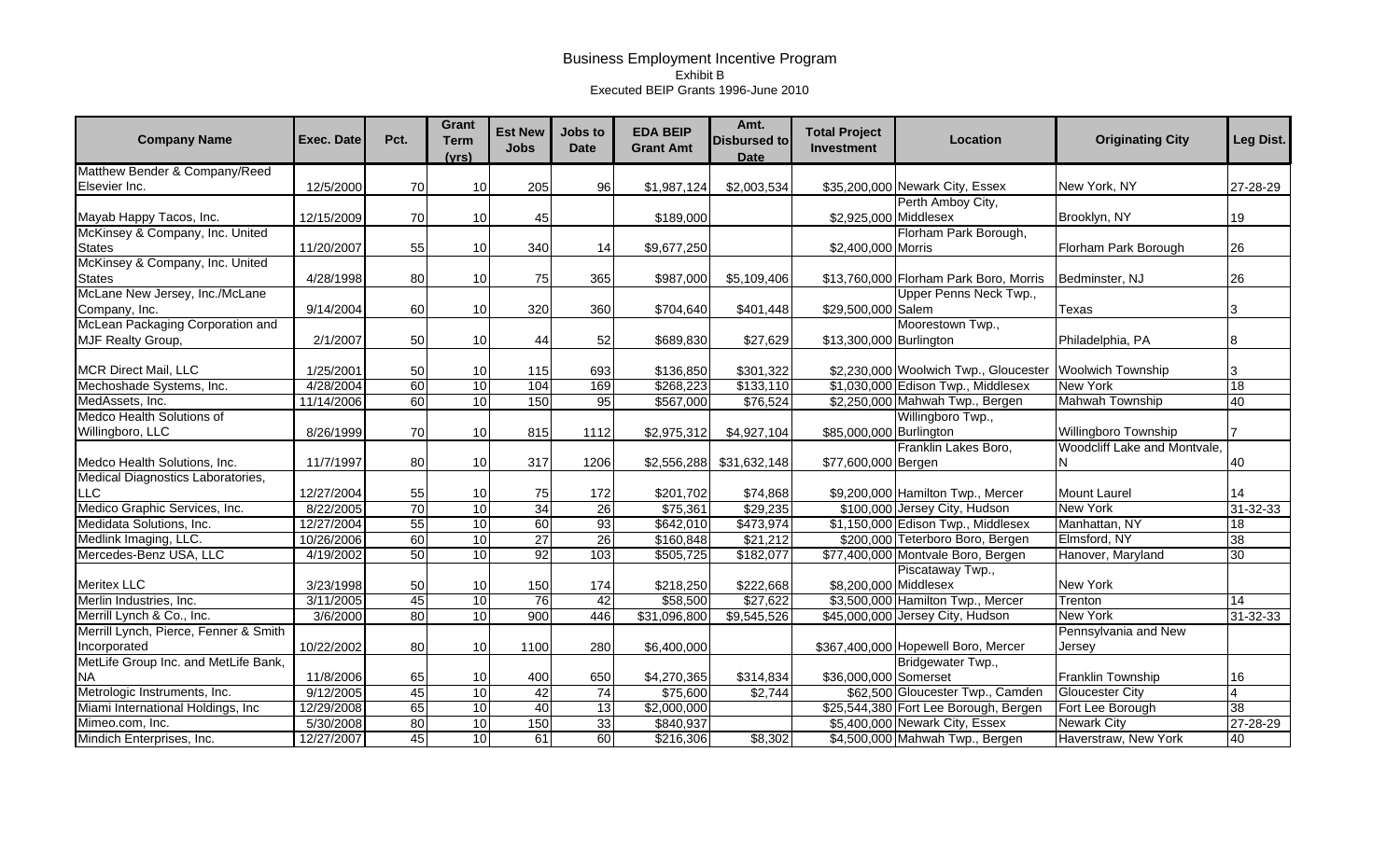| <b>Company Name</b>                                                                    | Exec. Date             | Pct.            | <b>Grant</b><br><b>Term</b><br>(vrs) | <b>Est New</b><br><b>Jobs</b> | Jobs to<br><b>Date</b> | <b>EDA BEIP</b><br><b>Grant Amt</b> | Amt.<br><b>Disbursed to</b><br><b>Date</b> | <b>Total Project</b><br>Investment | <b>Location</b>                                       | <b>Originating City</b>                     | Leg Dist.      |
|----------------------------------------------------------------------------------------|------------------------|-----------------|--------------------------------------|-------------------------------|------------------------|-------------------------------------|--------------------------------------------|------------------------------------|-------------------------------------------------------|---------------------------------------------|----------------|
| Mizuho Corporate Bank, Limited                                                         | 3/27/2002              | 80              | 10                                   | 236                           | 327                    | \$1,745,820                         | \$2,739,359                                |                                    | \$21,000,000 Jersey City, Hudson                      | <b>Jersey City</b>                          | 31-32-33       |
| Mizuho Securities USA Inc                                                              | 1/31/2002              | 65              | 10                                   | 34                            | 41                     | \$1,350,000                         | \$3,754,498                                |                                    | \$8,750,000 Hoboken City, Hudson                      | New York City, NY                           | 33             |
| MLB Network, LLC, The                                                                  | 3/30/2009              | 80              | 10                                   | 201                           | 111                    | \$8,048,929                         |                                            |                                    | \$54,100,000 Secaucus Town, Hudson                    | <b>New York City</b>                        | 32             |
| Model Electronics Inc.                                                                 | 3/1/2006               | 70              | 10 <sup>1</sup>                      | 85                            | 112                    | \$467,859                           | \$256,635                                  | \$5,400,000 Bergen                 | Upper Saddle River Boro,                              | Nanuet, NY                                  | 39             |
| Morgan Stanley D.W. a/k/a Dean<br>Witter                                               | 12/28/2001             | 65              | 10                                   | 99                            | 217                    | \$1,553,331                         | \$878,791                                  |                                    | \$1,945,000 Jersey City, Hudson                       | New York City                               | 31-32-33       |
| Morgan Stanley Dean Witter Trust<br>FSB and Morgan                                     | 10/27/2000             | 45              |                                      | 78                            | 33                     | \$886,140                           | \$989,922                                  |                                    | \$950,000 Princeton Boro, Mercer                      | New York, Geneva                            | 15             |
| Morgan Stanley Dean Witter Trust<br>FSB and Morgan                                     | 10/2/2000              | 45              | 10 <sup>1</sup>                      | 75                            | 61                     | \$7,984,800                         | \$973,341                                  |                                    | \$2,000,000 Morris Twp., Morris                       | New York                                    | 25             |
| Morgan Stanley Dean Witter Trust<br>FSB and Morgan                                     | 1/27/2000              | 70              | 10 <sup>1</sup>                      | 288                           | 888                    | \$2,314,360                         | \$4,472,662                                |                                    | \$5,878,737 Jersey City, Hudson                       | New York                                    | 31-32-33       |
| MRS Associates, Inc. ("MRS" or the<br>"Company")                                       | 5/26/2005              | 55              | 10                                   | 200                           | 109                    | \$443,300                           | \$19,724                                   |                                    | \$400,000 Cherry Hill Twp., Camden                    | <b>Cherry Hill Township</b>                 |                |
| MSNBC Cable L.L.C.                                                                     | 6/19/1997              | 80              | 10                                   | 440                           | 459                    | \$2,920,000                         | \$7,779,087                                |                                    | \$1,090,000,000 Secaucus Town, Hudson                 | <b>Secaucus Town</b>                        | 32             |
| <b>Multilink Technology Corporation</b>                                                | 7/29/1999              | $\overline{40}$ | 9                                    | 75                            | 80                     | \$292,269                           | \$294,088                                  |                                    | \$825,000 Franklin Twp., Somerset                     | Santa Monica, CA                            | 17             |
| Multiplex, Inc.                                                                        | 1/29/2001              | 65              | 10                                   | 430                           | 107                    | \$2,285,773                         | \$62,160                                   | \$66,000,000 Middlesex             | South Plainfield Boro,                                | South Plainfield Borough                    | 18             |
| <b>National Discount Brokers</b>                                                       | 4/29/1999              | 80              | 10                                   | 350                           | 568                    | \$2,009,000                         | \$731,658                                  |                                    | \$3,500,000 Jersey City, Hudson                       | <b>New York</b>                             | 31-32-33       |
| National Financial Services, LLC                                                       | 5/23/2001              | 60              | 10                                   | 110                           | 425                    | \$1,606,770                         | \$4,284,561                                |                                    | \$3,734,500 Jersey City, Hudson                       | <b>Jersey City</b>                          | 31-32-33       |
| NB Ventures, Inc.                                                                      | 7/7/2008               | 55              |                                      | 25                            |                        | \$195,628                           |                                            |                                    | \$100,000 Clark Township, Union                       | <b>Clark Township</b>                       | 22             |
| NBC Universal, Inc.; CNBC, Inc.;<br>CNBC.com, LLC<br>Nebraska Distribution Center, LLC | 9/30/1999              | 80              | 10<br>5                              | 160                           | 495                    | \$4,611,840                         | \$184,694                                  |                                    | \$80,500,000 Fort Lee Boro, Bergen                    | Englewood Cliffs Borough<br><b>New York</b> | 37             |
|                                                                                        | 6/24/1997<br>12/8/2009 | 50<br>75        |                                      | 100                           | 159                    | \$36,000<br>\$700,000               | \$68,076                                   |                                    | \$1,350,000 Newark City, Essex<br>River Edge Borough, | New York NY                                 | 27-28-29<br>39 |
| Nephros, Inc.<br>NeuroTrax Corporation                                                 |                        | 80              | 10<br>10                             | 14<br>15                      |                        |                                     |                                            | \$149,000 Bergen                   | \$150,000 Newark City, Essex                          | New York & Rutherford                       |                |
|                                                                                        | 12/3/2007              |                 |                                      |                               | $\overline{2}$         | \$243,900                           |                                            |                                    | Westampton Twp.,                                      |                                             | 27-28-29       |
| New Century Transportation, Inc.                                                       | 3/28/2001              | 60              | 10                                   | 75                            | 510                    | \$606,600                           | \$1,578,119                                | \$20,650,000 Burlington            |                                                       | Glassboro                                   |                |
| New Jersey Headwear Corp.                                                              | 3/31/2006              | 80              | 10                                   | $\overline{25}$               |                        | \$48,000                            | \$5,674                                    |                                    | \$250,000 Newark City, Essex                          | <b>Newark City</b>                          | 27-28-29       |
| New York Produce, Inc.                                                                 | 1/19/2007              | 75              | 10                                   | 55                            | 18                     | \$656,906                           |                                            |                                    | \$800,000 Secaucus Town, Hudson                       | New York, NY                                | 32             |
| New York Sample Card Co.                                                               | 1/23/2008              | 75              | 10                                   | 35                            | $\overline{28}$        | \$201,534                           | \$14,835                                   |                                    | \$100,000 Jersey City, Hudson                         | <b>New York</b>                             | 31-32-33       |
| NicOx Inc. and Affiliates                                                              | 1/19/2010              | 60              | 10                                   | 20                            |                        | \$611,961                           |                                            |                                    | Warren Township,<br>\$500,000 Somerset                | Warren Township, NJ                         | 21             |
| Noark Associates, LLC                                                                  | 7/1/1997               | 80              | 10                                   | 170                           | 175                    | \$178,160                           | \$28,224                                   |                                    | \$1,290,000 Trenton City, Mercer                      | Philadelphia, PA                            | 15             |
| Northern Trust Company, The                                                            | 5/26/2006              | 80              | 10                                   | 90                            | 79                     | $\overline{$1,003,275}$             | \$171,255                                  |                                    | \$3,500,000 Jersey City, Hudson                       | <b>New York</b>                             | 31-32-33       |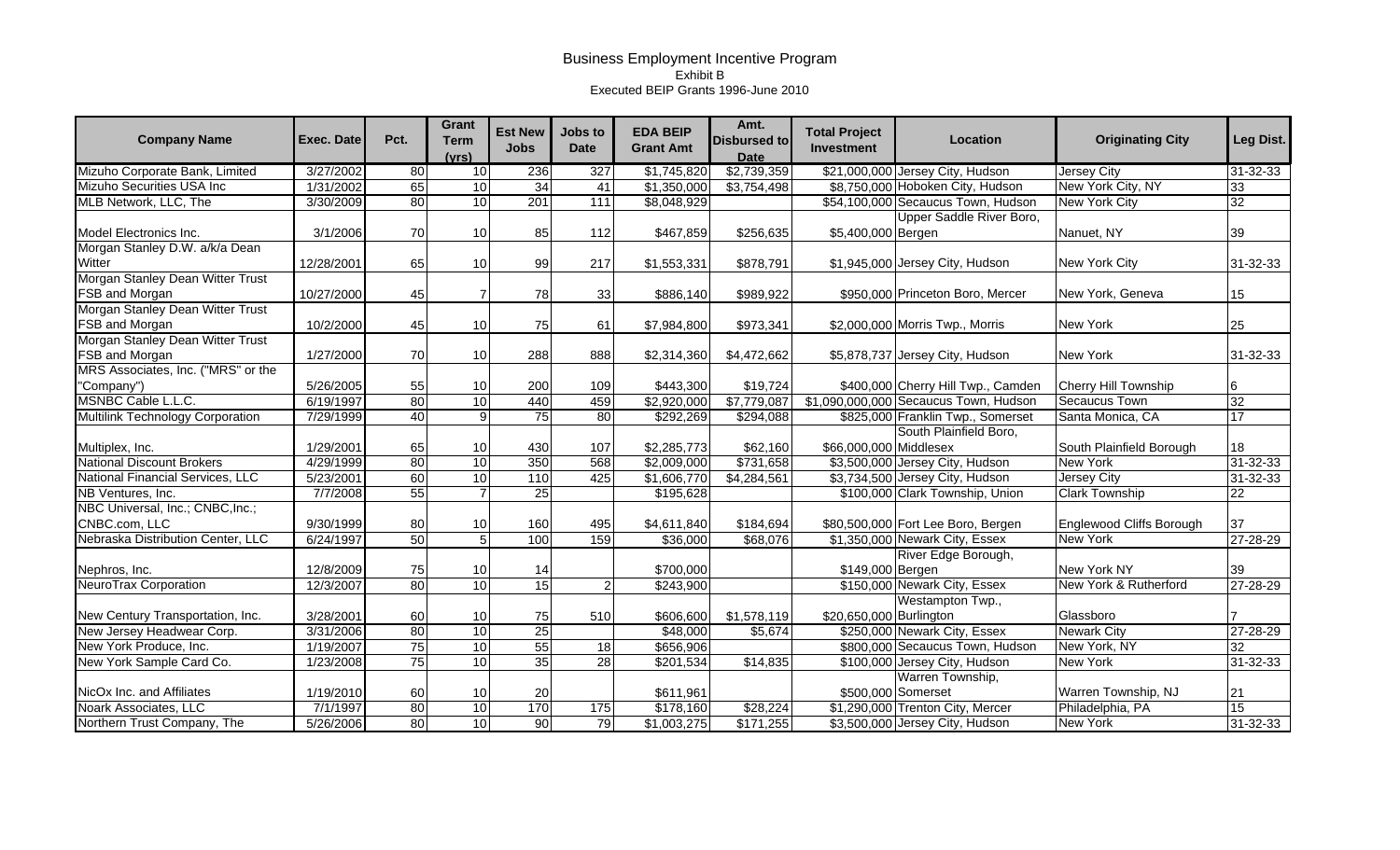| <b>Company Name</b>                                              | Exec. Date             | Pct.     | Grant<br><b>Term</b><br>(vrs) | <b>Est New</b><br><b>Jobs</b> | Jobs to<br><b>Date</b> | <b>EDA BEIP</b><br><b>Grant Amt</b> | Amt.<br><b>Disbursed to</b><br><b>Date</b> | <b>Total Project</b><br>Investment | Location                                                            | <b>Originating City</b>                            | Leg Dist.             |
|------------------------------------------------------------------|------------------------|----------|-------------------------------|-------------------------------|------------------------|-------------------------------------|--------------------------------------------|------------------------------------|---------------------------------------------------------------------|----------------------------------------------------|-----------------------|
| Novartis Pharmaceuticals Corporation<br>("NPC")                  | 5/9/2006               | 70       | 10                            | 250                           | 778                    | \$5,822,250                         | \$3,633,686                                |                                    | \$60,000,000 East Hanover Twp., Morris                              | <b>East Hanover Township</b>                       | 26                    |
| Novel Laboratories, Inc                                          | 7/23/2008              | 65       | 10                            | 100                           | 21                     | \$601,785                           |                                            | \$17,100,000 Somerset              | Franklin Township,                                                  | Franklin Township                                  | 17                    |
| Novo Nordisk, Inc.                                               | 12/4/2007              | 80       | 10                            | 211                           | 138                    | \$5,405,932                         |                                            |                                    | Plainsboro Township,<br>\$120,000 Middlesex                         | Princeton                                          | 14                    |
| NPS Pharmaceuticals, Inc.                                        | 6/23/2005              | 55       | 10                            | 100                           | 16                     | \$4,371,200                         | \$563,316                                  | \$2,000,000 Morris                 | Parsippany-Troy Hills Twp.                                          | Parsippany-Troy Hills<br>Township                  | 26                    |
| NRG, Energy, Inc.                                                | 6/8/2004               | 80       | 10                            | 150                           | 307                    | \$7,560,600                         | \$5,505,664                                |                                    | \$37,200,000 West Windsor Twp., Mercer                              | Minnesota                                          |                       |
| NRT LLC                                                          | 5/30/2002              | 50       | 10                            | 115                           | 91                     | \$720,075                           | \$1,415,640                                | \$2,900,000 Morris                 | Parsippany-Troy Hills Twp.                                          | Viejo, CA                                          | 26                    |
| <b>NVR Building Products Company</b>                             | 6/17/2002              | 50       | 10                            | 110                           | 93                     | \$288,145                           | \$93,690                                   |                                    | \$2,000,000 Delanco Twp., Burlington<br>Parsippany-Troy Hills Twp., | <b>Delanco Township</b>                            |                       |
| Nycomed USA Inc.<br>Octapharma USA, Inc.                         | 1/25/2001<br>4/8/2008  | 55<br>80 | 10<br>10                      | 75<br>$\overline{25}$         | 80<br>13               | \$882,431<br>\$517,500              | \$1,162,250                                | \$465,000 Morris                   | \$1,600,000 Hoboken City, Hudson                                    | New York<br>Virginia                               | 26<br>33              |
| Omni Baking Company<br><b>Omnipoint Communications Services,</b> | 12/27/2000             | 55       | 10                            | 44                            | 319                    | \$40,656                            | \$218,282                                  |                                    | \$8,157,200 Vineland City, Cumberland                               | Pennsauken, N.J                                    |                       |
| Inc.<br>Opera Solutions, LLC.                                    | 6/30/1997<br>5/31/2007 | 80<br>80 | 5<br>10                       | 133<br>235                    | 141                    | \$389,424<br>\$11,750,000           | \$231,828                                  |                                    | \$345,000 Hanover Twp., Morris<br>\$2,800,000 Jersey City, Hudson   | <b>Cedar Knolls</b><br><b>New York</b>             | 31-32-33              |
| Organon USA, Inc.                                                | 1/29/1999              | 80       | 10                            | 89                            | 626                    | \$874,000                           | \$2,690,809                                |                                    | \$67,000,000 West Orange Town, Essex                                | <b>Roseland Borough</b>                            | 21                    |
| Oticon Inc.                                                      | 11/20/2003             | 55       | 10                            | 80                            | 144                    | \$269,720                           | \$154,683                                  |                                    | \$6,950,000 Franklin Twp., Somerset<br>West Windsor Township,       | Franklin Township                                  | 17                    |
| Otsuka America Pharmaceutical, Inc.<br>Oxford Instruments Inc    | 6/10/2010<br>5/24/2010 | 75<br>80 | 10<br>10                      | 50<br>75                      |                        | \$1,449,375<br>\$642,900            |                                            | \$2,500,000 Mercer<br>\$6,100,000  |                                                                     | Rockville, Md<br>Carteret Borough                  | 14<br>$\overline{19}$ |
| PAETEC Communications, Inc.                                      | 1/4/2007               | 55       | 10                            | 24                            | 24                     | \$474,200                           | \$34,795                                   | \$12,000,000 Burlington            | Mount Laurel Township,                                              | Voorhees                                           | 8                     |
| Paribas North America, Inc.and BNP<br>Paribas RCC,               | 2/21/2007              | 80       | 10                            | 600                           | 600                    | \$22,704,910                        | \$436,511                                  |                                    | \$22,000,000 Jersey City, Hudson                                    | New York, NY                                       | 31-32-33              |
| Patriot Manufacturing, Inc.                                      | 1/3/2000               | 50       | 10                            | 159                           | 207                    | \$201,600                           | \$149,191                                  |                                    | \$7,122,000 Hammonton Town, Atlantic                                | Hammonton, NJ                                      |                       |
| Pearson Education, Inc. and Affiliates                           | 5/22/2002              | 55       | 10                            | 197                           | 395                    | \$580,230                           | \$1,291,252                                |                                    | \$8,366,666 Cranbury Twp., Middlesex<br>Bridgewater Twp.,           | Orangeburg, New York<br>Kalamazoo, MI and Windsor, | 14                    |
| Pharmacia & Upjohn Company                                       | 2/2/1998               | 70       | 10                            | 460                           | 348                    | \$12,500,000                        | \$36,782,568                               | \$9,100,000 Somerset               |                                                                     | Uni                                                | 16                    |
| Pharmacia Corporation, Affiliates and<br>Subsidiaries            | 3/28/2001              | 80       | 10                            | 500                           | 935                    | \$8,752,000                         | \$850,761                                  |                                    | \$30,000,000 Bedminster Twp., Somerset Michigan, Illinois, Missouri |                                                    | 16                    |
| Pharmasset, Inc.                                                 | 3/31/2006              | 80       | 10                            | 65                            | 59                     | \$1,736,864                         | \$317,820                                  |                                    | \$11,005,000 Plainsboro Twp., Middlesex Georgia                     |                                                    | 14                    |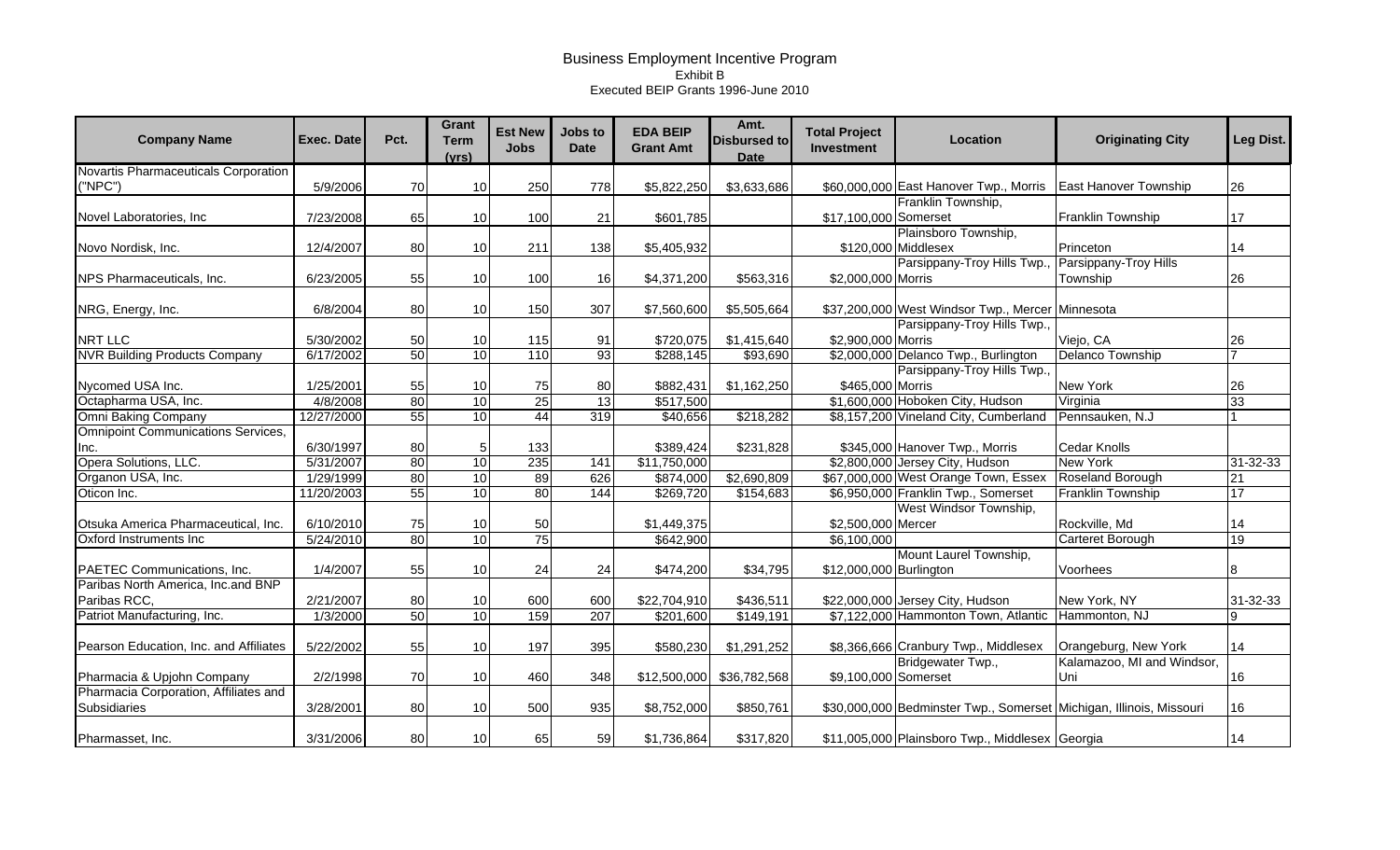| <b>Company Name</b>                      | <b>Exec. Date</b> | Pct. | Grant<br><b>Term</b><br>(vrs) | <b>Est New</b><br><b>Jobs</b> | Jobs to<br><b>Date</b> | <b>EDA BEIP</b><br><b>Grant Amt</b> | Amt.<br><b>Disbursed to</b><br><b>Date</b> | <b>Total Project</b><br>Investment | Location                                                  | <b>Originating City</b>     | Leg Dist.       |
|------------------------------------------|-------------------|------|-------------------------------|-------------------------------|------------------------|-------------------------------------|--------------------------------------------|------------------------------------|-----------------------------------------------------------|-----------------------------|-----------------|
|                                          |                   |      |                               |                               |                        |                                     |                                            |                                    | Mount Laurel Township,                                    |                             |                 |
| PHH Mortgage Corp.                       | 12/9/1997         | 80   | 10                            | 1000                          | 1481                   | \$2,840,000                         | \$2,065,458                                | \$48,200,000 Burlington            |                                                           | Mt. Laurel                  |                 |
|                                          |                   |      |                               |                               |                        |                                     |                                            |                                    | Bridgewater Twp.,                                         |                             |                 |
| Phillips Van Heusen Corporation          | 12/28/2004        | 55   | 10                            | 27                            | 89                     | \$263,000                           | \$95,442                                   | \$3,000,000 Somerset               |                                                           | Maine                       | 16              |
| Phyton Biotech, Inc.                     | 11/9/2005         | 55   | 10                            | 118                           | 46                     | \$1,204,868                         | \$10,670                                   |                                    | \$2,730,170 East Windsor Twp., Mercer                     | New York                    | 12              |
| Picasso Lighting Inc. d/b/a Bernard      |                   |      |                               |                               |                        |                                     |                                            |                                    |                                                           |                             |                 |
| Pecaso                                   | 7/14/2004         | 55   | 10                            | 50                            | 57                     | \$45,738                            | \$77,321                                   |                                    | \$3,690,000 Hillside Twp., Union                          | <b>New York</b>             | 29              |
|                                          |                   |      |                               |                               |                        |                                     |                                            |                                    | Cherry Hill Township,                                     |                             |                 |
| Pinnacle Foods Group LLC                 | 5/7/2010          | 60   | 10                            | 90                            |                        | \$919,800                           |                                            | \$4,670,000 Camden                 |                                                           | New York                    | 6               |
| Pitney Bowes Inc.                        | 6/21/2010         | 80   | 10                            | 25                            |                        | \$30,900                            |                                            | \$5,000,000                        |                                                           | Clifton, NJ                 | 27-28-29        |
| Pivot Inc.                               | 3/20/2008         | 80   | 8                             | 48                            | 8                      | \$701,184                           |                                            |                                    | \$5,000,000 Jersey City, Hudson                           | <b>New York City</b>        | $31 - 32 - 33$  |
| <b>Pricewaterhouse Coopers</b>           | 6/24/1997         | 60   | 10                            | 80                            | 916                    | \$5,293,600                         | \$4,330,973                                |                                    | \$20,600,000 Jersey City, Hudson                          | <b>New York</b>             | $31 - 32 - 33$  |
| Princeton Fulfillment Solutions, LLC     | 11/9/2009         | 65   | $\overline{10}$               | 550                           |                        | \$1,078,000                         |                                            |                                    | \$2,200,000 Ewing Township, Mercer                        | <b>Hamilton</b>             | 15              |
| Princeton Information Ltd.               | 4/5/2010          | 80   | 10                            | 30                            |                        | \$656,166                           |                                            |                                    | \$500,000 Jersey City, Hudson                             | New York, NY                | $31 - 32 - 33$  |
|                                          |                   |      |                               |                               |                        |                                     |                                            |                                    | West Windsor Township,                                    |                             |                 |
| Princeton Power Systems, Inc.            | 3/31/2009         | 70   | 10                            | 40                            |                        | \$435,000                           |                                            | \$3,800,000 Mercer                 |                                                           | Plainsboro, NJ              | 14              |
| Proximo Spirits, Inc.                    | 4/14/2010         | 80   | 10                            | 46                            |                        | \$2,300,000                         |                                            |                                    | \$426,893 Jersey City, Hudson                             | ΝY                          | 31-32-33        |
| <b>Public Health Reasearch Institute</b> | 12/18/1998        | 70   | $\overline{10}$               | 120                           | 101                    | \$861,600                           | \$519,034                                  |                                    | \$68,000,000 Newark City, Essex                           | <b>New York</b>             | 27-28-29        |
|                                          |                   |      |                               |                               |                        |                                     |                                            |                                    | Moorestown Township,                                      |                             |                 |
| Quaker Photo Service Co Inc              | 4/18/2006         | 45   | 10                            | 38                            | 22                     | \$122,641                           | \$21,525                                   |                                    | \$750,000 Burlington                                      | Pennsylvania                | 8               |
| <b>QUALCOMM Flarion Technologies,</b>    |                   |      |                               |                               |                        |                                     |                                            |                                    | Bridgewater Twp.,                                         |                             |                 |
| Inc.                                     | 7/18/2007         | 80   | 10                            | 95                            | 91                     | \$1,932,300                         |                                            | \$20,117,000 Somerset              |                                                           | <b>Bridgewater Township</b> | 16              |
| Quidsi, Inc.                             | 5/5/2010          | 80   | 10                            | 100                           |                        | \$411,750                           |                                            | \$540,000                          |                                                           | Montclair, NJ               | 34              |
| Radianz Americas, Inc.                   | 10/27/2000        | 60   | 10                            | 133                           | 143                    | \$2,285,150                         | \$2,090,423                                |                                    | \$100,000,000 Nutley Town, Essex                          | <b>Nutley Township</b>      | $\overline{36}$ |
|                                          |                   |      |                               |                               |                        |                                     |                                            |                                    |                                                           |                             |                 |
| RadPharm, Inc.                           | 9/29/2006         | 60   | 10                            | 62                            | 53                     | \$566,060                           | \$86,459                                   |                                    | \$500,000 West Windsor Twp., Mercer West Windsor Township |                             | 15              |
| <b>Redpoint Bio Corporation</b>          | 2/8/2006          | 60   | 10                            | 36                            | 6                      | \$441,018                           |                                            |                                    | \$4,251,000 Ewing Twp., Mercer                            | Cranbury                    | 15              |
| Refcon, LLC                              | 5/19/2004         | 40   | $\overline{10}$               | $\overline{70}$               | 53                     | \$439,320                           | \$42,421                                   |                                    | \$380,000 Norwood Boro, Bergen                            | <b>New York</b>             | 39              |
|                                          |                   |      |                               |                               |                        |                                     |                                            |                                    | Bridgewater Township,                                     |                             |                 |
| Regeneron Pharmaceuticals, Inc.          | 5/18/2009         | 55   | 10                            | 20                            |                        | \$471,219                           |                                            |                                    | \$291,000 Somerset                                        | Tarrytown, NY               | 16              |
| Reliance Medical Group, LLC              | 3/1/2001          | 60   | 10                            | 75                            | 107                    | \$789,440                           | \$1,221,864                                |                                    | \$789,440 Bernards Twp., Somerset                         | Bridgewater, NJ             | 16              |
|                                          |                   |      |                               |                               |                        |                                     |                                            |                                    | Warren Township,                                          |                             |                 |
| Roka Bioscience, Inc.                    | 1/15/2010         | 50   | 10                            | 20                            |                        | \$583,000                           |                                            |                                    | \$80,000 Somerset                                         | Warren Township             | 21              |
|                                          |                   |      |                               |                               |                        |                                     |                                            |                                    | Mount Laurel Twp.,                                        |                             |                 |
| Roosevelt Paper Company                  | 6/27/1997         | 70   | 10                            | 197                           | 142                    | \$67,914                            | \$772,585                                  | \$15,000,000 Burlington            |                                                           | Philadelphia, PA            | 8               |
| Rose Art Industries, Inc.                | 9/25/1997         | 80   | $6 \overline{}$               | 460                           | 159                    | \$286,176                           | \$7,692                                    |                                    | \$2,200,000 Wood-Ridge Boro, Bergen                       | Brooklyn, NY                | 36              |
| Rose Brand Wipers, Inc.                  | 9/13/2006         | 80   | 10                            | 139                           | 149                    | \$900,589                           | \$196,608                                  |                                    | \$1,025,000 Secaucus Town, Hudson                         | New York City, NY           | 32              |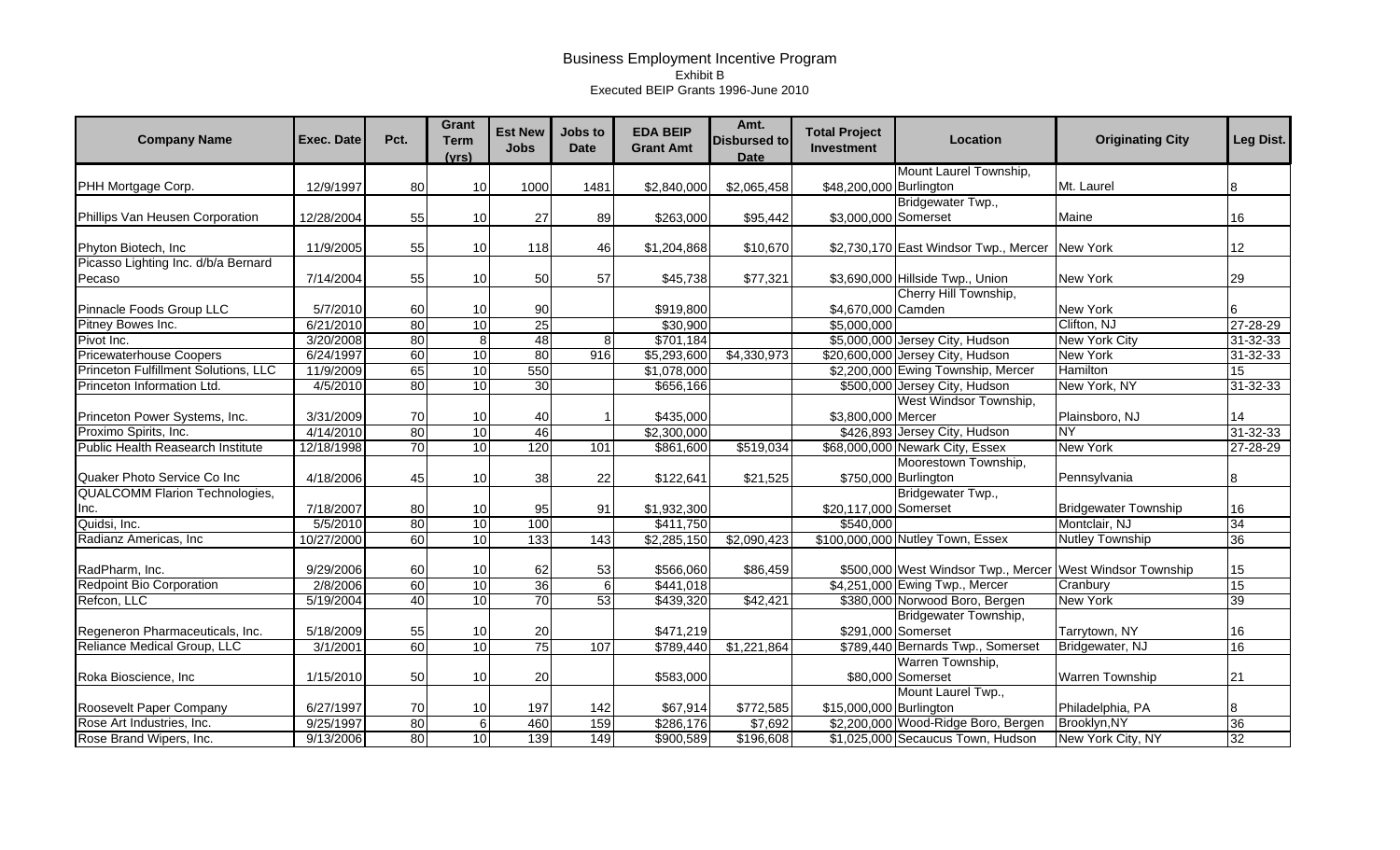| <b>Company Name</b>                                          | <b>Exec. Date</b> | Pct. | Grant<br><b>Term</b><br>(vrs) | <b>Est New</b><br><b>Jobs</b> | <b>Jobs to</b><br><b>Date</b> | <b>EDA BEIP</b><br><b>Grant Amt</b> | Amt.<br><b>Disbursed to</b><br><b>Date</b> | <b>Total Project</b><br>Investment | Location                                                  | <b>Originating City</b>     | Leg Dist.       |
|--------------------------------------------------------------|-------------------|------|-------------------------------|-------------------------------|-------------------------------|-------------------------------------|--------------------------------------------|------------------------------------|-----------------------------------------------------------|-----------------------------|-----------------|
| <b>Royal Wine Corporation</b>                                | 1/3/2000          | 50   | 10                            | $\overline{78}$               | 126                           | \$411,600                           | \$407,461                                  |                                    | \$13,350,000 Bayonne City, Hudson                         | Brooklyn, NY                | 31              |
| RPS, Inc.                                                    | 8/22/1997         | 80   | 10                            | 71                            | 355                           | \$151,088                           | \$641,204                                  | \$64,000,000 Middlesex             | Woodbridge Twp.,                                          | Woodbridge Township         | 19              |
| Sandoz Inc.                                                  | 11/12/2002        | 70   | 10                            | 153                           | 87                            | \$1,866,487                         | \$4,270                                    | \$20,500,000 Middlesex             | South Brunswick Twp.,                                     | South Brunswick Township    | 14              |
| Sanofi-Aventis U.S. LLC and Sanofi-<br>Aventis U.S.          | 7/21/2006         | 80   | 10                            | 850                           | 291                           | \$8,369,000                         | \$2,781,057                                | \$201,000,000 Somerset             | Bridgewater Twp.,                                         | New York                    |                 |
| Sanofi-Aventis U.S. LLC and Sanofi-<br>Aventis U.S. In       | 10/29/1999        | 80   | 10                            | 1400                          | 1829                          | \$21,795,200                        | \$50,187,948                               | \$59,000,000 Somerset              | Bridgewater Twp.,                                         | <b>Bridgewater Township</b> | 16              |
| Sanofi-Aventis U.S. LLC and Sanofi-<br>Aventis U.S. In       | 6/24/1997         | 60   | 10                            | 440                           | 555                           | \$2,784,000                         | \$13,741,247                               | \$98,000,000 Somerset              | Bridgewater Twp.,                                         | MI, OH, France, Germany     | 16              |
| Scharff Weisberg, Inc                                        | 11/6/2008         | 45   | 10                            | 112                           | 46                            | \$1,400,027                         |                                            |                                    | \$2,310,000 Secaucus Town, Hudson                         | Long Island City NY         | $\overline{32}$ |
| <b>Schering Corporation</b>                                  | 2/28/2000         | 70   | 10                            | 323                           | 814                           | \$3,948,650                         | \$9,529,346                                |                                    | \$205,000,000 Kenilworth Boro, Union                      | Kenilworth Borough          | 20              |
| Scivantage, Inc.                                             | 1/26/2007         | 80   | $\overline{7}$                | 120                           | 83                            | \$1,879,819                         | \$165,488                                  |                                    | \$50,000 Jersey City, Hudson                              | New York, NY                | 31-32-33        |
| Semprae Laboratories, Inc.                                   | 7/24/2009         | 60   | 10                            | 10                            |                               | \$220,100                           |                                            | \$9,500,000 Bergen                 | Saddle Brook Township,                                    | Charleston SC               | 38              |
| <b>SG Americas Operational Services</b><br>Inc. / SG America | 4/22/2005         | 80   | 10                            | 350                           | 496                           | \$10,088,400                        | \$2,946,762                                |                                    | \$14,101,200 Jersey City, Hudson                          | <b>NY</b>                   | 31-32-33        |
| Shasun Pharma Solutions Inc                                  | 4/25/2008         | 55   | 10                            | 41                            | 8                             | \$741,860                           |                                            | \$7,723,800 Middlesex              | Piscataway Township,                                      | Piscataway                  | 17              |
| Siemens Healthcare Diagnostics Inc.                          | 6/25/1999         | 50   | 10                            | 118                           | 249                           | \$362,260                           | \$579,921                                  |                                    | \$10,195,000 Mount Olive Twp., Morris                     | Mount Olive Township        | 24              |
| <b>Silver Line Building Products LLC</b>                     | 8/27/1998         | 40   | 10                            | 150                           | 123                           | \$84,000                            | \$533,366                                  |                                    | \$1,400,000 Middlesex Boro, Middlesex                     | Middlesex Borough           | 22              |
| <b>SME Consolidated LTD</b>                                  | 1/7/2010          | 80   | 10                            | 135                           |                               | \$823,162                           |                                            |                                    | \$150,000 Newark City, Essex                              | New York NY                 | 27-28-29        |
| <b>Snowbird Corporation</b>                                  | 3/23/1998         | 70   | 10                            | 104                           | 114                           | \$586,440                           | \$505,385                                  |                                    | \$4,580,000 Jersey City, Hudson                           | NYC, New York               | $31 - 32 - 33$  |
| Solix, Inc.<br>Sony BMG Music Entertainment, a               | 2/10/2004         | 65   | $\overline{7}$                | 105                           | 212                           | \$482,160                           | \$409,266                                  |                                    | \$6,400,000 Hanover Twp., Morris                          | <b>Hanover Township</b>     | 26              |
| Delaware general                                             | 6/20/2005         | 70   | 10                            | 304                           | 199                           | \$2,867,480                         | \$709,874                                  |                                    | \$5,000,000 Lyndhurst Twp., Bergen                        | New York                    | 36              |
| Sprint Spectrum L.P.                                         | 10/1/1997         | 50   | 10                            | 95                            | 474                           | \$329,650                           | \$2,751,507                                |                                    | \$27,448,439 Bedminster Twp., Somerset New Jersey         |                             |                 |
| <b>Standard Chartered Bank</b>                               | 9/24/2008         | 80   | 10                            | 300                           | 278                           | \$4,212,086                         |                                            |                                    | \$13,200,000 Newark City, Essex                           | <b>New York NY</b>          | 27-28-29        |
| Standard Data Corporation d/b/a SDC                          |                   |      |                               |                               |                               |                                     |                                            |                                    |                                                           |                             |                 |
| Data, Inc.<br>Star Soap/Star Candle/Prayer Candle            | 9/15/2000         | 65   | 10                            | 26                            | 26                            | \$505,830                           | \$180,060                                  |                                    | \$185,000 Jersey City, Hudson<br>Ridgefield Park Village, | <b>New York</b>             | 31-32-33        |
| Co., LLC                                                     | 9/20/2006         | 70   | 10                            | 225                           | 169                           | \$499,500                           | \$37,169                                   | \$499,500 Bergen                   |                                                           | Brooklyn, NY                | 37              |
| Starborn Industries, Inc.                                    | 6/25/1997         | 50   | 8                             | 25                            | 32                            | \$33,330                            | \$119,989                                  | \$1,025,000 Middlesex              | Woodbridge Twp.,                                          | Brooklyn, NY                | 19              |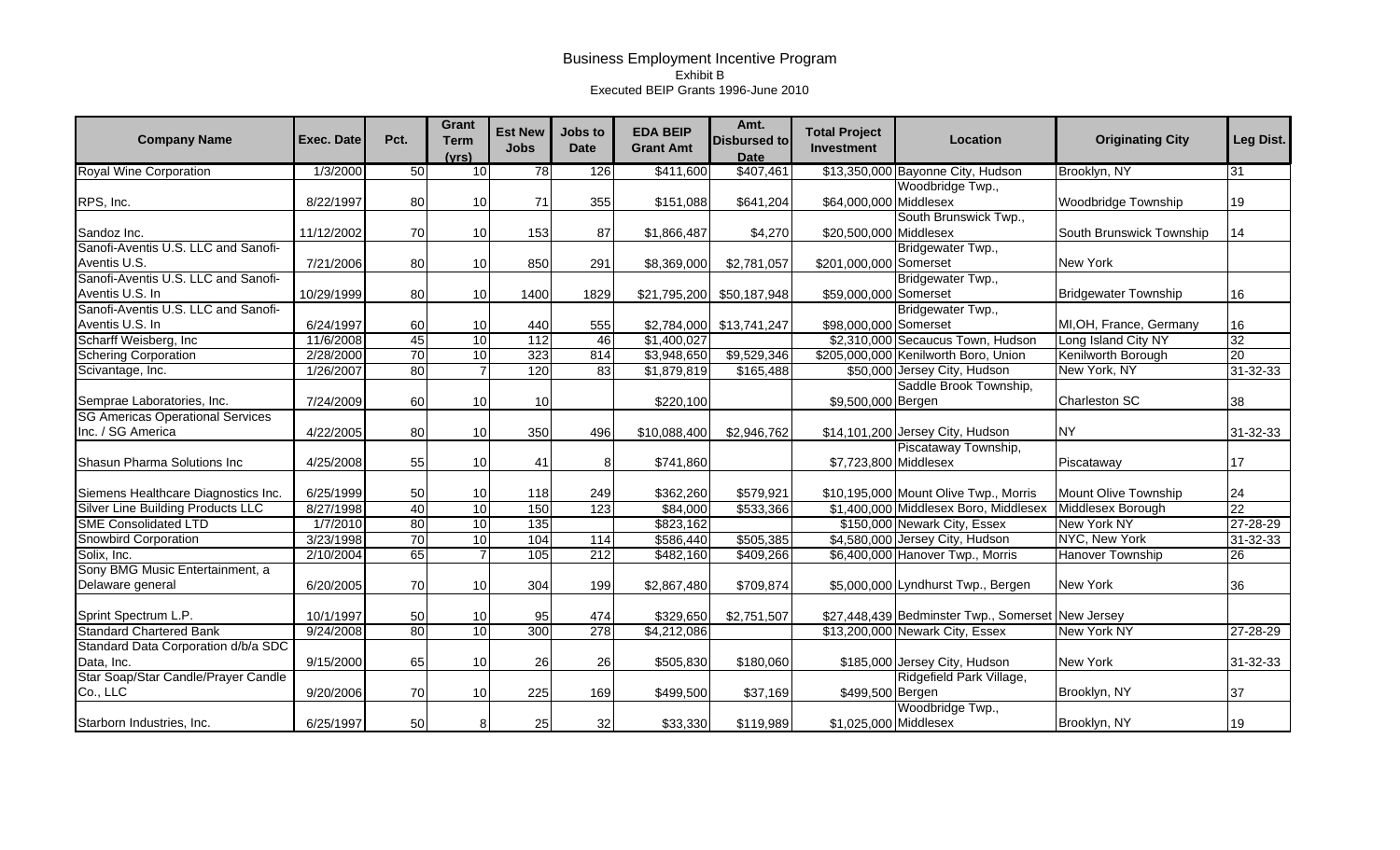| <b>Company Name</b>                          | <b>Exec. Date</b> | Pct. | <b>Grant</b><br><b>Term</b><br>(vrs) | <b>Est New</b><br><b>Jobs</b> | Jobs to<br><b>Date</b> | <b>EDA BEIP</b><br><b>Grant Amt</b> | Amt.<br><b>Disbursed to</b><br><b>Date</b> | <b>Total Project</b><br>Investment | Location                                                | <b>Originating City</b> | Leg Dist.      |
|----------------------------------------------|-------------------|------|--------------------------------------|-------------------------------|------------------------|-------------------------------------|--------------------------------------------|------------------------------------|---------------------------------------------------------|-------------------------|----------------|
| <b>State Street Corporation and</b>          |                   |      |                                      |                               |                        |                                     |                                            |                                    | Plainsboro Township,                                    |                         |                |
| Subsidiaries                                 | 9/15/2008         | 80   | 7                                    | 350                           |                        | \$4,375,700                         |                                            | \$24,936,875 Middlesex             |                                                         | <b>New York</b>         | 14             |
|                                              |                   |      |                                      |                               |                        |                                     |                                            |                                    | Edison Township,                                        |                         |                |
| Steel Fab Realty, LLC                        | 2/21/2007         | 55   | 10                                   | 193                           |                        | \$1,039,421                         |                                            | \$20,170,000 Middlesex             |                                                         | <b>New York</b>         | 18             |
| Sumitomo Trust & Banking Co.                 | 8/23/2000         | 65   | 10                                   | 150                           | 335                    | \$1,702,840                         | \$1,914,310                                |                                    | \$5,000,000 Jersey City, Hudson                         | <b>New York</b>         | 31-32-33       |
| Summit Import Corp.                          | 12/1/1998         | 60   | 10                                   | 66                            | 74                     | \$168,000                           | \$148,317                                  |                                    | \$9,999,261 Jersey City, Hudson                         | New York City, NY       | $31 - 32 - 33$ |
|                                              |                   |      |                                      |                               |                        |                                     |                                            |                                    | Cranbury Township,                                      |                         |                |
| Sun Pharmaceutical Industries, Inc.          | 3/27/2009         | 65   | 10                                   | 318                           |                        | \$2,382,217                         |                                            | \$4,093,400 Middlesex              |                                                         | Cranbury Township       | 14             |
|                                              |                   |      |                                      |                               |                        |                                     |                                            |                                    | South Brunswick Twp.,                                   |                         |                |
| Taro Pharmaceuticals U.S.A., Inc.            | 2/6/2004          | 50   | 10                                   | 26                            | 28                     | \$1,287,195                         | \$45,302                                   | \$38,200,000 Middlesex             |                                                         | New York                | 14             |
|                                              |                   |      |                                      |                               |                        |                                     |                                            |                                    | Mount Laurel Township,                                  |                         |                |
| TD Bank, National Association                | 12/2/2009         | 65   | 10                                   | 250                           |                        | \$2,587,812                         |                                            | \$15,000,000 Burlington            |                                                         | NH, MA, ME, PA          | 8              |
| TD Waterhouse Securities, Inc.               | 4/29/1999         | 80   | $\overline{10}$                      | 300                           | 416                    | \$1,092,000                         | \$3,940,045                                |                                    | \$73,450,000 Jersey City, Hudson                        | Jersey City             | $31 - 32 - 33$ |
| <b>Tech Data Corporation</b>                 | 7/3/1997          | 50   | 10                                   | 126                           | 144                    | \$721,920                           | \$500,041                                  |                                    | \$15,800,000 Logan Twp., Gloucester                     | Paulsboro               |                |
|                                              |                   |      |                                      |                               |                        |                                     |                                            |                                    | South Brunswick Township,                               |                         |                |
| <b>Telamon Corporation</b>                   | 1/8/2010          | 50   | 10                                   | 31                            |                        | \$102,079                           |                                            | \$1,413,000 Middlesex              |                                                         | Levittown PA            | 14             |
| Telargo Inc.                                 | 4/11/2006         | 80   | 10                                   | 37                            | 17                     | \$335,146                           | \$35,867                                   |                                    | \$10,000,000 Jersey City, Hudson                        | California              | $31 - 32 - 33$ |
|                                              |                   |      |                                      |                               |                        |                                     |                                            |                                    | Piscataway Twp.,                                        |                         |                |
| Telcordia Technologies, Inc.                 | 6/25/1999         | 70   | 10                                   | 250                           | 276                    | \$14,004,000                        | \$1,474,288                                | \$45,000,000 Middlesex             |                                                         | Piscataway              | 17             |
| Thomas Colace Company, LLC, The              |                   |      |                                      |                               |                        |                                     |                                            |                                    | West Deptford Twp.,                                     |                         |                |
| and                                          | 4/12/2006         | 50   | 10                                   | 200                           | 206                    | \$1,285,200                         | \$91,729                                   | \$1,100,000 Gloucester             |                                                         | Pennsylvania            | 3              |
| TI Parsippany Inc. and TI Shared             |                   |      |                                      |                               |                        |                                     |                                            |                                    | Parsippany-Troy Hills Town,                             |                         |                |
| Services Inc.                                | 4/4/2006          | 60   | 10                                   | 178                           |                        | \$3,288,372                         |                                            | \$39,500,000 Morris                |                                                         | New York City, NY       | 26             |
| Toys "R" Us, Inc. & Toys "R" Us-             |                   |      |                                      |                               |                        |                                     |                                            |                                    |                                                         | Rochelle Park, Paramus, |                |
| Delaware, Inc.                               | 3/23/1998         | 75   | 10                                   | 200                           | 626                    | \$814,500                           | \$6,684,125                                |                                    | \$76,500,000 Montvale Boro, Bergen                      | Parsip                  | 34             |
| Tracy Evans, Ltd.                            | 4/13/2006         | 75   | 10                                   | 63                            | 101                    | \$308,436                           | \$37,257                                   |                                    | \$250,000 Bayonne City, Hudson                          | <b>New York</b>         | 31             |
| <b>TradeWeb Markets LLC</b>                  | 11/30/2001        | 70   | 10                                   | 80                            | 230                    | \$1,863,120                         | \$8,898,671                                |                                    | \$8,300,000 Jersey City, Hudson                         | <b>New York City</b>    | 31-32-33       |
|                                              |                   |      |                                      |                               |                        |                                     |                                            |                                    | Parsippany-Troy Hills Twp.                              |                         |                |
| Travelport Inc.                              | 4/22/2002         | 55   | 10                                   | 75                            | 103                    | \$528,000                           | \$2,187,426                                | \$1,351,000 Morris                 |                                                         | Illinois                | 26             |
| Tribeca Oven, Inc.                           | 2/4/2005          | 45   | 10                                   | 100                           | 143                    | \$122,500                           | \$155,490                                  |                                    | \$800,000 Carlstadt Boro, Bergen                        | Brooklyn, NY            | 36             |
|                                              |                   |      |                                      |                               |                        |                                     |                                            |                                    | Carteret Borough,                                       |                         |                |
| Trimco Display, LLC                          | 10/29/2007        | 75   | 10                                   | 260                           | 84                     | \$799,500                           |                                            | \$1,285,000 Middlesex              |                                                         | New York                | 19             |
|                                              |                   |      |                                      |                               |                        |                                     |                                            |                                    |                                                         |                         |                |
| <b>Trimline Medical Products Corporation</b> | 5/6/2004          | 40   | 10                                   | 30                            | 79                     | \$37,800                            | \$38,488                                   |                                    | \$555,000 Branchburg Twp., Somerset Branchburg Township |                         | 16             |
| TSA Stores, Inc.                             | 8/28/2002         | 55   | 10                                   | 200                           | 142                    | \$531,960                           | \$191,057                                  |                                    | \$11,000,000 Burlington City, Burlington                | Georgia/California      |                |
|                                              |                   |      |                                      |                               |                        |                                     |                                            |                                    |                                                         |                         |                |
| Tullett Prebon (Americas) Holding Inc.       | 12/16/2008        | 80   | 10                                   | 330                           | 81                     | \$16,500,000                        |                                            |                                    | \$11,510,801 Jersey City, Hudson                        | New York, NY            | 31-32-33       |
| Tullett Prebon Holdings Corp.                | 7/7/2005          | 80   | 10                                   | 105                           | $\overline{173}$       | \$7,958,864                         | \$6,026,802                                |                                    | \$25,908,450 Jersey City, Hudson                        | <b>NY</b>               | $31 - 32 - 33$ |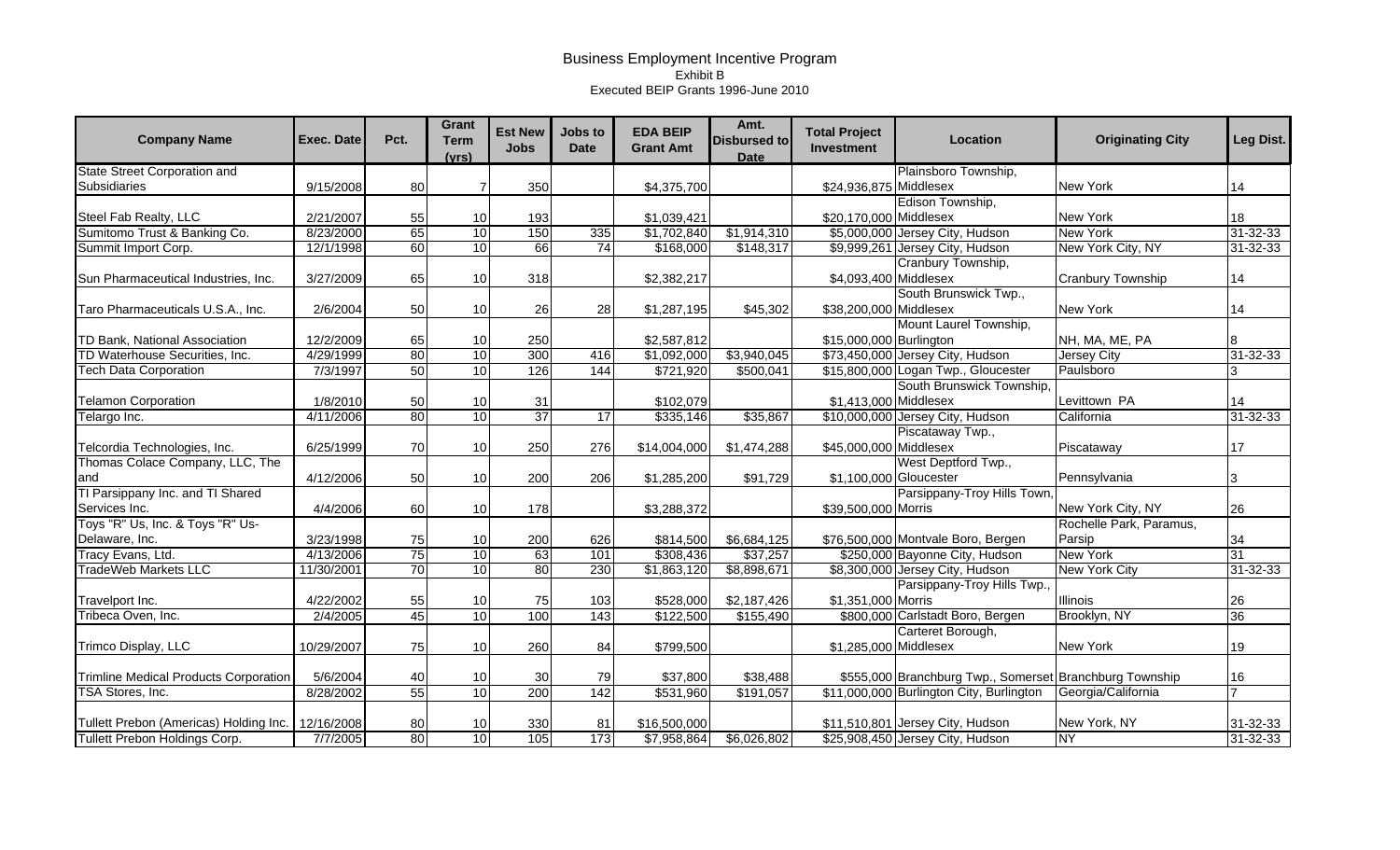| <b>Company Name</b>                     | <b>Exec. Date</b> | Pct. | Grant<br><b>Term</b><br>(vrs) | <b>Est New</b><br><b>Jobs</b> | Jobs to<br><b>Date</b> | <b>EDA BEIP</b><br><b>Grant Amt</b> | Amt.<br>Disbursed to<br><b>Date</b> | <b>Total Project</b><br><b>Investment</b> | Location                                                     | <b>Originating City</b>  | Leg Dist.       |
|-----------------------------------------|-------------------|------|-------------------------------|-------------------------------|------------------------|-------------------------------------|-------------------------------------|-------------------------------------------|--------------------------------------------------------------|--------------------------|-----------------|
| Tyco International, Inc.                | 6/12/2003         | 70   | 10                            | 300                           | 404                    | \$13,230,000                        | \$7,605,481                         |                                           | \$14,500,000 West Windsor Twp., Mercer New York              |                          | 14              |
| U.S. FoodService, Inc./Alliant          |                   |      |                               |                               |                        |                                     |                                     |                                           |                                                              |                          |                 |
| Foodservice, Inc.                       | 4/3/2000          | 80   | 10                            | 80                            | 241                    | \$193,200                           | \$1,311,187                         |                                           | \$15,281,000 Woolwich Twp., Gloucester Philadelphia, PA      |                          | 3               |
| U.S. Trust Technology amd Support       |                   |      |                               |                               |                        |                                     |                                     |                                           |                                                              |                          |                 |
| Services, Inc.                          | 12/18/1998        | 80   | 10                            | 300                           | 292                    | \$3,948,000                         | \$7,152,087                         |                                           | \$14,329,000 Jersey City, Hudson                             | <b>New York</b>          | 31-32-33        |
| <b>UBS Financial Services Inc., UBS</b> |                   |      |                               |                               |                        |                                     |                                     |                                           |                                                              |                          |                 |
| Services USA LLC                        | 1/31/2002         | 80   | 10                            | 1450                          | 1641                   | \$28,238,750                        | \$4,843,192                         |                                           | \$167,845,417 Jersey City, Hudson                            | <b>New York</b>          |                 |
| United Canvas & Sling, Inc.             | 1/28/1999         | 50   | 10                            | 50                            | 50                     | \$157,760                           | \$47,368                            |                                           | \$400,000 Kearny Town, Hudson                                | Orangeburg, New York     | 32              |
| United HealthCare Services, Inc.        | 1/10/2001         | 80   | 10                            | 229                           | 238                    | \$2,094,180                         | \$3,173,405                         |                                           | \$8,880,780 Bernards Twp., Somerset                          | <b>Bernards Township</b> | 16              |
| USI Insurance Services LLC and          |                   |      |                               |                               |                        |                                     |                                     |                                           | Old Bridge Township,                                         |                          |                 |
| <b>Affiliates</b>                       | 11/10/2008        | 75   | 10                            | 50                            | 70                     | \$356,250                           |                                     |                                           | \$570,000 Middlesex                                          | New York, NY             | 13              |
|                                         |                   |      |                               |                               |                        |                                     |                                     |                                           | Perth Amboy City,                                            |                          |                 |
| V & S Amboy Galvanizing, L.L.C.         | 8/27/1998         | 50   | 10 <sup>1</sup>               | 32                            | 47                     | \$71,400                            | \$57,099                            | \$4,050,000 Middlesex                     |                                                              | Perth Amboy City         | 19              |
|                                         |                   |      |                               |                               |                        |                                     |                                     |                                           | East Brunswick Township,                                     |                          |                 |
| Vahl, Inc.                              | 11/21/2008        | 55   | 10                            | 50                            |                        | \$702,625                           |                                     | \$5,450,000 Middlesex                     |                                                              | Brooklyn, NY             | 18              |
| Valera Pharmaceuticals, Inc.            | 3/28/2006         | 60   | 10                            | 20                            | 22                     | \$86,295                            | \$58,003                            |                                           | \$3,000,000 Cranbury Twp., Middlesex                         | <b>Cranbury Township</b> | 14              |
| Vanguard Direct, Inc.                   | 11/8/2006         | 80   | 10                            | 103                           | 52                     | \$284,280                           | \$3,742                             |                                           | \$9,350,000 Irvington Township, Essex                        | Brooklyn, NY             | $\overline{28}$ |
|                                         |                   |      |                               |                               |                        |                                     |                                     |                                           | Woodbridge Twp.,                                             |                          |                 |
| Vantage Custom Classics, Inc.           | 10/23/1997        | 50   | 10                            | 45                            | 45                     | \$462,672                           | \$247,911                           | \$10,400,000 Middlesex                    |                                                              | Woodbridge Township      | 19              |
| <b>VaxInnate Corporation</b>            | 9/23/2004         | 55   | $\overline{7}$                | 16                            | 44                     | \$384,265                           | \$62,667                            |                                           | \$2,000,000 Cranbury Twp., Middlesex                         | Connecticut              | 14              |
| Verizon Communications Inc., et al      | 10/3/2005         | 80   | 10                            | 1257                          | 1452                   | \$87,750,000                        | \$15,706,058                        |                                           | \$180,000,000 Bernards Twp., Somerset                        | PA, NY, CT               | 16              |
| Verizon Connected Solutions, Inc.       | 8/13/1998         | 50   | 10                            | 571                           | 647                    | \$799,400                           | \$367,107                           |                                           | \$8,210,576 Union Twp., Union                                | <b>Union Township</b>    | 20              |
| Verizon New Jersey Inc. & Verizon       |                   |      |                               |                               |                        |                                     |                                     |                                           |                                                              |                          |                 |
| Services Corp.                          | 6/3/2003          | 65   | 10                            | 160                           | 124                    | \$556,010                           | \$114,499                           |                                           | \$18,900,000 Ewing Twp., Mercer                              | <b>Ewing Township</b>    | 15              |
| Verizon New Jersey Inc. & Verizon       |                   |      |                               |                               |                        |                                     |                                     |                                           |                                                              |                          |                 |
| Services Corp.                          | 4/19/2002         | 65   | 10                            | 110                           | 248                    | \$1,687,500                         | \$327,635                           |                                           | \$67,500,000 Hamilton Twp., Mercer                           | several NJ locations     | 14              |
|                                         |                   |      |                               |                               |                        |                                     |                                     |                                           | South Brunswick Twp.,                                        |                          |                 |
| Victory Worldwide Transportation, Inc.  | 9/15/2005         | 50   | 10                            | 43                            | 25                     | \$257,140                           | \$10,583                            | \$2,673,800 Middlesex                     |                                                              | <b>New York</b>          | 14              |
|                                         |                   |      |                               |                               |                        |                                     |                                     |                                           | Parsippany-Troy Hills Twp.,                                  |                          |                 |
| Viewpointe Archive Services, L.L.C.     | 3/1/2007          | 70   | 10                            | 27                            | 29                     | \$1,349,460                         | \$172,459                           | \$725,000 Morris                          |                                                              | Houston, TX              | 26              |
|                                         |                   |      |                               |                               |                        |                                     |                                     |                                           |                                                              |                          |                 |
| Vitamin Shoppe Industries, Inc.         | 4/24/2002         | 65   | 10                            | 100                           | 393                    | \$398,445                           | \$897,965                           |                                           | \$13,200,000 North Bergen Twp., Hudson North Bergen Township |                          | 32              |
| Volkswagen of America, Inc.             | 5/23/2001         | 55   | 10                            | 89                            | $\overline{77}$        | \$489,060                           | \$260,873                           |                                           | \$8,000,000 Cranbury Twp., Middlesex                         | Cranbury, NJ             | 14              |
| Vonage Holdings Corporation             | 6/20/2006         | 55   | 10                            | 1657                          | 661                    | \$9,864,033                         | \$1,117,143                         |                                           | \$8,700,000 Holmdel Twp., Monmouth                           | <b>Holmdel Township</b>  | 12              |
|                                         |                   |      |                               |                               |                        |                                     |                                     |                                           |                                                              |                          |                 |
| Voxware, Inc.                           | 5/23/2008         | 80   |                               | 14                            |                        | \$141,754                           |                                     |                                           | \$443,000 Hamilton Township, Mercer Lawrenceville, NJ        |                          | 14              |
| Walden Lang Inc.                        | 7/29/1999         | 50   | $6 \mid$                      | 55                            | 42                     | \$27,804                            | \$17,272                            |                                           | \$200,000 Jersey City, Hudson                                | <b>New York</b>          | 31-32-33        |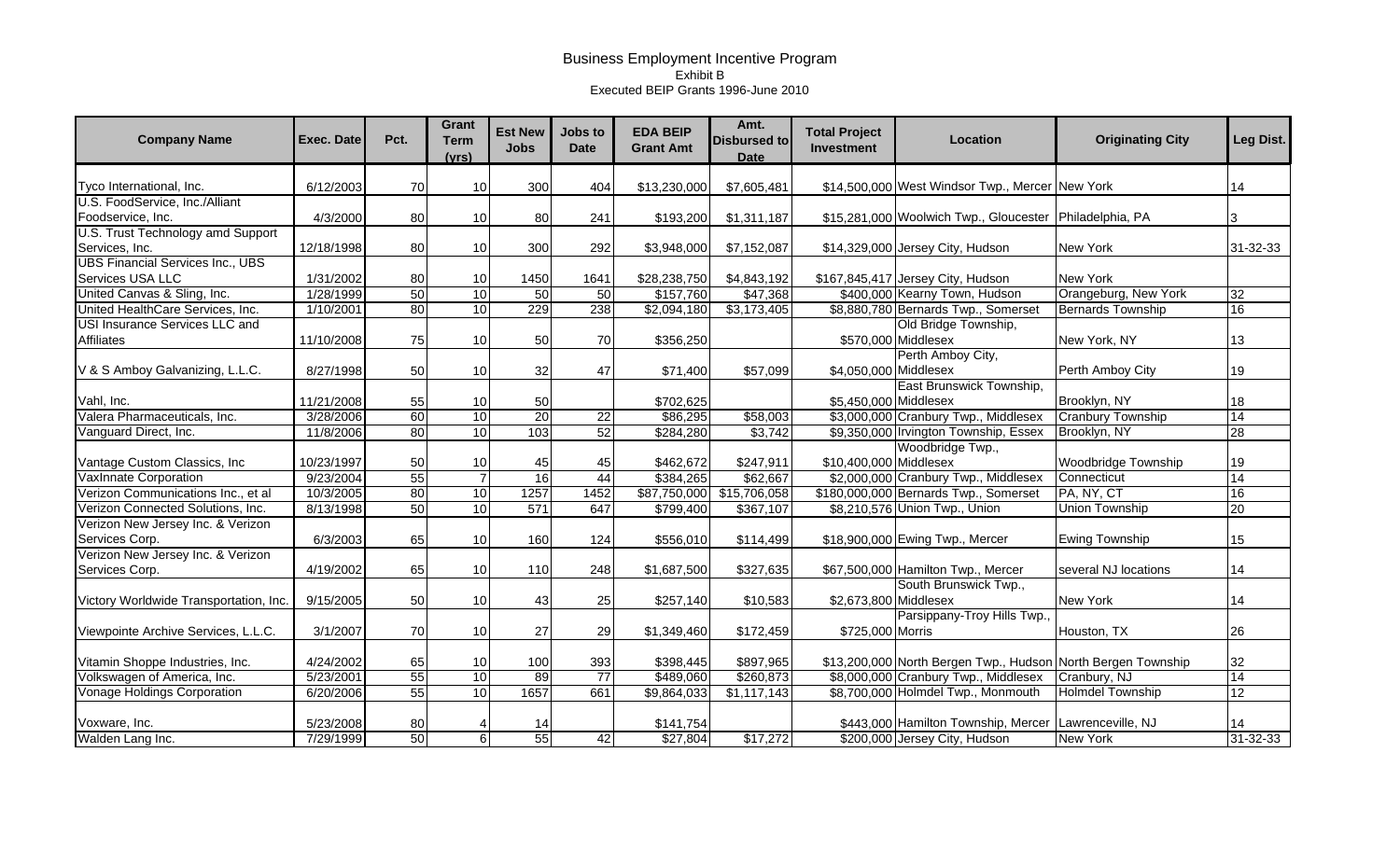| <b>Company Name</b>                   | Exec. Date | Pct. | Grant<br>Term<br><u>(vrs)</u> | <b>Est New</b><br>Jobs | Jobs to<br><b>Date</b> | <b>EDA BEIP</b><br><b>Grant Amt</b> | Amt.<br>Disbursed to<br>Date | <b>Total Project</b><br><b>Investment</b> | Location                                            | <b>Originating City</b>      | Leg Dist. |
|---------------------------------------|------------|------|-------------------------------|------------------------|------------------------|-------------------------------------|------------------------------|-------------------------------------------|-----------------------------------------------------|------------------------------|-----------|
| Washington Group International        |            |      |                               |                        |                        |                                     |                              |                                           |                                                     | Phila, PA, NYC, NY,          |           |
| Power, The                            | 8/22/1997  | 50   | 10                            | 400                    | 585                    | \$7,424,000                         | \$5,388,836                  |                                           | \$35,800,000 West Windsor Twp., Mercer Lyndhurst, N |                              |           |
| Watson Pharmaceuticals, Inc. and      |            |      |                               |                        |                        |                                     |                              |                                           | Parsippany-Troy Hills Town,                         |                              |           |
| Affiliates                            | 5/27/2010  | 70   | 10                            | 175                    |                        | \$3,038,000                         |                              | \$12,200,000 Morris                       |                                                     | Morristown                   | 26        |
|                                       |            |      |                               |                        |                        |                                     |                              |                                           | Elmwood Park Boro,                                  |                              |           |
| <b>WebMD Corporation</b>              | 5/23/2001  | 60   | 10                            | 100                    | 76                     | \$2,974,277                         | \$483,204                    | \$1,000,000 Bergen                        |                                                     | Elmwood Park Borough         | 38        |
|                                       |            |      |                               |                        |                        |                                     |                              |                                           | South Brunswick Township,                           |                              |           |
| Williams-Sonoma Direct, Inc.          | 4/22/2010  | 55   | 10                            | 175                    |                        | \$587,722                           |                              | \$1,500,000 Middlesex                     |                                                     | Cranbury/Jamesburg           | 14        |
| Woolco Foods, Inc.                    | 6/21/2004  | 75   | 10                            | 35                     | 54                     | \$143,325                           | \$376,217                    |                                           | \$825,000 Jersey City, Hudson                       | New York                     | 31-32-33  |
|                                       |            |      |                               |                        |                        |                                     |                              |                                           | Parsippany-Troy Hills Twp.,                         |                              |           |
| Wyndham Worldwide Corporation         | 3/20/2002  | 50   |                               | 114                    | 163                    | \$1,360,000                         | \$1,034,150                  | \$200,000 Morris                          |                                                     | Phoenix, Arizona             | 26        |
| XO Communications Services,           |            |      |                               |                        |                        |                                     |                              |                                           |                                                     |                              |           |
| Inc./XO Services, Inc.                | 6/23/1998  | 50   | 10                            | 110                    | 123                    | \$645,700                           | \$2,011,893                  |                                           | \$6,000,000 Paramus Boro, Bergen                    | Paramus Borough              | 38        |
| Zen & Art of Client Server Computing, |            |      |                               |                        |                        |                                     |                              |                                           | Woodbridge Twp.,                                    |                              |           |
| Inc.                                  | 3/23/1998  | 70   | 10                            | 155                    | 111                    | \$1,507,800                         | \$117,520                    |                                           | \$500,000 Middlesex                                 | New York, NY                 | 19        |
| Zimmer Trabecular Metal Technology,   |            |      |                               |                        |                        |                                     |                              |                                           |                                                     |                              |           |
| Inc.                                  | 12/28/2004 | 55   | 10                            | 38                     | 21                     | \$283,437                           | \$24,393                     |                                           | \$2,680,000 Hanover Twp., Morris                    | <b>Hanover Township</b>      | 26        |
| Zimmer Trabecular Metal Technology,   |            |      |                               |                        |                        |                                     |                              |                                           | Parsippany-Troy Hills Twp.,                         |                              |           |
| Inc.                                  | 7/21/2005  | 60   | 10                            | 100                    | 43                     | \$408,675                           | \$20,153                     | \$17,787,000 Morris                       |                                                     | Allendale, NJ/Livingston, NJ | 126       |
| 427 projects                          |            |      |                               | 81,297                 |                        | 86,558 \$1,417,152,162              |                              | \$12,309,990,164                          |                                                     |                              |           |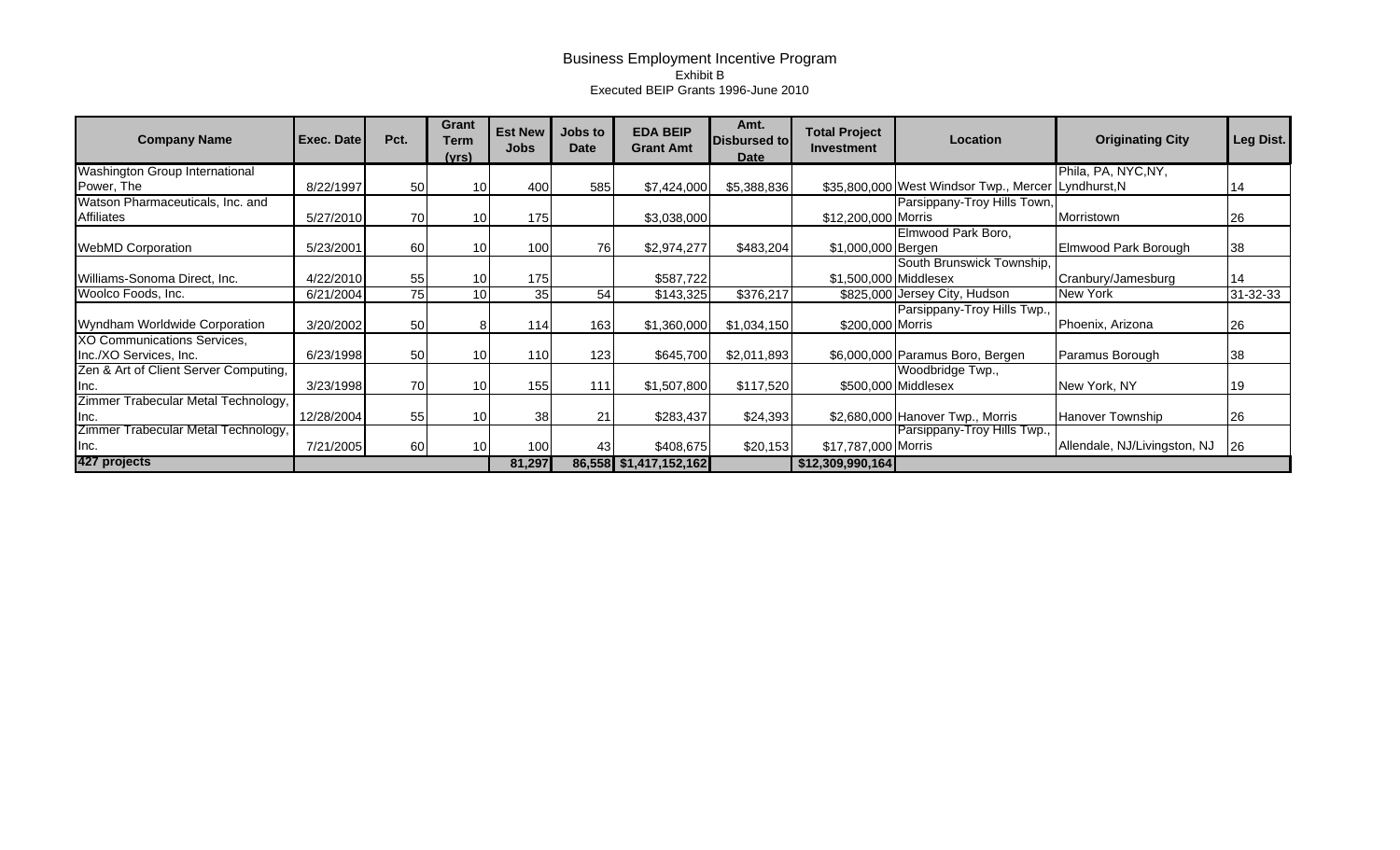#### Exhibit C

#### **Overview of Legislative/Regulatory Changes**

In September 2003, following a review by the NJ Business Incentives Study Commission made up of government officials and business leaders, legislative amendments were made to the BEIP Act to enhance the program, making it available to a larger range of businesses, with more targeted focus on technology‐based industries. The amendments were as follows:

- Lowered Minimum Eligibility Threshold (MET) for all applicants. Originally, a business had to create 75 new jobs to be eligible (unless they were located in a targeted municipality, in which case the threshold was 25); the threshold is now 25, regardless of location. However, if the company is within the tech/biotechnology industry, the MET is 10.
- An additional 5% was added to the score for specific growth industries; i.e., high tech/biotechnology, pharmaceuticals, financial services, transportation and logistics.
- BEIP was changed to cap the award at up to 50% of state withholding, but with an additional increase of up to 30% if the company utilized Smart Growth principles, or, located in close proximity to and working cooperatively with a public or non‐profit university on research and development.
- The 2003 amendments gave EDA the power to issue bonds, backed by a State contract, to fund the payment of BEIP grants in any year in which a State appropriation was not available for grants. That practice is no longer undertaken.<sup>1</sup>

In 2004, New Jersey Policy Perspective (NJPP), a not for ‐profit and nonpartisan research and educational organization, published the report "Taking Care of Business–Does it Cost Too Much?" which analyzed BEIP to determine the program's effectiveness and made recommendations for improvements. In response to the report, the State Treasurer asked Rutgers University's Edward J. Bloustein School of Policy and Planning to study the program, as well as the NJPP's recommendations, and to make any other recommendations necessary to more effectively manage the program.

Based on the Rutgers' study, the EDA Board of Directors adopted a number of modifications to the program in October 2004, including requiring BEIP recipients to maintain 80% of their statewide employment (documented at the time of application) for the grant commitment period, and imposing new guidelines governing additional funding for jobs created in excess of the initial employment committed.

In October 2004, the EDA Board of Directors adopted additional modifications to enhance the program based on internal program review, including regulations allowing the Authority to: seek full repayment of funds if a company moves out of state; withhold, reduce or terminate payment of a grant or any portion thereof should a BEIP recipient default on the grant agreement; and, recapture grant monies already paid to the company in the event of default.

In order to increase public access to information, the EDA also began posting regularly updated reports of BEIP activity on the EDA website.

Below is a summary of the new rules that governed BEIP companies approved after October 2004.

 $\overline{a}$ 

• Net Increase in Jobs ‐ Statewide Compliance **‐‐** All companies and any of their subsidiaries eligible under the grant agreement must maintain at least 80% of their statewide base employment number indicated at the time of approval throughout the Commitment Duration, generally 15 years.

 $<sup>1</sup>$  This amendment also authorized EDA to use bond proceeds to support Designated Industries Economic Growth and Development projects. In 2003, the</sup> Joint Budget Oversight Committee approved an EDA bond resolution totaling \$60 million to fund such projects. To date, the EDA had committed \$35 million of these bond funds for the following programs: \$10 million for Springboard II Fund providing recoverable grants to start‐up life sciences and high tech companies; \$10 million for investment in the new Garden State Life Sciences Venture Fund, and \$15 million for the expansion/construction of technology commercialization centers within the newly established Innovation Zones in Camden, Newark and the greater New Brunswick area.